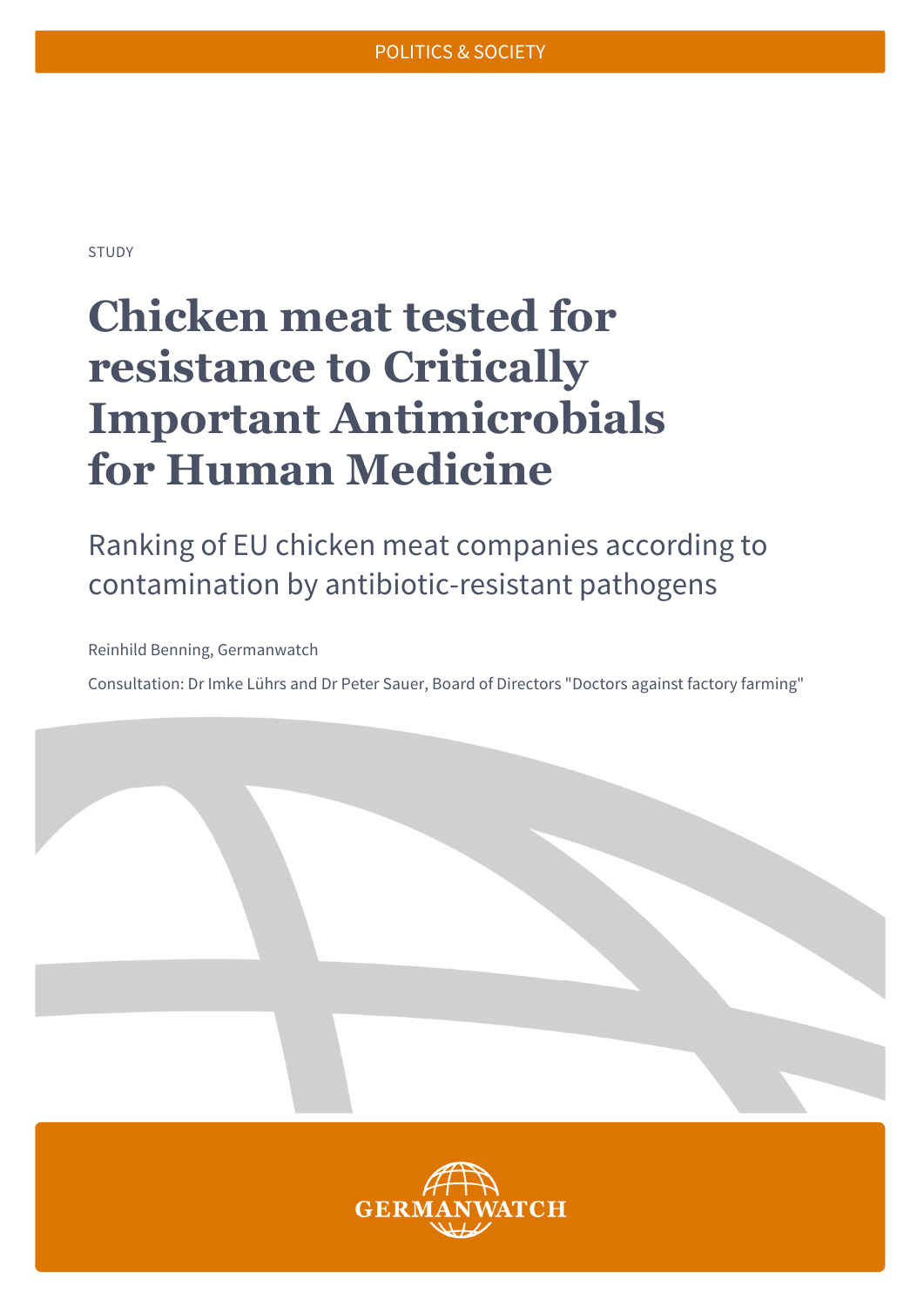### **Brief Summary**

The testing of 165 chicken meat samples from the three largest EU poultry meat companies showed that one in two chicken meat samples is contaminated with antimicrobial-resistant pathogens. The samples were purchased in five EU countries (DE, ES, FR, NL, PL) from the lowcost range of Lidl, Aldi and directly from the companies' factory outlets. Chickens from the German PHW group are the most contaminated, with a total of 59 percent of contaminated samples, followed by the French LDC group with 57 percent of contaminated samples. At the Dutch Plukon Food Group, one in three chickens is contaminated with resistant pathogens.

Antibiotic-resistant pathogens are a growing health threat. If people pick up resistant pathogens during the preparation or consumption of meat, this can lead to serious infections where antibiotics have little or no effect. On average, one third of chicken meat samples contain pathogens that are resistant to quinolones. This groups of critically important antimicrobials (CIA HP) is considered by the WHO to be of particular importance with the highest priority for humans. Uniform EU rules against their routine use in industrial animal husbandry are still lacking. In the US, quinolones were already banned for chickens for fattening in 2005 and resistance rates in animals have decreased significantly.

The EU Commission is considering reserving the most important groups of antibiotics for humans until the end of 2020 to combat resistance from animal holdings. The available test results demonstrate the need for an EU-wide ban on CIA HP antibiotics in industrial livestock production. At the same time, a change in the system of breeding and keeping food-producing animals is necessary, as more animal-friendly procedures can avoid the routine use of antibiotics. Germanwatch recommends to consumers to avoid cheap chicken and to switch to organic products from smaller, farm-based livestock farms where - if at all - significantly lower resistance rates are found.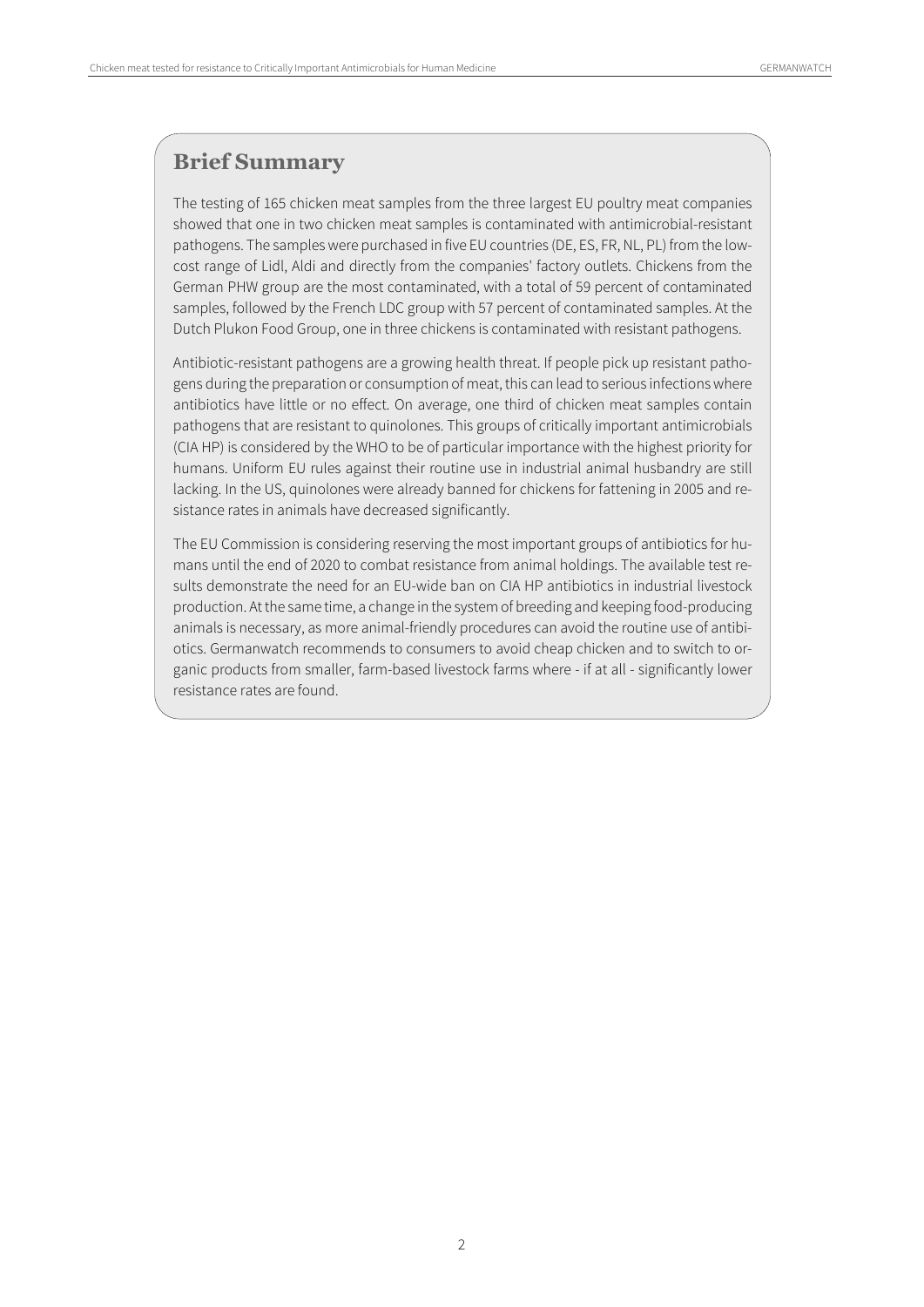### **Imprint**

#### **Authors:**

Reinhild Benning

With support of: Tobias Reichert, Dr. Klemens van de Sand, Katharina Brandt, Friederike Teller, Emma Lou Busch, Luise Fock und Veronika Däges

#### **Editing**

Veronika Däges

#### **Publisher:**

Germanwatch e.V. Office Bonn: Office Berlin: Kaiserstr. 201 Stresemannstr. 72 D-53113 Bonn D-10963 Berlin Phone +49 (0)228 / 60 492-0, Fax -19 Phone +49 (0)30 / 28 88 356-0, Fax -1

Internet: www.germanwatch.org E-mail: info@germanwatch.org

October 2020

Purchase order number: 2020-1-01e

ISBN: 978-3-943704-81-5

This publication can be downloaded at: **www.germanwatch.org/en/19459** 

This publication is financially supported by Doctors Against Factory Farming and Zukunftsstiftung Landwirtschaft. Germanwatch is responsible for the content of this publication.



**GLS** Trachand

Zukunftsstiftung Landwirtschaft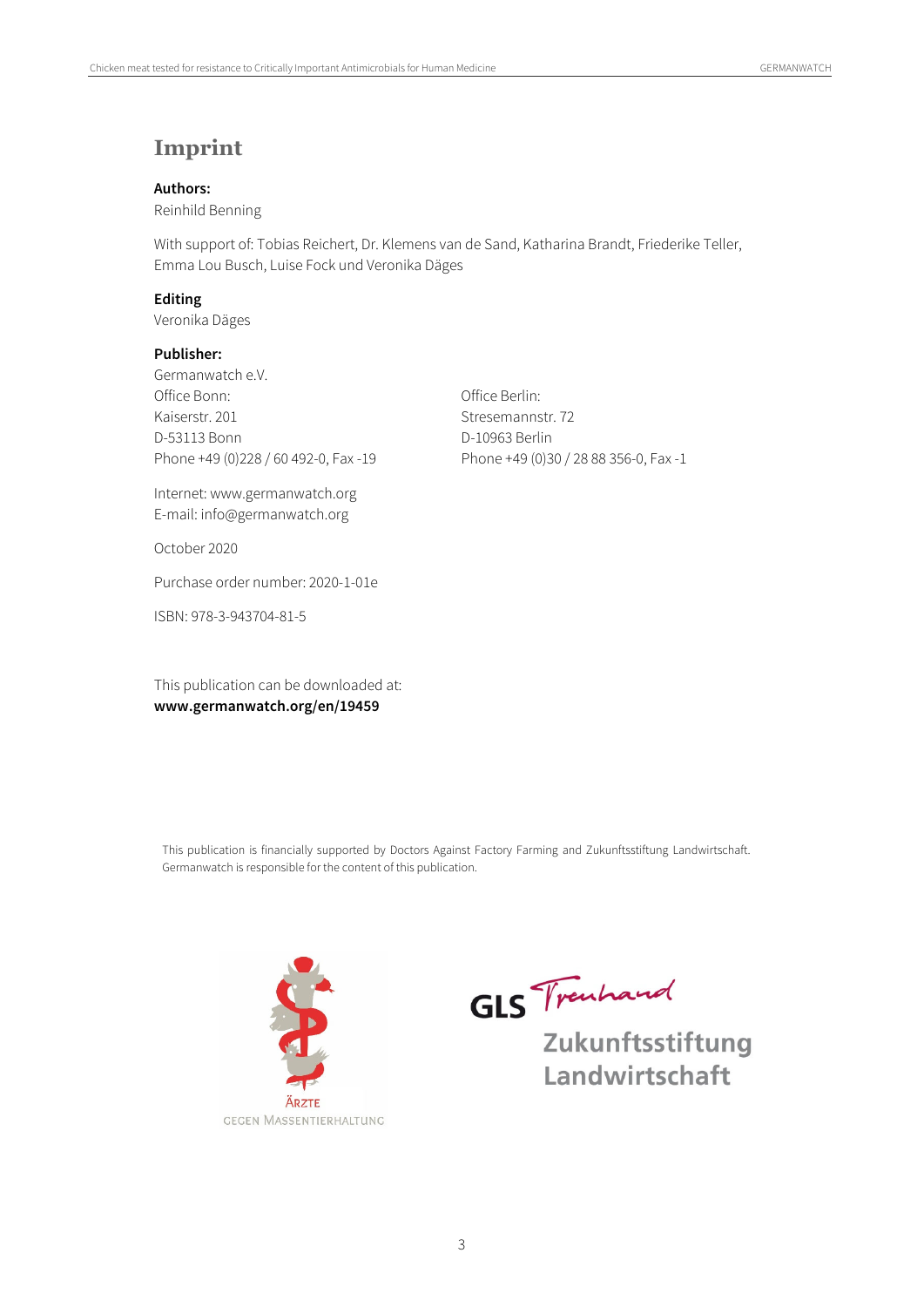## **Content**

| $\mathbf{1}$ |                                                                                                                                                             |  |
|--------------|-------------------------------------------------------------------------------------------------------------------------------------------------------------|--|
| 2            |                                                                                                                                                             |  |
| 2.1          |                                                                                                                                                             |  |
| 2.2          |                                                                                                                                                             |  |
| 3            |                                                                                                                                                             |  |
| 3.1          |                                                                                                                                                             |  |
| 4            |                                                                                                                                                             |  |
| 4.1          |                                                                                                                                                             |  |
| 4.2          |                                                                                                                                                             |  |
| 5            |                                                                                                                                                             |  |
| 6            |                                                                                                                                                             |  |
|              |                                                                                                                                                             |  |
|              |                                                                                                                                                             |  |
|              | to reserve CIA HP antibiotics for humans and ban them in food-producing animals.<br>The definition of CIA HP antibiotics must be based on WHO criteria.  17 |  |
|              | an obligation for veterinarians to carry out an antibiotic sensitivity test 17                                                                              |  |
|              | introduce compulsory digital recording of all antibiotic use (daily dosage/kg animal)                                                                       |  |
|              | to legislate and support more animal-friendly breeding and husbandry practices as                                                                           |  |
|              |                                                                                                                                                             |  |
|              | to work towards an EU definition for CIA HP antibiotics in line with the WHO CIA list. 17                                                                   |  |
|              | to levy charges on antibiotics, graduated according to their importance for human                                                                           |  |
|              | to apply a levy on meat and milk to finance the restructuring of the livestock farming                                                                      |  |
|              | to drive forward the implementation of the Farm-to-Fork Strategy and implement it                                                                           |  |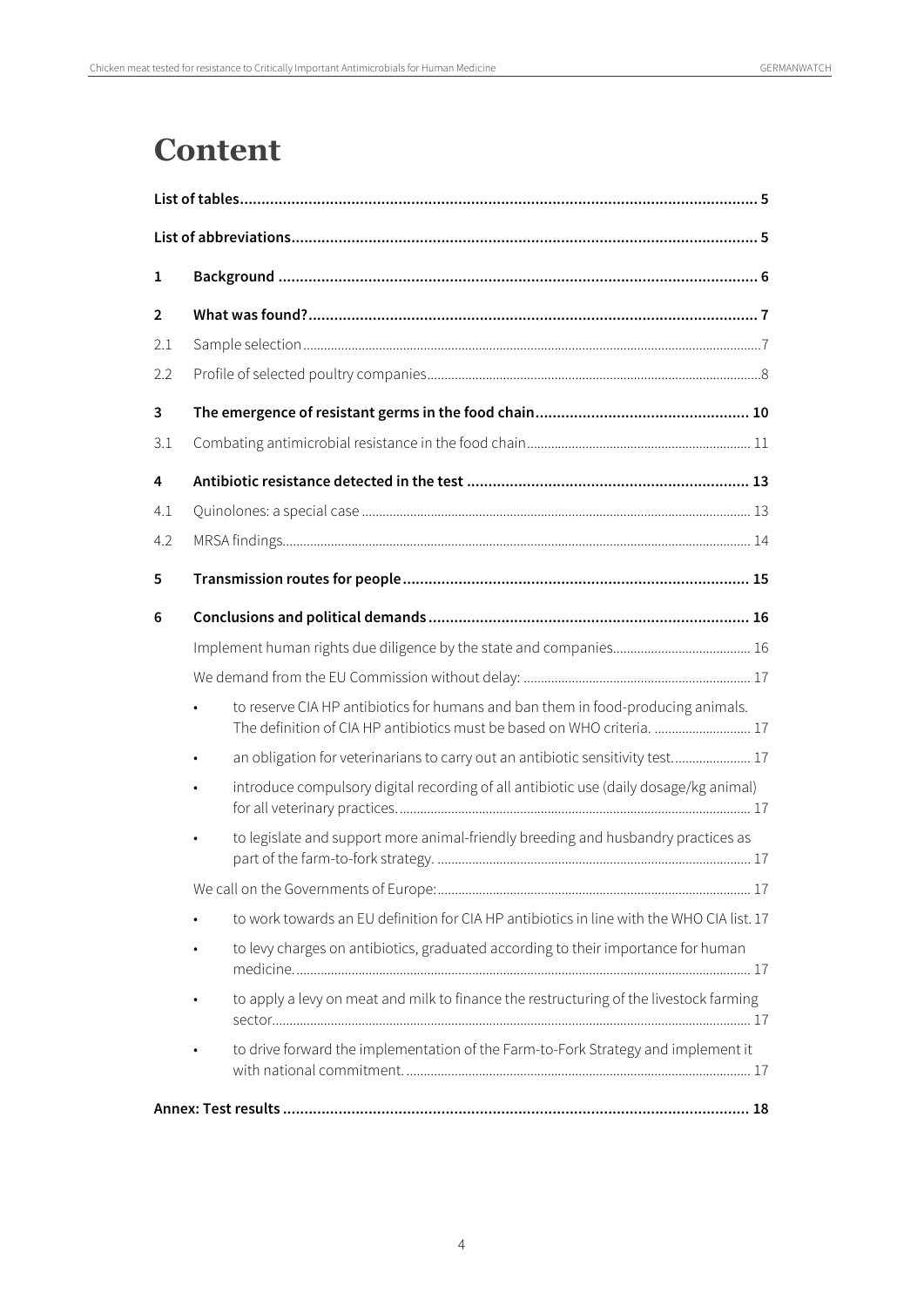## **List of tables**

| Table 4: Chicken meat samples by place of purchase, product name, slaughterhouse, laboratory |  |
|----------------------------------------------------------------------------------------------|--|
|                                                                                              |  |

## **List of abbreviations**

| <b>BVL</b>  | Federal Office of Consumer Protection and Food Safety (German: Bundesamt für Ver-<br>braucherschutz und Lebensmittelsicherheit) |
|-------------|---------------------------------------------------------------------------------------------------------------------------------|
| CAP         | Common Agricultural Policy                                                                                                      |
| CIA HP      | Critically important antimicrobials highest priority                                                                            |
| ECDC        | European Centre for Disease Prevention and Control                                                                              |
| <b>EFSA</b> | European Food Safety Authority                                                                                                  |
| EMA         | European Medicines Agency                                                                                                       |
| <b>ESBL</b> | Extended-spectrum beta-lactamase                                                                                                |
| EU          | European Union                                                                                                                  |
| <b>FDA</b>  | U.S. Food and Drug Administration                                                                                               |
| <b>MRSA</b> | Methicillin-resistant Staphylococcus aureus                                                                                     |
| RKI         | Robert Koch-Institute                                                                                                           |
| <b>USA</b>  | United Stated of America                                                                                                        |
| <b>WHO</b>  | World Health Organization (deutsch: Weltgesundheitsorganisation)                                                                |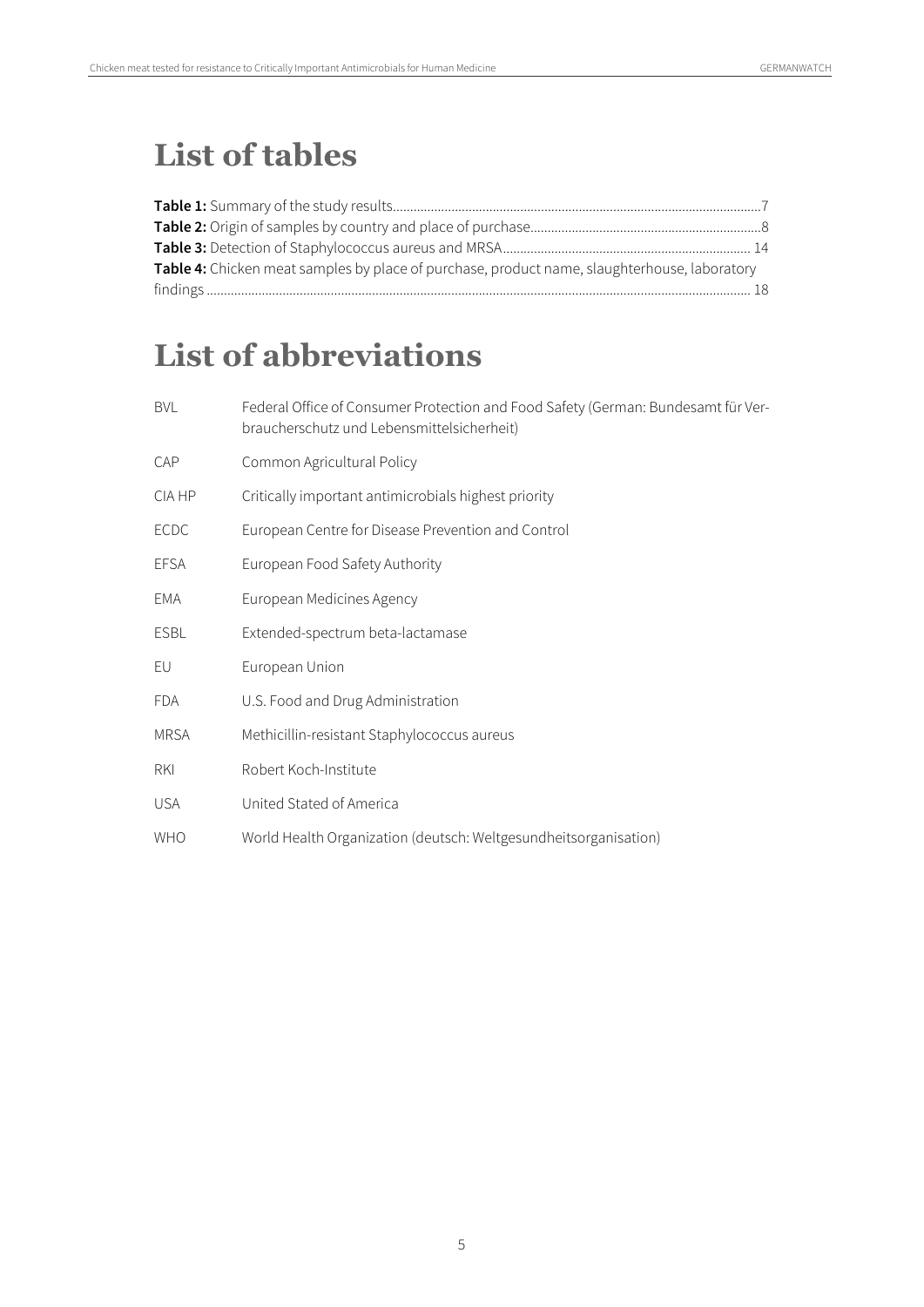### **1 Background**

The European Union (EU) has for years been committed to combating the formation and spread of antibiotic-resistant pathogens. Every year, 33,000 people die in the EU because antibiotics no longer work. The number of infections with antibiotic-resistant pathogens is increasing and now stands at 670,000 people a year across the EU. Thirty-nine per cent of infections are caused by pathogens that are resistant to "last line" antibiotics, which are considered as critically important antimicrobials (CIA) with the highest priority for human medicine (hereafter: CIA HP) for human health by the World Health Organisation (WHO).<sup>1</sup> CIAs HP are emergency antibiotics that are supposed to be effective when other antibiotics have already failed. However, resistance to these "last resort" antibiotics is also increasing, so that antibiotics are no longer effective against some resistant pathogens. The WHO therefore recommends that these agents should not be used in animal husbandry. However, five classes of CIAs HP are currently authorised in the EU for use in animals.<sup>2</sup> In Germany, for example, the CIA HP Colistin is the third most used antibiotic in veterinary medicine.<sup>3</sup> The higher the consumption of antibiotics, the more resistant pathogens are likely to develop. But the process can also be reversed: the less antibiotics are used, the sooner bacteria will shed resistance genes and become sensitive again to antibiotics.

With the present study, Germanwatch and "Doctors Against Factory Farming" want to reveal the extent to which leading companies in the meat industry, **due to a lack of EU-wide regulation**, are introducing massive health risks in the form of multi-resistant pathogens - legally - into the food chain. We want to make political decision-makers aware that the protection of human health must take precedence over interests in a disease-causing system of industrial animal husbandry.

<sup>&</sup>lt;sup>1</sup> Cassini 2018 https://www.thelancet.com/journals/laninf/article/PIIS1473-3099(18)30605-4/full text.

<sup>&</sup>lt;sup>2</sup> The WHO list "Critically Important Antimicrobials Highest Priority for Human Medicine" ranks the following groups of antibiotics of the highest priority among those that are critical for human health: cephalosporins (3rd, 4th & 5th gen.), glycopeptides, macrolides and ketolides, polymyxins (especially colistin) and quinolones. Of these, all classes of active substances are currently authorised for animals in the EU, except for 5th generation cephalosporins and ketolides. WHO

<sup>2019:</sup> Highest Priority Critically Important Antimicrobials: www.who.int/foodsafety/cia/en/ . 3 BVL 2020: https://www.bvl.bund.de/SharedDocs/Pressemitteilungen/05\_tierarzneimittel/2020/2020\_07\_29\_PI\_Antibiotikaabgabe.html .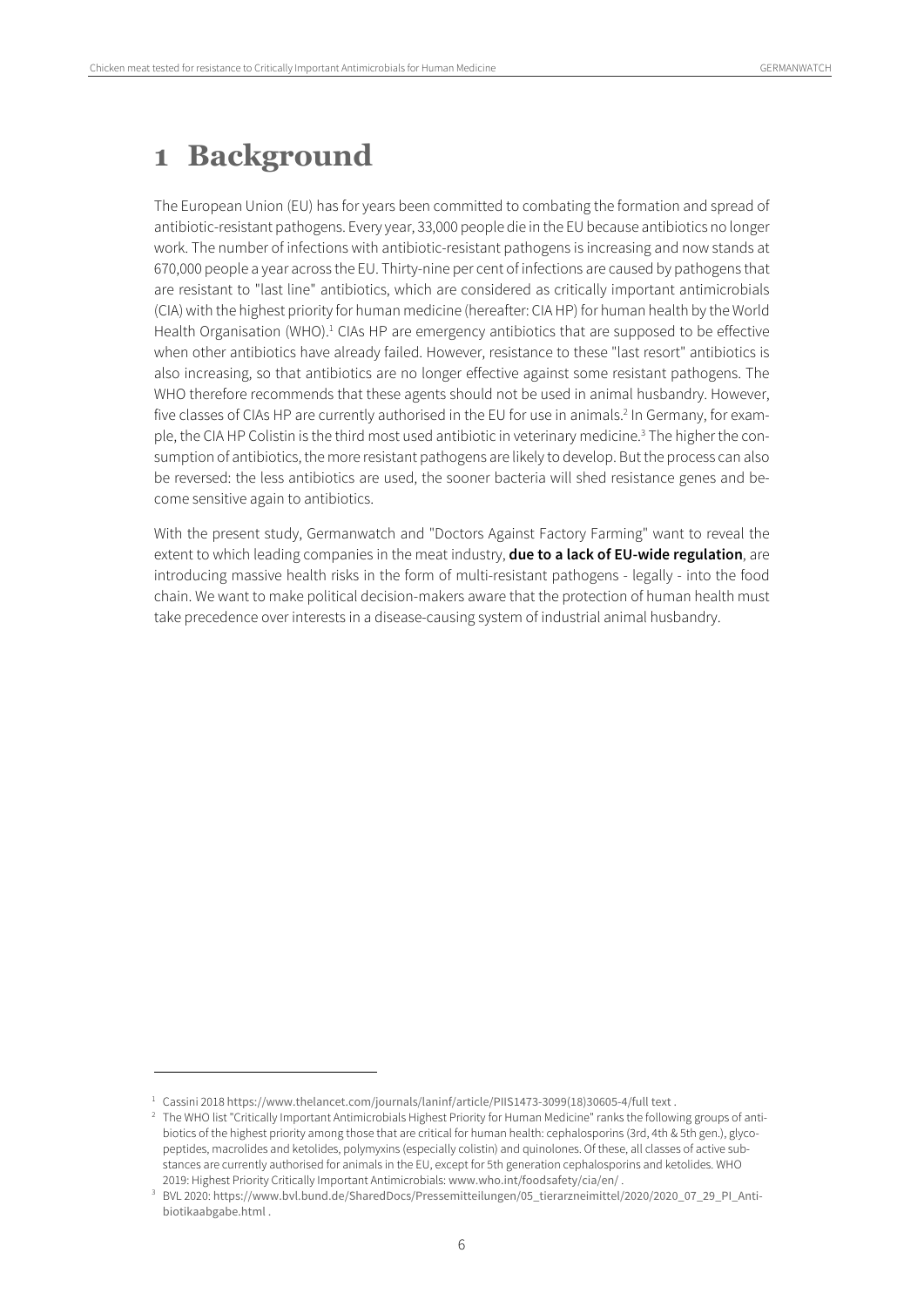## **2 What was found?**

The survey tested 165 chicken meat samples from the three leading EU poultry companies for their level of exposure to resistant pathogens (see Table 1). Simple resistance or multi-resistance to various antibiotics was found in every second chicken meat sample (51%).4

| Name of the con-<br>cern     | <b>Quantity</b><br><b>Samples</b> | No. of contami-<br>nated samples | contaminated<br>samples in % | <b>Resistance to</b><br>CIAs HP in % | MRSA conta-<br>minated in % |
|------------------------------|-----------------------------------|----------------------------------|------------------------------|--------------------------------------|-----------------------------|
| PHW-Group (DE)               | 54                                | 32                               | 59 %                         | 33 %                                 | 24 %                        |
| LDC-Group (FR)               | 56                                | 32                               | 57 %                         | 45 %                                 | $0\%$                       |
| Plukon (NL)                  | 55                                | 20                               | 36 %                         | 25 %                                 | $0\%$                       |
| <b>Total number</b>          | 165                               | 84                               |                              | 57                                   | 13                          |
| Contaminated<br>samples in % | $\overline{\phantom{a}}$          | $\overline{\phantom{a}}$         | $51\%$                       | 35%                                  | $8\%$                       |

#### **Table 1: Summary of the study results**

The meat from the German **PHW Group**, with a total of 59 per cent contaminated samples, had the highest rate of contamination with resistant pathogens. With a total contamination of 57 per cent of the samples, the French **LDC Group** stood out most because 45 per cent of its samples were resistant to CIA HP antibiotics. In the Dutch **Plukon Food Group**, more than one in three chickens was contaminated with antibiotic resistance (36%) and one in four chickens showed resistance to CIA HP antibiotics.

The present laboratory study was jointly commissioned by Germanwatch and "Doctors Against Factory Farming" and was carried out under the scientific direction of Prof. Dr Sören G. Gatermann at the National Reference Laboratory for multidrug-resistant gram-negative bacteria, Department of Medical Microbiology at the Ruhr-University Bochum.<sup>5</sup>

### **2.1 Sample selection**

 $\overline{a}$ 

In selecting the sample<sup>6</sup>, Germanwatch acted like millions of consumers in the EU and purchased fresh and frozen chicken meat. The samples were transported refrigerated in their original packaging to the Department of Medical Microbiology at the Ruhr University Bochum, where they were examined and evaluated under the direction of Prof. Dr Gatermann.

A total of 165 chicken meat samples were analysed, approximately equally divided between the three leading poultry groups in the EU: the French LDC group (56 samples), the German PHW group (54 samples) and the Dutch Plukon Food Group (55 samples). The samples were purchased from branches of Lidl (28 samples) and Aldi (82 samples) in Poland, Germany, France and Spain or directly from slaughterhouses in Germany (24 samples) and the Netherlands (31 samples) (see Table 2).

<sup>4</sup> A detailed description of the resistances found is presented in section 4.

<sup>&</sup>lt;sup>5</sup> The test report of the laboratory is available on request. Contact for detailed questions about the method: Prof. Dr Sören G. Gatermann; National Reference Laboratory for multidrug-resistant gram-negative bacteria, Department of Medical

Microbiology; Ruhr-University Bochum; Universitätsstr. 150; 44801 Bochum; Germany. 6 A sample is a common sampling procedure in scientific contexts or for quality controls, used to obtain information on the nature of a subset of the total.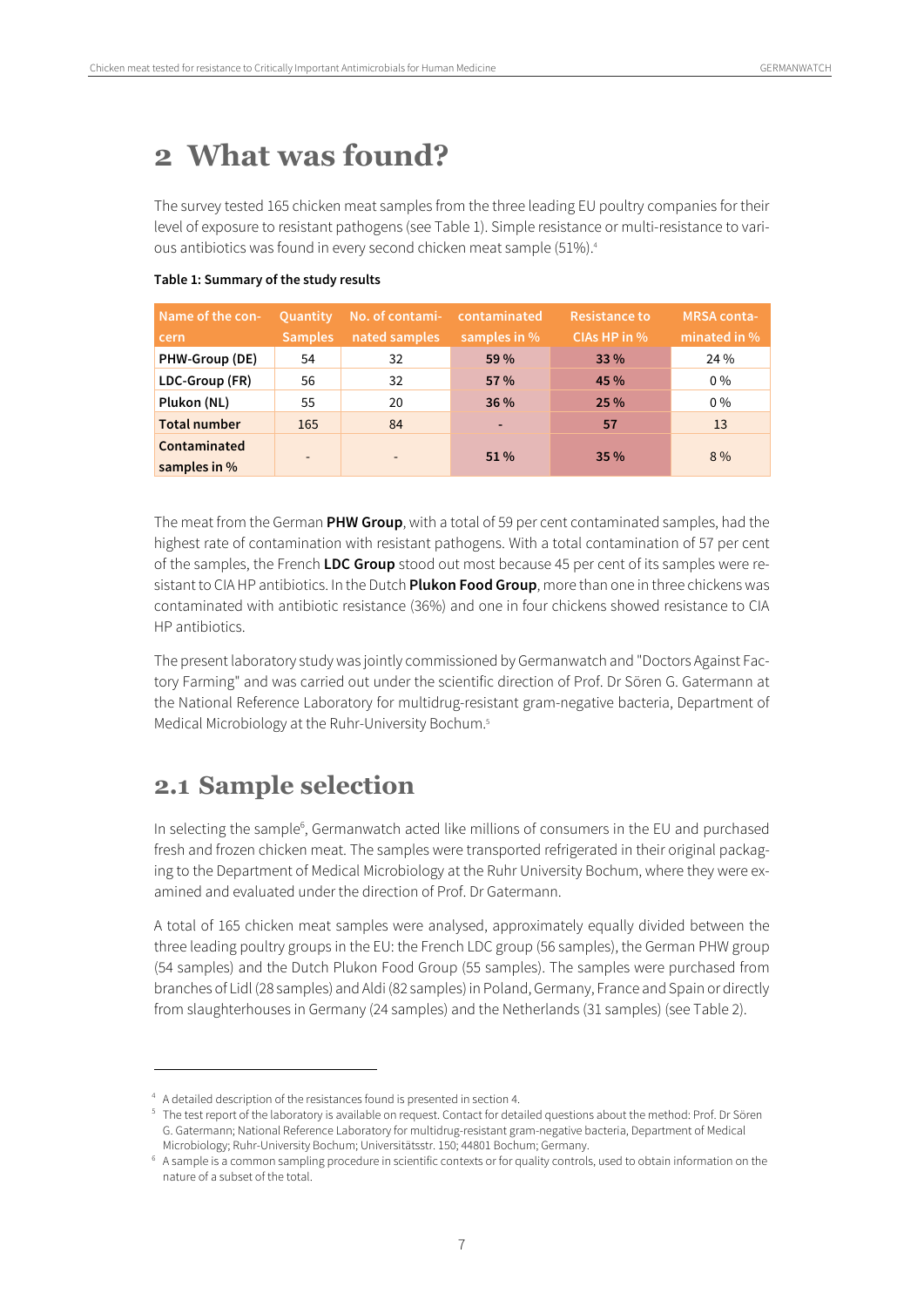The discount supermarkets Aldi and Lidl were selected because of the expansion of these retail groups into the European countries examined here. The three leading poultry groups were chosen because the chicken meat of these companies plays a particularly important role for EU consumers due to their outstanding market position.<sup>7</sup>

| <b>Country</b>         | <b>Aldi</b>              | <b>Lidl</b>              | <b>Factory outlet</b>        | <b>Total</b> |
|------------------------|--------------------------|--------------------------|------------------------------|--------------|
| Germany                | 45                       | 9                        | 24                           | 78           |
| <b>France</b>          | 17                       | 13                       | $\overline{\phantom{a}}$     | 30           |
| <b>Poland</b>          | 20                       | 4                        | $\qquad \qquad \blacksquare$ | 24           |
| <b>The Netherlands</b> | $\overline{\phantom{a}}$ | $\overline{\phantom{a}}$ | 31                           | 31           |
| <b>Spain</b>           | $\overline{\phantom{a}}$ | $\mathfrak{p}$           | $\overline{\phantom{a}}$     |              |
| <b>Total</b>           | 82                       | 28                       | 58                           | 165          |

#### **Table 2: Origin of samples by country and place of purchase**

### **2.2 Profile of selected poultry companies**

The LDC Group, Plukon Food Group, and PHW Group are the market leaders among poultry producers in the EU. All three companies are multinational and have production and processing facilities in several EU countries.<sup>8</sup>

#### **LDC Group - largest poultry group in the EU**

The French **LDC Group** is Europe's largest poultry producer with a turnover of around €4.1 billion (financial year 2018/2019).<sup>9</sup> The group has 86 branches in France, Poland, Spain, and Hungary, where over 578 million animals are slaughtered annually.<sup>10</sup> The Group has been active in Poland since the acquisition of the Polish poultry group Drosed in  $2000<sup>11</sup>$ , and most recently expanded its international presence with the acquisition of shares of the Hungarian poultry group Tranzit in 2018.12 In France, the Group's best-known brands include "Le Gaulois" and "Maitre Coq".

#### **Plukon Food Group - produced in 6 EU countries**

 $\overline{a}$ 

With a turnover of €1.8 billion in 2019, the Dutch **Plukon Food Group** is the second largest poultry group in the EU. With a total of 27 branches in six EU countries (Netherlands, Germany, Poland, Belgium, France, and Spain), the group has a broad international presence.13 Around 426 million animals are slaughtered each year.14 The best-known brands include "Stolle" and "Friki", sold in Germany.15 The Plukon Food Group has expanded its activities within Europe through numerous takeovers of various poultry companies within the EU. In 2018, for example, it acquired a majority stake

 $7$  A complete list of all 165 test purchases by place of purchase, brand of meat and slaughterhouse can be found in the an-

nex to the study. The individual laboratory results can also be found there.<br><sup>8</sup> EPA Monitoring 2019: Europeanisation of National EU Poultry Producers Continues with New Plukon Acquisition:

https://epamonitoring.net/europeanisation-of-national-eu-poultry-producers-continues-with-new-plukon-acquisition/.<br><sup>9</sup> LDC corporate website: https://www.ldc.fr/en/ .<br><sup>10</sup> LDC Group company profile on WATTPoultry.com: http

broiler-turkey-and-egg-producers/listing/8604-ldc .

<sup>11</sup> LDC corporate website: https://www.ldc.fr/en/rubrique/our-activities/poultry-division/international-poultry-division/ .

<sup>&</sup>lt;sup>12</sup> LDC 2019: Financial Report 2018-2019, p. 10, 61: www.ldc.fr/download.php?file=33491.

<sup>&</sup>lt;sup>13</sup> Plukon Food Group Germany corporate website: https://www.plukon.de/<br><sup>14</sup> Plukon Food Group company profile on WATTPoultry.com: https://www.wattagnet.com/directories/80-the-world-sleading-broiler-turkey-and-egg-producers/listing/8836-plukon-food-group .

<sup>&</sup>lt;sup>15</sup> Corporate website Plukon Food Group Germany: https://www.plukon.de/uber-plukon/unsere-marken/.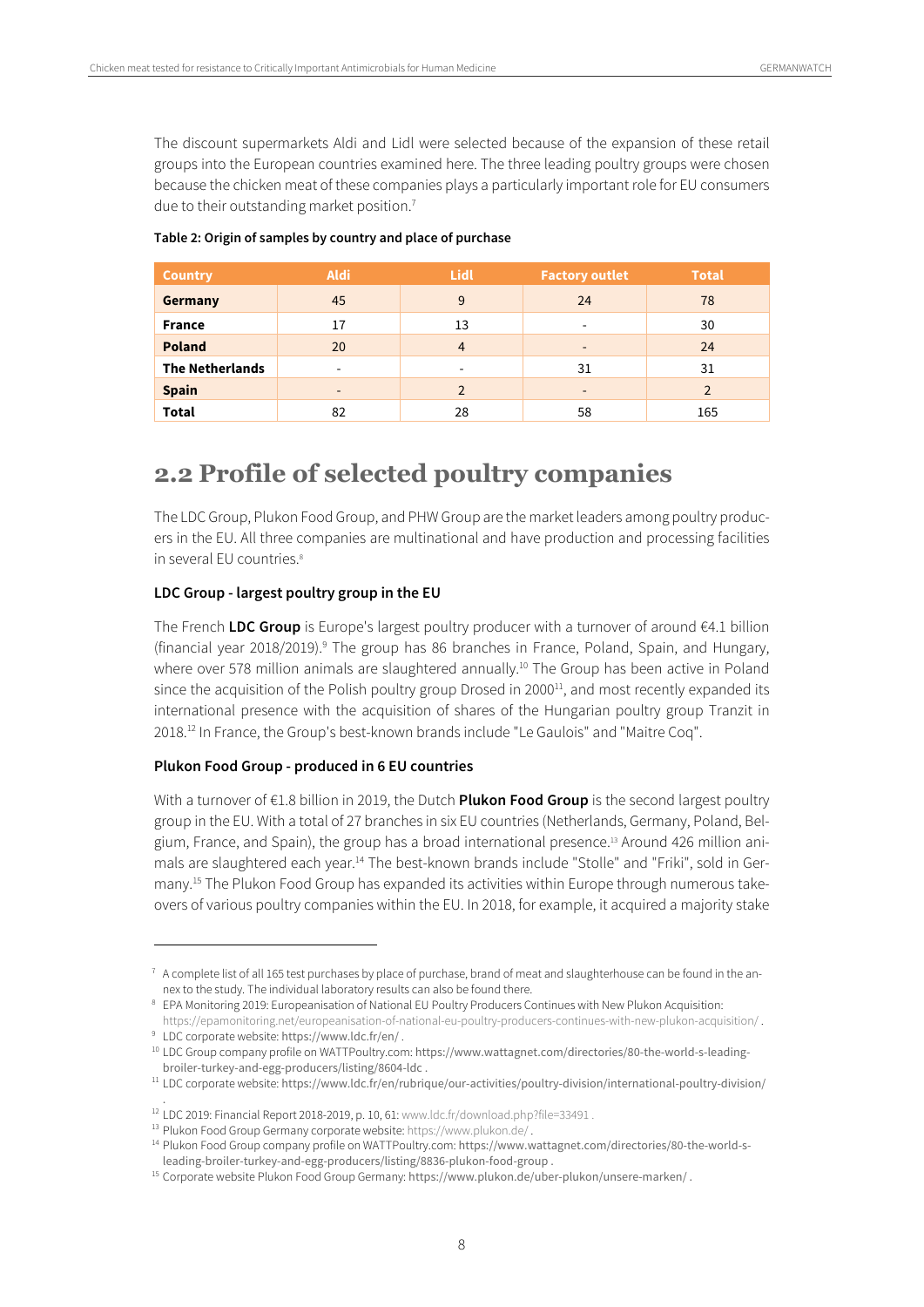in the Polish poultry group L&B Wyrębski after having also acquired the French poultry producer DUC at the beginning of 2017.<sup>16</sup> The "Stolle" brand, Gebr. Stolle GmbH, based in Germany, has been part of the Plukon Food Group since 2012.<sup>17</sup>

#### **PHW Group - parent company of the Wiesenhof brand**

The German **PHW Group** is the largest poultry group in Germany and has more than 35 subsidiaries with branches in Germany, the Netherlands, Poland, and Bulgaria. In the 2018/2019 financial year, the PHW Group achieved a total turnover of 2.7 billion euros, 1.46 billion of which was in its core business of poultry specialities.18 Around 350 million animals are slaughtered every year.19 Since the establishment of GroenlandKip and a share acquisition in the poultry slaughterhouse ESBRO in 2014, the PHW Group has also been active in the Netherlands.<sup>20</sup> PHW Group products are in Germany known under the brand name "Wiesenhof", and the Group also supplies the private labels of various food discounters (e.g. "Jack's Farm" from Aldi Nord and "Landjunker" from Lidl). The PHW Group also includes Lohmann Pharma in Cuxhaven. Its core business is the production of veterinary and human medicines as "a full service contract manufacturer (...) for the national and international pharmaceuticals market".<sup>21</sup> Pharmaceuticals for "the targeted prevention of infections in both human and veterinary medicine"<sup>22</sup> are also produced there.

<sup>&</sup>lt;sup>16</sup> Corporate website Plukon Food Group Germany: https://www.plukon.de/plukon-food-group-bekommt-einenmehrheitsanteil-in-wyrebskis-neues-schlachthof-projekt/ and Plukon Food Group International https://www.plukon.com/plukon-food-group-acquires-french-poultry-producer-duc/ .

<sup>17</sup> Plukon Food Group International corporate website: https://www.plukon.com/agreement-between-plukon-and-stolleon-merger/ .

<sup>18</sup> PHW corporate website: https://www.phw-gruppe.de/newsbereich/de/phw-gruppe-stellt-neue-weichen-fur-vielfal-

tige-ernahrung/ and https://www.phw-gruppe.de/unternehmen/ueber-uns/ .<br><sup>19</sup> PHW Group company profile on WATTPoultry.com: https://www.wattagnet.com/directories/80-the-world-s-leadingbroiler-turkey-and-egg-producers/listing/8873-phw-group .

<sup>&</sup>lt;sup>20</sup> Corporate website PHW-Gruppe: https://www.phw-gruppe.de/unternehmen/historie/ .<br><sup>21</sup> Corporate website of the PHW Group: https://www.phw-gruppe.de/en/subsidiaries/lohmann-pharma/ .<br><sup>22</sup> See above.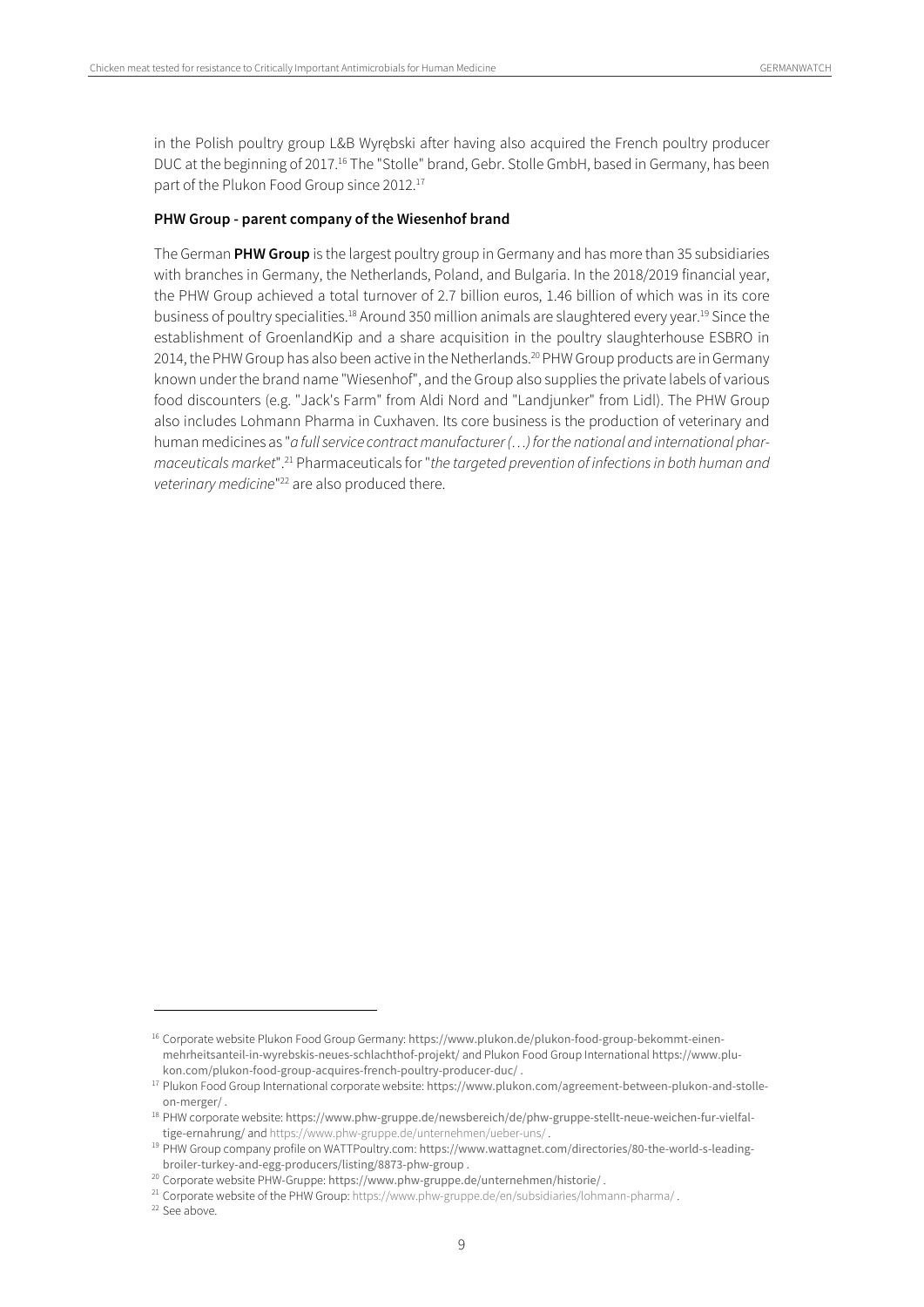## **3 The emergence of resistant germs in the food chain**

In the EU, only the EU- -Regulation on organic production and labelling sets legal upper limits for the use of antibiotics per animal.<sup>23</sup> In general, the legal minimum requirements in the EU allow an unlimited use of antibiotics of the approved active substances in animals or chickens, provided that they have been prescribed by a veterinarian. Each use of antibiotics selects the germs in the intestines of the animals that did not die from the antibiotic dose. These surviving pathogens have generally developed resistance mechanisms to the active substances. If antibiotics are frequently used in a farm, it is precisely these bacteria that have the better chances of surviving and spreading.

#### **Metaphylaxis promotes the development of antibiotic resistance**

In chicken farming, mainly large flocks of 10,000 to hundreds of thousands of animals are kept on one farm (around 23 animals per square metre). The treatment of individual animals has become impossible due to this structure. Therefore, antibiotics are administered to the animals via the drinking water or feed. This common method is called metaphylaxis. Usually, not all treated animals are sick, but the herd treatment also provides antibiotics to healthy animals. Doctors warn that by adding antibiotics to large drinking or feed reservoirs, the medically calculated dose for the individual animal will not safely reach each individual animal in the barn, for example because sick animals in particular will not be able to reach the trough. Metaphylaxis is therefore medically irresponsible.<sup>24</sup> If pathogens are confronted with antibiotic doses that are too low, the probability is particularly high that some germs will survive and acquire defence mechanisms.<sup>25</sup>

 "Antibiotics are very inexpensive means of production to avoid costly precautionary hygiene and health measures. The intensification of livestock farming would not have been possible without the drastic increase in the use of antibiotics. Ultimately, however, we can only speculate about the current situation, as comprehensive monitoring has so far failed due to the resistance of the agricultural lobby". Albert Sundrum, Head of the Department of Animal Nutrition and Animal Health, Specialist in Animal Hygiene at the University of Kassel, 2019.

Studies show that in chickens, **Campylobacter**, which did not show resistance before treatment, turns into resistant intestinal bacteria after metaphylactic flock treatment with quinolones.<sup>26</sup> Poultry and poultry meat from organic farms is significantly less contaminated, as shown by government

<sup>23</sup> Council Regulation (834/2007) on organic production and labelling of organic products: https://eur-lex.europa.eu/eli/reg/2007/834/oj and BÖLW: EU-Eco-Regulation: https://www.boelw.de/themen/eu-oeko-verordnung/.<br><sup>24</sup> Dr Gerd Ludwig Meyer, Doctors Against Factory Farming, lecture Nienburg 4/12/2019.

<sup>&</sup>lt;sup>25</sup> Source of the quotation in the box below: ZDF-report on the use of antibiotics in animal husbandry: https://www.zdf.de/nachrichten/heute/tiermast-einsatz-wichtiger-antibiotika-sogar-angestiegen-100.html .

<sup>&</sup>lt;sup>26</sup> Humphrey, T.J. et al 2005. Prevalence and subtypes of ciprofloxacin-resistant Campylobacter spp. in commercial poultry flocks before, during, and after treatment with fluoroquinolones. Antimicrob. Agents Chemother. 49: 690–698. doi: https://doi.org/10.1128/AAC.49.2.690-698.2005 .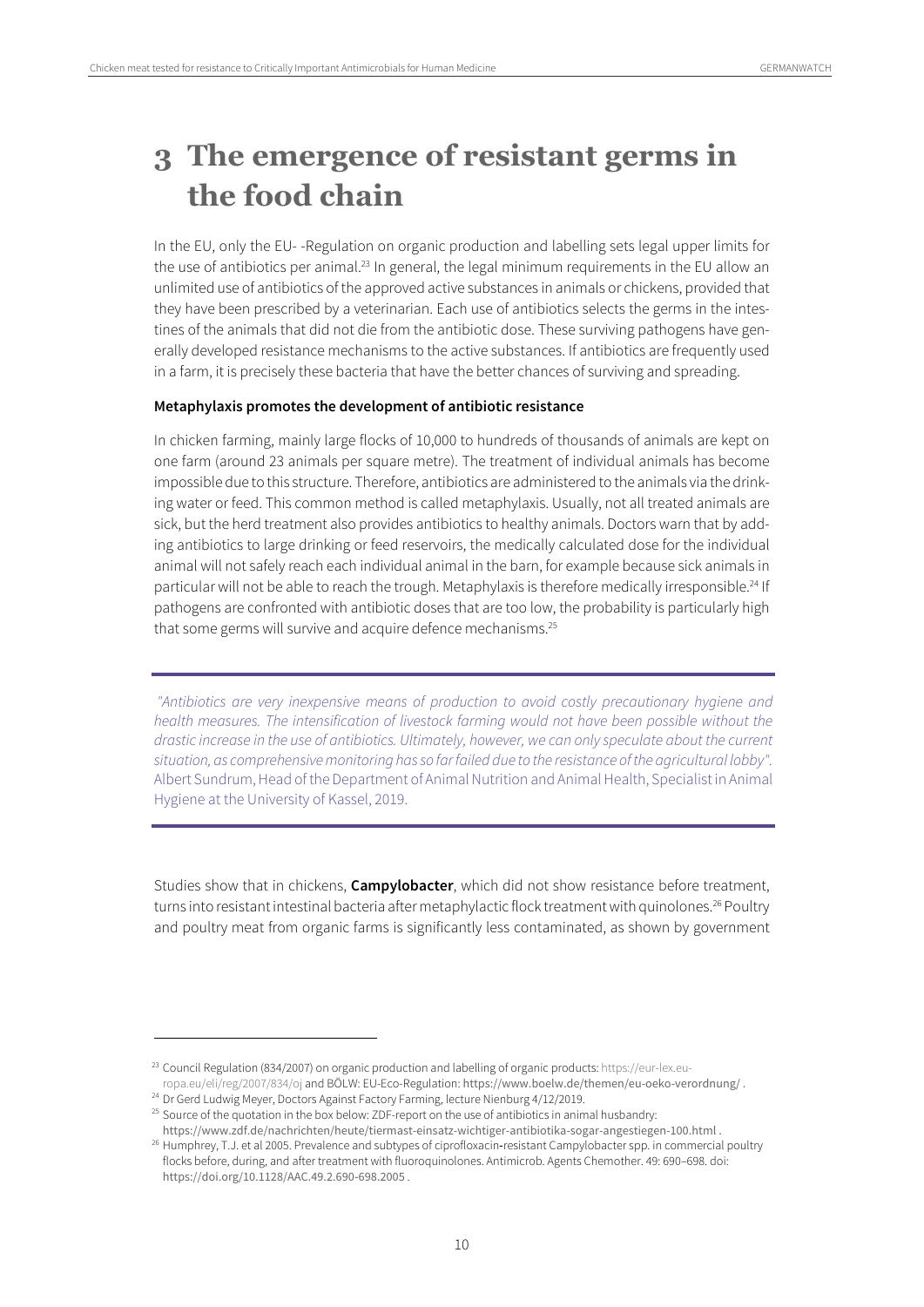studies conducted by the Federal Office of Consumer Protection and Food Safety (BVL) in Germany.<sup>27</sup>

#### **Resistant germs can get onto the meat surface during slaughter**

The resistant germs in the intestines are taken by the broiler chicken to the slaughterhouse, where they are gutted with a kind of machine spoon. The machine cannot detect whether, for example, an intestine is ripped open and intestinal contents (faeces) get on the surface of the meat. If this happens, germs that have become resistant due to antibiotic treatment will get onto the meat. In addition, germs can be transferred between carcasses in the slaughterhouse. Even without resistance, Campylobacter can make people ill in the smallest quantities.<sup>28</sup> The EU is therefore setting increasingly strict rules on process hygiene and limits for Campylobacter.<sup>29</sup> However, according to government surveys in Germany, poultry slaughterhouses do not comply with these.<sup>30</sup> There are no sanctions or penalties. The chicken meat industry has a hygiene problem. The pathogens are also resistant to (CIA HP) antibiotics. **The high rates of resistance can make it difficult to treat infected people.** 

### **3.1 Combating antimicrobial resistance in the food chain**

#### **CIA HP antibiotics already banned in other countries**

Experience from the United States of America (USA) shows that a different practice is possible. There the U.S. Food and Drug Administration (FDA) withdrew the approval for fluoroquinolones in broilers in 2005. The resistance rate in chickens (E. coli) in the USA is currently around 5 per cent, while the same pathogen species has a resistance rate of over 40 per cent on average in countries such as Brazil, China, and the EU, where fluoroquinolones are still permitted.<sup>31</sup>

#### **Lack of effective EU regulations**

 $\overline{a}$ 

A report commissioned by the European Commission's Directorate-General for Health and Food Safety identifies the high use of antibiotics in high performance hybrids as a key problem: "The challenge for the sector is to find a solution for the high antibiotics use on farms working with fast growing broilers." (Hiemstra and Napel 2013).<sup>32</sup> The link between the decline of dual purpose breeds and the breeding of fast growing lines with high antibiotic consumption is well known throughout the EU. Concepts to minimise the use of antibiotics must therefore include breeding and husbandry rules.

<sup>&</sup>lt;sup>27</sup> "Isolates from organic production were less likely to show multi-resistance to three or more substance classes than those from turkey farms and turkey meat from conventional production (17.7% vs. 42.9%). These differences, (...) are probably related to the lower frequency of antibiotic therapy on organic farms compared to conventional livestock." (own translation) extract from a press release of the BVL 2019: https://www.bvl.bund.de/SharedDocs/Pressemitteilungen/01\_lebensmittel/2019/2019\_11\_19\_PI\_Zoonosen\_Monitoring\_2018.html .

<sup>28</sup> RKI 2020: https://www.rki.de/DE/Content/Infekt/EpidBull/Merkblaetter/Ratgeber\_Campylobacter.html .

<sup>&</sup>lt;sup>29</sup> EU-Regulation 2017/1495 : https://eur-lex.europa.eu/legal-content/DE/TXT/PDF/?uri=CELEX:32017R1495&from=DE .<br><sup>30</sup> Zoonoses Monitoring of the BVL 2016, p. 56: https://www.bvl.bund.de/SharedDocs/Downloads/01\_Lebensmit-

tel/04\_Zoonosen\_Monitoring/Zoonosen\_Monitoring\_Bericht\_2016.pdf?\_\_blob=publicationFile&v=4 .

<sup>31</sup> Roth et al 2019: The application of antibiotics in broiler production and the resulting antibiotic resistance in Escherichia coli: A global overview, in: Poultry Science, Jg. 98, Nr. 4, S. 1791-1804: https://www.ncbi.nlm.nih.gov/pmc/articles/PMC6414035/ .

<sup>32</sup> Hiemstra et al 2013: Study of the impact of genetic selection on the welfare of chickens bred and kept for meat production - Final Report, SANCO/2011/12254: https://ec.europa.eu/food/sites/food/files/animals/docs/aw\_practice\_farm\_broilers\_653020\_final-report\_en.pdf .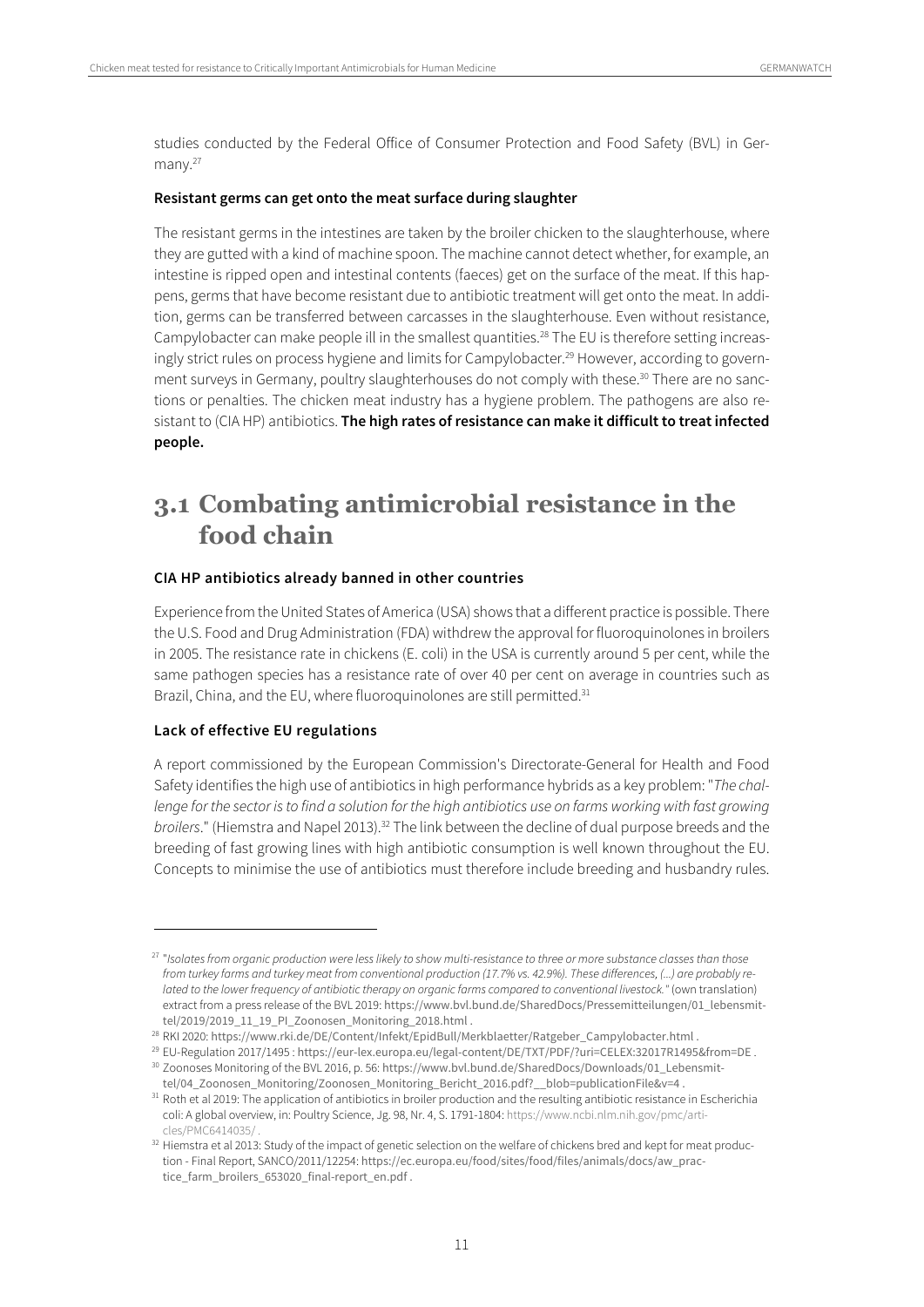For this purpose, high performance breeding could be banned, and the number of animals could be halved.<sup>33</sup>

So far, however, there are no effective bans at the EU level - or in the national legislation of the EU Member States - on (agonizing) breeding lines, which result in increased disease rates and a greater need for antibiotics.

Research by European authorities<sup>34</sup> shows ways to avoid high consumption of antibiotics and consequent high resistance rates. For example, animals and meat from alternative farming systems such as organic farming and manual slaughter are significantly less contaminated.<sup>35</sup>

#### **Factors for reducing antimicrobial resistance in animal husbandry systems 36**

- $\checkmark$  Abstention from antibiotics or legal antibiotic limits, as is the case in organic farming
- $\checkmark$  Lower performance expectations slower growing breeds from small hatcheries
- $\checkmark$  Low occupancy rate or doubling of the space per animal compared to the legal minimum standard
- $\checkmark$  Stress avoidance: animal-friendly feeding, outdoor exercise or access to outdoor climate
- $\checkmark$  Hygiene management for a healthy, resilient germ flora in the stable and surroundings
- $\checkmark$  Smaller livestock numbers

- $\checkmark$  birth, rearing and fattening on the same holding, avoiding the purchase of groups of animals of mixed origin
- $\checkmark$  Avoid injuries, e.g. by using more occupation materials, straw, sand bath, runs
- $\checkmark$  No use or reduction in the use of heavy metals such as zinc and copper (promotes crossresistance)

<sup>33</sup> See also: Germanwatch study: Sustainability check on chicken meat, https://germanwatch.org/de/18709 .

<sup>&</sup>lt;sup>34</sup> EMA website on veterinary regulations: Reducing the use of antimicrobial agents in animal husbandry: https://www.ema.europa.eu/en/veterinary-regulatory/overview/antimicrobial-resistance/advice-impacts-using-antimicrobials-animals/reducing-use-antimicrobial-agents-animal-husbandry .

<sup>&</sup>lt;sup>35</sup> Annual press conference of the BVL 2017 - Presentation of the results of the food monitoring 2016: www.bvl.bund.de/DE/08\_PresseInfothek/01\_FuerJournalisten\_Presse/01\_Pressemitteilungen/01\_Lebensmittel/2017/2017\_11\_28\_HI\_Zoonosen\_Jahrespressekonferenz\_2017.html and overview page of the RKI on antibiotic resistance www.rki.de/DE/Content/Infekt/Antibiotikaresis-tenz/LA\_MRSA\_und\_ESBL.html .

<sup>&</sup>lt;sup>36</sup> Own compilation by Germanwatch 2018 based on EMA 201, EFSA, 2017, RONAFA, EFSA Journal 2017 Rösler 2013, Köck 2017.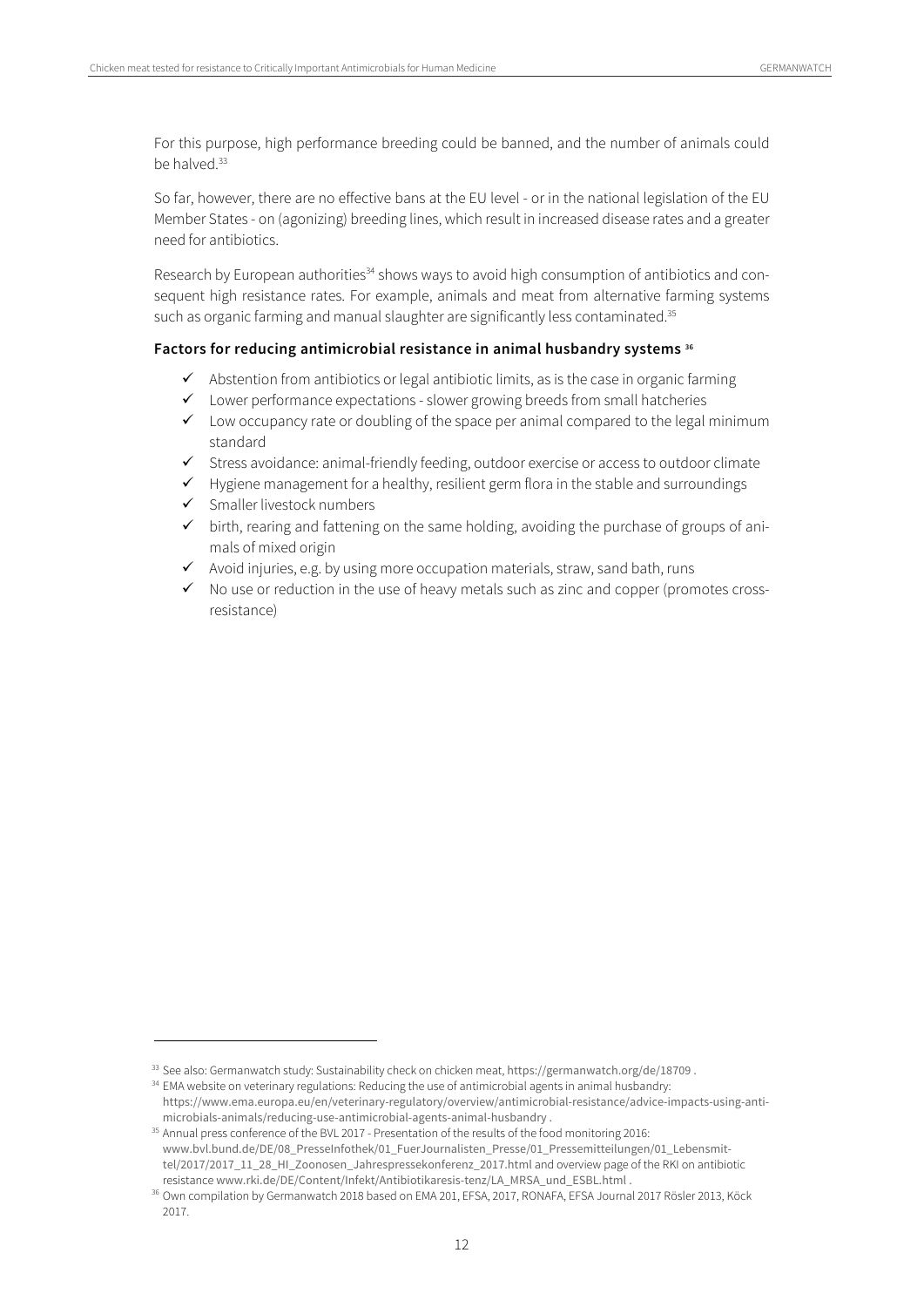## **4 Antibiotic resistance detected in the test**

In the following, findings are presented directly from the laboratory report by Prof. Dr med. Sören Gatermann, Department of Medical Microbiology at the Ruhr-University Bochum:

"Overall, more than 50% of all samples were contaminated with resistant bacteria. Two groups (PHW and LDC) with 59% and 57% each were more frequently affected than the third (PLUKON) with 36%. Resistance to various forms of **fluoroquinolones** was found in a total of 30 per cent of all samples. Complete **quinolone resistance** was found in 19 per cent, with samples from LDCs being more affected than those from other groups. **ESBL**<sup>37</sup> were found in a total of 9 samples (5.4 %) with no preference for one company. Multi-resistance (3MRGN<sup>38</sup>) was found in two E. coli isolates. **Campylobacter spp.** of human pathogenicity<sup>39</sup> was detected in 10 samples (6 %), of which 6 were resistant to quinolones and 6 to **tetracyclines**. Campylobacter was found in samples of LDC and PHW. **Yersinia** was found in 6 samples. **Staphylococcus aureus** was detected 22 times, of which 13 were **MRSA**<sup>40</sup>, which was found exclusively in samples from one group (and one slaughterhouse, DE NI 11101 EG, PHW group)" (laboratory report, Gatermann 2020; emphasis added, own translation; see Table 3).

### **4.1 Quinolones: a special case**

In the present laboratory test, resistance to CIA HP antibiotics from the quinolone group was found in an average of 30 per cent of all 165 chicken meat samples. "Thus, complete resistance to fluoroquinolones was frequently (19/56, 33%) found in LDC, whereas about 50% of PHW and PLUKON also showed low-grade resistance. Overall, the result means that **quinolone resistance of varying degrees was found in 30% of all samples**". (Laboratory report, Gatermann 2020, emphasis added, own translation).

Some strains of bacteria can multiply in the presence of quinolones, while sensitive strains cannot. In the case of chicken breeding this is illustrated by the almost immediate and complete transformation of sensitive Campylobacter into ciprofloxacin<sup>41</sup>-resistant Campylobacter after metaphylactic treatment with fluoroquinolones.<sup>42.</sup>

In Spain the use of fluoroquinolones in broilers is still allowed. According to recent studies, the antibiotic resistance rates of chickens against ciprofloxacin in intestinal germs (E. coli) in Spain increased from 17 per cent in 2001 to 91 per cent in 2016. As the EU has not yet established uniform

<sup>37</sup> Extended-spectrum beta-lactamases (ESBL) are bacterial enzymes that can switch off various antibiotics. In particular, bacteria from the enterobacteria family can produce these enzymes and become resistant to various antibiotics.

<sup>38</sup> Multi-resistant Gram-negative bacteria (MRGN) are Gram-negative rod bacteria that are largely resistant to various antibiotics. The preceding number (2, 3 or 4) indicates the number of antibiotic classes to which the respective bacterium is resistant.<br><sup>39</sup> Human pathogens are capable of causing diseases in humans.

<sup>40</sup> Methicillin-resistant Staphylococcus aureus (MRSA) is a resistant staphylococcus species. The bacteria settle in the nasal mucosa, throat and groin, for example. If these bacteria enter the body through wounds, they can cause infections.<br><sup>41</sup> Ciprofloxacin is an antibiotic from the group of fluoroquinolones.

 $42$  Humphrey, T.J. et al 2005. Prevalence and subtypes of ciprofloxacin-resistant Campylobacter spp. in commercial poultry flocks before, during, and after treatment with fluoroquinolones. Antimicrob. Agents Chemother. 49: 690–698. doi: https://doi.org/10.1128/AAC.49.2.690-698.2005 .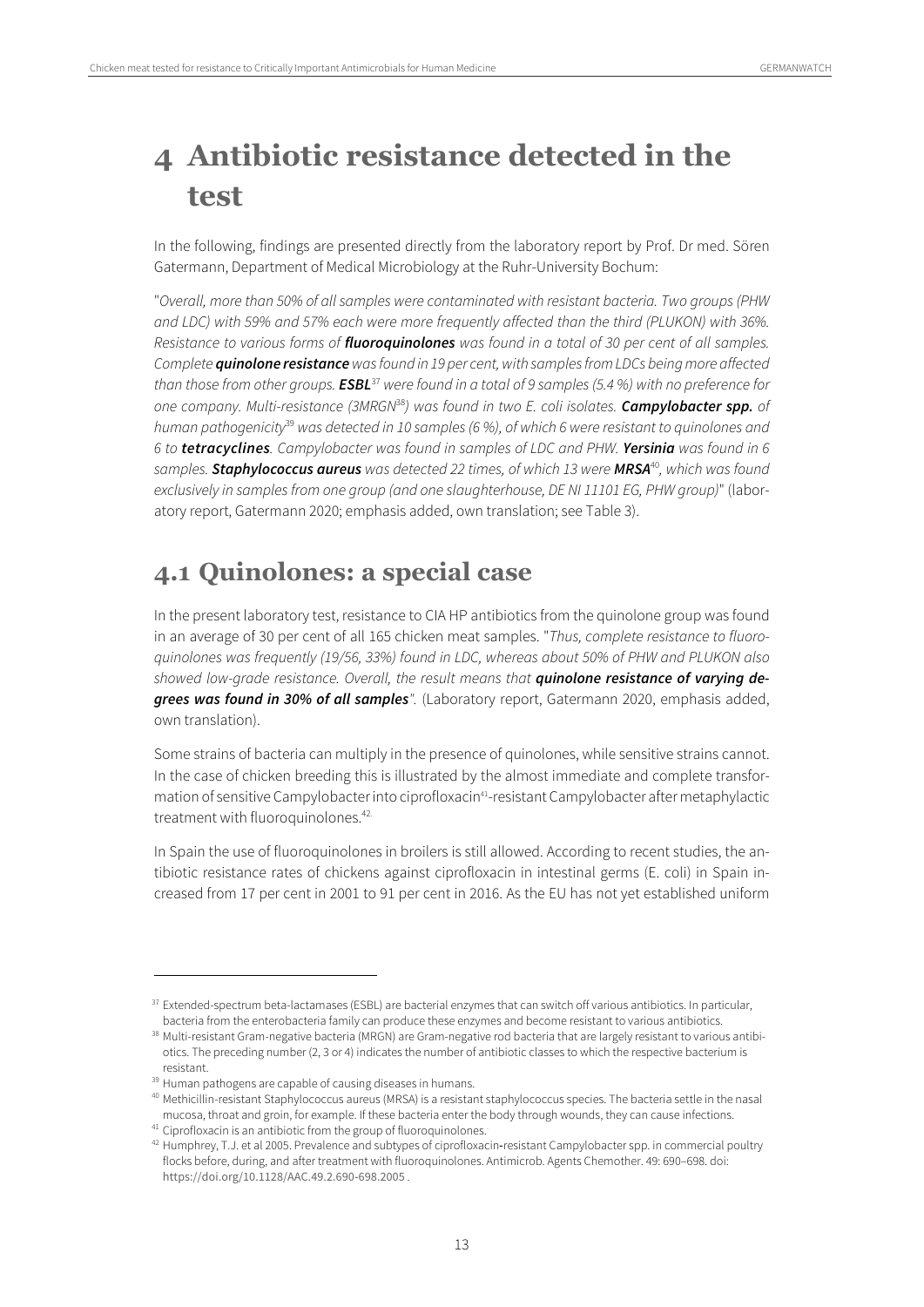rules for the (digital) recording of antibiotic use in food-producing animals, it is unknown how much the consumption of quinolones has changed during this time period.<sup>43</sup>

In the EU, Brazil, and China, where the use of fluoroquinolones is still allowed in broilers, pathogens have a high rate of resistance to this group of antibiotics (over 40%). In the US, where fluoroquinolones have not been authorised for this purpose since 2005, the resistance rate is only 5 per cent.<sup>44</sup>

### **4.2 MRSA findings**

"MRSA detection in livestock fattening has been a frequent topic of discussion. S. aureus is also pathogenic to humans and causes skin infections, pneumonia (inflammation of the lungs) and septicaemia (blood poisoning). Here, too, the frequency of detection of S. aureus and MRSA differs according to company." (laboratory report, Gatermann 2020; own translation).

#### **Table 3: Detection of Staphylococcus aureus and MRSA**

| Name of the concern |    | S. aureus* | ا Thereof MRSA |
|---------------------|----|------------|----------------|
| LDC.                | 56 |            |                |
| <b>PHW</b>          | 54 |            |                |
| <b>PLUKON</b>       | 55 |            |                |
| .                   |    |            |                |

\*The differences are statistically significant (p=7.6e-5, Fisher's exact test)

+MRSA detection is limited to one slaughterhouse (DE NI 11101 EC)

MRSA is a resistant pathogen that can enter the body through the skin via small skin lesions, for example when preparing meat. There, MRSA germs can cause deep, difficult-to-treat infections in tissue. Both animals and humans can be colonised by MRSA, especially in the nasal mucosa. "In 86% of the occupationally exposed persons (farmers, veterinarians) working in examined MRSA-positive facilities, nasal colonisation with LA-MRSA is present" (RKI 2020, own translation). <sup>45</sup>

Infection does not always occur. But the pathogen can be passed on from animal to animal, from animal to human or from person to person. If it gets into wounds, there is an increased risk of infection. 46

#### **People with the following risk factors are particularly affected:**

- Patients in hospitals and people in need of chronic care in retirement homes
- Dialysis patients, diabetics, people with weakened immune systems
- Patients with foreign bodies such as catheters, joint replacements or an opening of the trachea to the outside
- People with skin injuries such as burns, chronic wounds
- MRSA infection can be especially difficult to treat in immunocompromised, elderly people, and habies<sup>47</sup>

<sup>&</sup>lt;sup>43</sup> Roth et al 2019: The application of antibiotics in broiler production and the resulting antibiotic resistance in Escherichia coli: A global overview, in: Poultry Science, Jg. 98, Nr. 4, S. 1791-1804: https://www.ncbi.nlm.nih.gov/pmc/articles/PMC6414035/ .

 $44$  ebd.

<sup>45</sup> RKI 2020: "Livestock-associated methicillin-resistant Staphylococcus aureus (LA-MRSA) as an interdisciplinary challenge": https://www.rki.de/DE/Content/Institut/OrgEinheiten/Abt1/FG13/LA-MRSA.html .

<sup>46</sup> See RKI 2016: https://www.rki.de/DE/Content/Infekt/Antibiotikaresistenz/LA\_MRSA\_und\_ESBL.html .

<sup>47</sup> Federal Agency for Health Education 2020: https://www.infektionsschutz.de/erregersteckbriefe/mrsa.html#c3844 .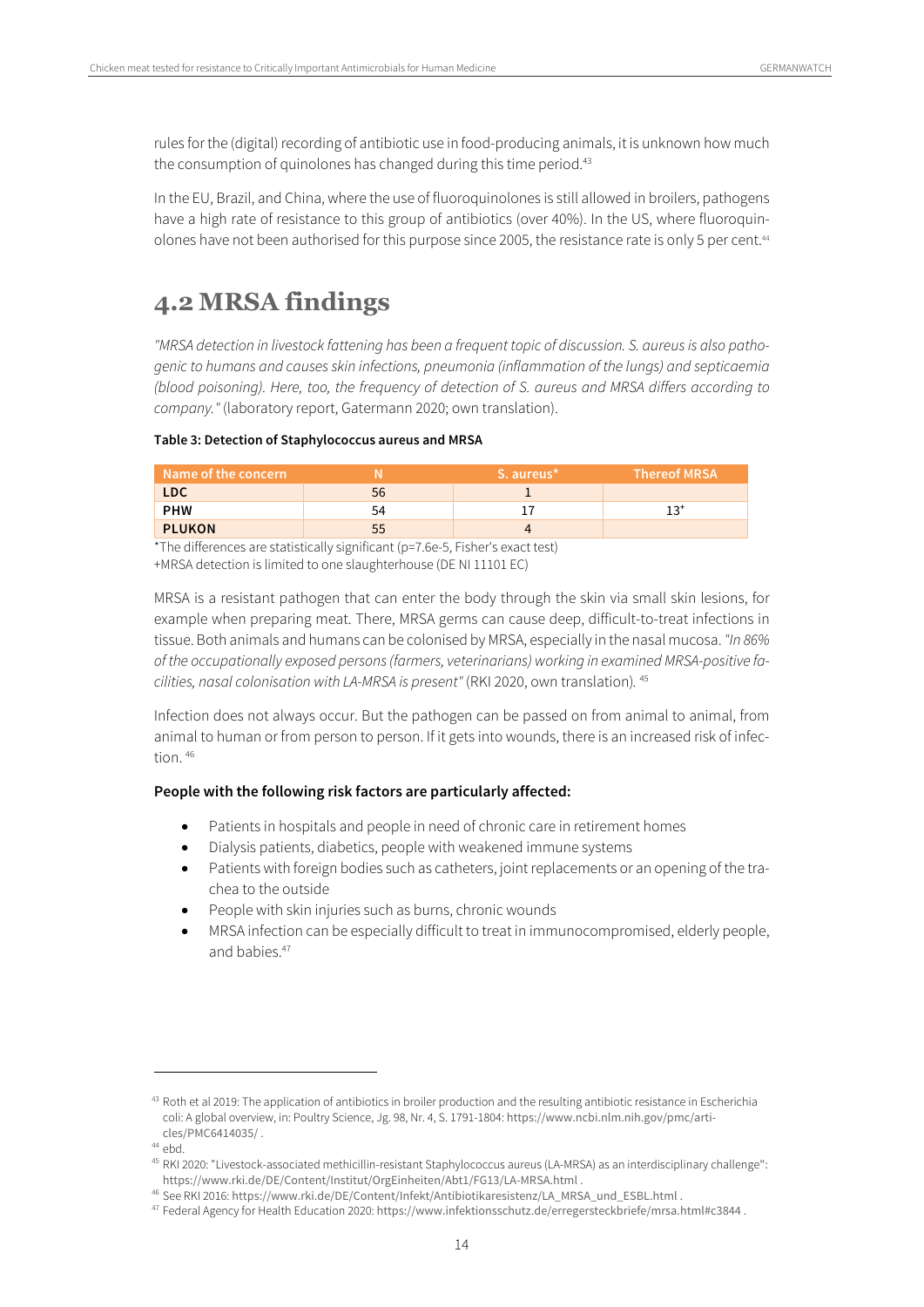### **5 Transmission routes for people**

According to the WHO, around 700,000 people die worldwide every year as a result of antibiotic resistance; in Germany up to 2,400 people die every year because antibiotics are no longer effective. In 2018, the European Centre for Disease Prevention and Control (ECDC) reported a significant increase in infections caused by resistant germs since 2007, with more than 670,000 infections with resistant bacteria counted in Europe in 2015. As a result of infections with antibiotic-resistant pathogens, 33,000 people died, of which around two thirds could be attributed to the healthcare sector. There is scientific evidence that antimicrobial resistance can be transmitted through food.<sup>48</sup> However, it is not known to what exact extent.

Resistant bacteria can spread through many routes. When AMR occurs in zoonotic bacteria present in animals and food it can also compromise the effective treatment of infectious diseases in humans. In the field of food safety, policy makers need to protect consumers from risks related to the food chain and to establish the best control options to reduce such risks. European Food Safety Authority, EFSA 2019

Hygienic processing of food helps consumers to reduce the risk of germs. However, the European Food Safety Authority (EFSA) warns that consumers cannot solve the problem through better kitchen hygiene alone, but must be protected from risks by policy makers.<sup>49</sup>

<sup>48</sup> WHO 2019: https://www.who.int/foodsafety/publications/antimicrobials-sixth/en/ .

<sup>49</sup> EFSA 2019: https://www.efsa.europa.eu/de/topics/topic/antimicrobial-resistance .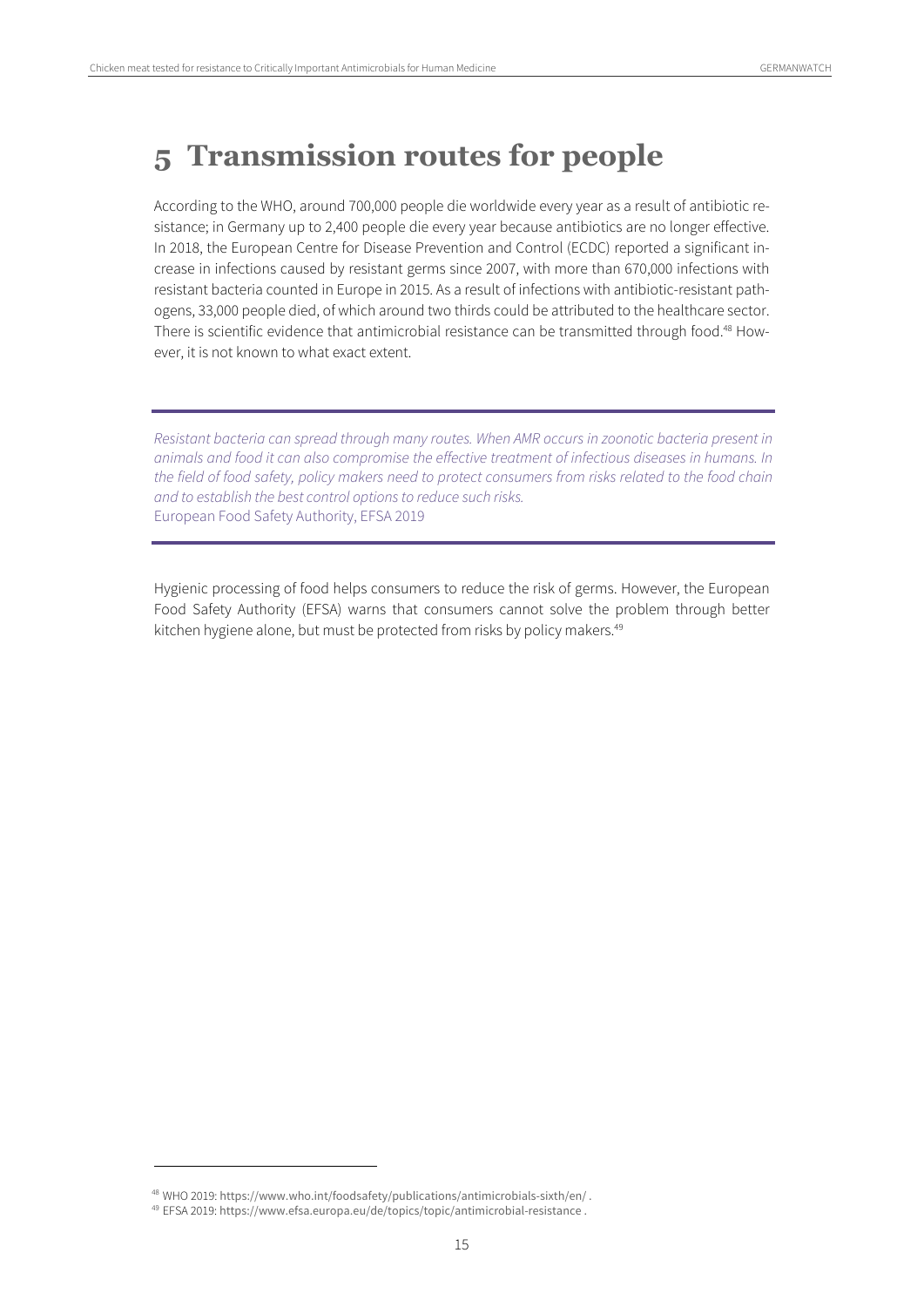### **6 Conclusions and political demands**

The EU Commission has failed with its previous strategy to combat the overuse of antibiotics. At the same time, there is a lack of legal improvements in breeding and animal husbandry which could reduce the use of antibiotics. The EU's Common Agricultural Policy (CAP) is currently moving backwards in terms of better standards (as of 23.10.2020, copy deadline for this study).<sup>50</sup> According to the decision of the Agriculture Council of 22 October 2020, regulations are to become less binding, the budget for agro-ecological measures is far too small compared to the challenges ahead and the a restructuring of livestock farming necessary for climate protection and antibiotics reduction was ignored by the Agriculture Council.

Still, the European Green Deal<sup>51</sup> of the EU Commission offers suitable starting points. For example, the Farm-to-Fork Strategy<sup>52</sup>, which is part of the Green New Deal, includes the explicit goal of halving the use of antibiotics in animal husbandry by 2030.

Human health (including that of farm and slaughterhouse workers) must take precedence over the global competitiveness of the European meat industry. Against this background and with the reduction target of the Farm-to-Fork Strategy in mind, we make the following demands:

#### **Implement human rights due diligence by the state and companies**

The EU Commission and the governments of the member states are also responsible for human rights. The right to food requires, among other things, that every state party to the UN Social Pact must ensure that food is safe and of sufficient quality. Those with political responsibility are therefore obliged to ensure that products that are harmful to health are not placed on the market and that all consumers are protected accordingly.

The right to health is also affected. There is a public obligation to ensure that private operators do not contribute to the spread of multi-resistant germs with meat from an EU country. The EU must ensure access to effective antibiotics for people.

The use of CIA HP antibiotics in livestock should therefore be banned. In addition, it must be checked whether meat contaminated with antibiotic-resistant bacteria can be marketed at all or traded internationally. An export of contaminated and thus potentially health-endangering food products contradicts the human right to adequate food.

<sup>50</sup> See also the interview with Tobias Reichert of Germanwatch at Deutschlandfunk on 21 October 2020): https://www.deutschlandfunk.de/kritik-an-eu-agrarreform-germanwatch-tierhaltung-muss.697.de.html?dram:article\_id=486180 .

<sup>&</sup>lt;sup>51</sup> The Green New Deal is the EU Commission's strategy for a more sustainable EU economy. For more information, see the EU Commission's overview page: https://ec.europa.eu/info/strategy/priorities-2019-2024/european-green-deal\_de .

<sup>52</sup> As part of the Green New Deal's sustainability objectives, the Farm-to-Fork strategy aims to contribute to a fair, healthy and environmentally friendly food system: https://ec.europa.eu/commission/presscorner/detail/de/fs\_19\_6727 .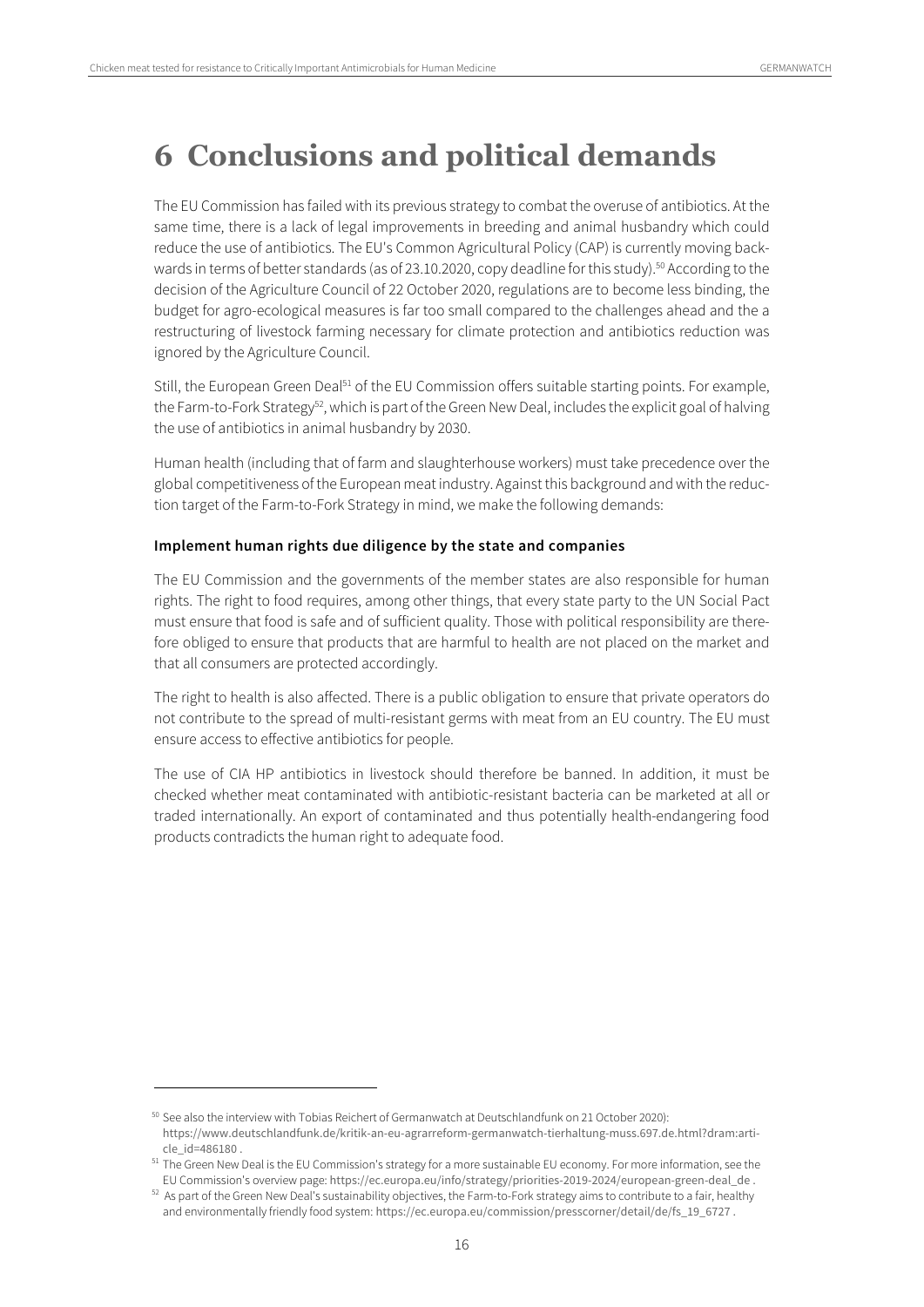#### **We demand from the EU Commission without delay:**

- to reserve CIA HP antibiotics for humans and ban them in food-producing animals. The definition of CIA HP antibiotics must be based on WHO criteria. 53 In a globalised world, a uniform definition according to the WHO is of central importance.
- an obligation for veterinarians to carry out an antibiotic sensitivity test.<sup>54</sup>
- introduce compulsory digital recording of all antibiotic use (daily dosage/kg animal) for all veterinary practices.
- to legislate and support more animal-friendly breeding and husbandry practices as part of the farm-to-fork strategy.

Antibiotics must become more expensive than animal welfare measures in order to stop antibiotic abuse due to breeding and husbandry deficits.

#### **The EU Commission must also:**

- Punish hygiene deficits at slaughterhouses with effective penalties.
- Monitor the spread of resistant germs through slaughterhouse waste water with EU-wide monitoring and take targeted action to prevent it. The costs of these measures must be borne by slaughterhouses in accordance with the polluter pays principle.
- Prevent the spread of dangerous resistances through meat exports.
- Introduce an EU labelling requirement for livestock farming methods, which will enable consumers to consciously support livestock farming.
- Promote manual, decentralised slaughterhouses and end market monopolies and dominance.

#### **We call on the Governments of Europe:**

- to work towards an EU definition for CIA HP antibiotics in line with the WHO CIA list.
- to levy charges on antibiotics, graduated according to their importance for human medicine.

If antibiotics become more expensive than animal welfare measures, the basis for antibiotic abuse is removed.

- to apply a levy on meat and milk to finance the restructuring of the livestock farming sector.<sup>55</sup>
- to drive forward the implementation of the Farm-to-Fork Strategy and implement it with national commitment.

Halving the consumption of antibiotics by 2030 is a good goal of the EU Commission. In line with this goal, it is the task of Europe's governments to set their own national antibiotic reduction targets and animal health objectives to protect the population from antibiotic resistance from animal husbandry.

 $53$  WHO 2017: https://www.who.int/foodsafety/publications/cia2017.pdf .<br> $54$  An antibiotic sensitivity test is the measurement of the susceptibility of bacteria to antibiotics.

<sup>&</sup>lt;sup>55</sup> Recommendations of the Competence Network Livestock Production 2020 (in Germany also known as the Borchert Commission): https://www.bmel.de/SharedDocs/Downloads/DE/\_Tiere/Nutztiere/200211-empfehlung-kompetenznetzwerk-nutztierhaltung.pdf;jsessionid=C5CAAAE63DF38706C98758A1D901CD18.internet2832?\_\_blob=publicationFile&v=3 .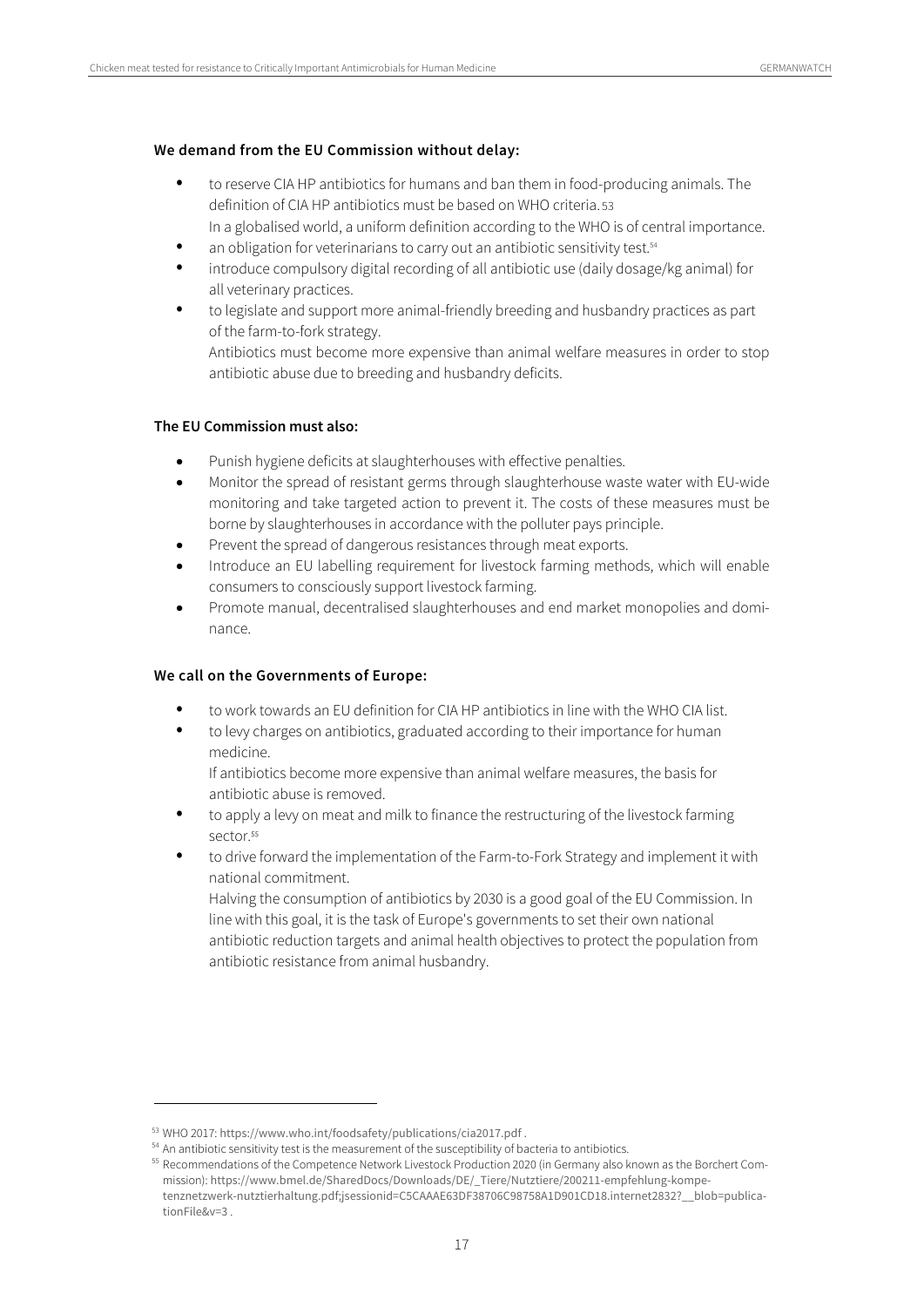## **Annex: Test results**

#### **Table 4: Chicken meat samples by place of purchase, product name, slaughterhouse, laboratory findings**

|              |                                                               |                                                                                              | Laboratory findings from meat samples from the PHW Group                                                              |           | Campy-<br>lobacter |      | Entero-<br><b>bacterales</b> |                           | Staphylococ-<br>cus aureus |             |
|--------------|---------------------------------------------------------------|----------------------------------------------------------------------------------------------|-----------------------------------------------------------------------------------------------------------------------|-----------|--------------------|------|------------------------------|---------------------------|----------------------------|-------------|
| No.          | <b>Retail location</b>                                        | <b>Product name</b><br>(trade name/brand)                                                    | Slaughterhouse location & company identification<br>according to VO (EG) 2017/625                                     | Species   | Ciprofloxacin      | ESBL | Ciprofloxacin                | Piperacillin              | Detection                  | <b>NRSA</b> |
| $01 -$<br>DE | <b>ALDI</b><br>Damerowstr. 8,<br>13187 Berlin                 | Hähnchen Minutenschnit-<br>zel 400g (Meine Metzgerei)                                        | Wiesenhof Geflügel-Gruppe,<br>Oldenburger Geflügelspezialitäten GmbH & Co. KG,<br>9393 Lohne;<br>DE-NI-11101 EG       |           |                    |      |                              | coli<br>ШÌ                |                            |             |
| $02 -$<br>DE | <b>ALDI</b><br>Heinrich-Heine-<br>Platz 8-12, 10179<br>Berlin | Hähnchen Ministeaks<br>400 g (Meine Metzgerei)                                               | Wiesenhof Geflügel-Gruppe,<br>Märkische Geflügelhof SpezialitätenGmbH,<br>15713 Königs Wusterhausen;<br>DE-EZG-251-EG |           |                    |      | coli<br>Ш                    | $\overline{5}$<br>ШÏ      |                            |             |
| $03 -$<br>DE | <b>ALDI</b><br>Eisenbahnstr. 42,<br>10997 Berlin              | Frische Hähnchen Unter-<br>keulen (Meine Metzgerei)                                          | Wiesenhof Geflügel-Gruppe,<br>Märkische Geflügelhof SpezialitätenGmbH,<br>15713 Königs Wusterhausen;<br>DE-EZG-251-EG |           |                    |      |                              |                           |                            |             |
| $04 -$<br>DE | LIDL<br>Kreuzbergstr. 40,<br>10965 Berlin                     | Deutsches Brathähnchen<br>gefroren<br>(Culinea)                                              | Wiesenhof-Geflügel,<br>Anhaltinische Geflügelspezialitäten GmbH,<br>39291 Möckern;<br>DE-ST-00257 EG                  |           |                    |      |                              |                           |                            |             |
| $05 -$<br>DE | <b>ALDI</b><br>Kreuzbergstraße<br>39, 10965 Berlin            | Dt. Brathähnchen, gefro-<br>ren, (Jacks Farm)                                                | Wiesenhof-Geflügel,<br>Anhaltinische Geflügelspezialitäten GmbH,<br>39291 Möckern;<br>DE-ST-00257 EG                  |           |                    |      |                              |                           |                            |             |
| 06-<br>DE    | LIDL<br>Konrad Adenauer<br>-Pl. 5-6, 44787 Bo-<br>chum        | Dt. Brathähnchen, gefro-<br>ren<br>(Culinea)                                                 | Wiesenhof-Geflügel,<br>Anhaltinische Geflügelspezialitäten GmbH,<br>39291 Möckern;<br>DE-ST-00257                     | C. jejuni |                    |      |                              |                           | aureus<br>vi               |             |
| $07 -$<br>DE | <b>ALDI</b><br>Blumenstr. 7, 44<br>791 Bochum                 | Hähnchen Brustfilet Teil-<br>stück, 600 g, frisch<br>(Meine Metzgerei)                       | Wiesenhof Geflügel-Gruppe,<br>Oldenburger Geflügelspezialitäten GmbH & Co. KG,<br>49393 Lohne;<br>DE-NI-11101 EG      |           |                    |      | coli<br>Ш                    | coli<br>ШÏ                |                            |             |
| 08-<br>DE    | <b>ALDI</b><br>Blumenstr. 7, 44<br>791 Bochum                 | Hähnchenschenkel mit<br>Rückenstück, 1100 g,<br>frisch<br>(Meine Metzgerei)                  | Wiesenhof Geflügel-Gruppe,<br>Oldenburger Geflügelspezialitäten GmbH & Co. KG,<br>49393 Lohne;<br>DE-NI-11101 EG      |           |                    |      |                              |                           | aureus<br>vi               | MRSA        |
| 09-<br>DE    | <b>ALDI</b><br>Marktstr. 139,<br>44803 Bochum                 | Hähnchenschenkel mit<br>Rückenstück, 1100 g,<br>frisch,<br>(Meine Metzgerei, redu-<br>ziert) | Wiesenhof Geflügel-Gruppe,<br>Oldenburger Geflügelspezialitäten GmbH & Co. KG,<br>49393 Lohne;<br>DE-NI-11101 EG      |           |                    |      | P. mirabilis                 | mirabilis<br>$\mathbf{r}$ |                            |             |
| $10 -$<br>DE | <b>ALDI</b><br>Marktstr. 139,<br>44803 Bochum                 | Hähnchenschenkel mit<br>Rückenstück, 1100 g,<br>frisch,<br>(Meine Metzgerei)                 | Wiesenhof Geflügel-Gruppe,<br>Oldenburger Geflügelspezialitäten GmbH & Co. KG,<br>49393 Lohne;<br>DE-NI-11101 EG      |           |                    |      | coli<br>ШÏ                   | coli<br>щ                 | aureus<br>vi               | <b>MRSA</b> |
| $11-$<br>DE  | LIDL<br>Konrad-Ade-<br>nauer-Pl., 44787                       | Dt. Brathähnchen, gefro-<br>ren, 1300 g,<br>(Culinea)                                        | Wiesenhof-Geflügel,<br>Anhaltinische Geflügelspezialitäten GmbH,<br>39291 Möckern;<br>DE-ST-00257-EG                  |           |                    |      |                              |                           |                            |             |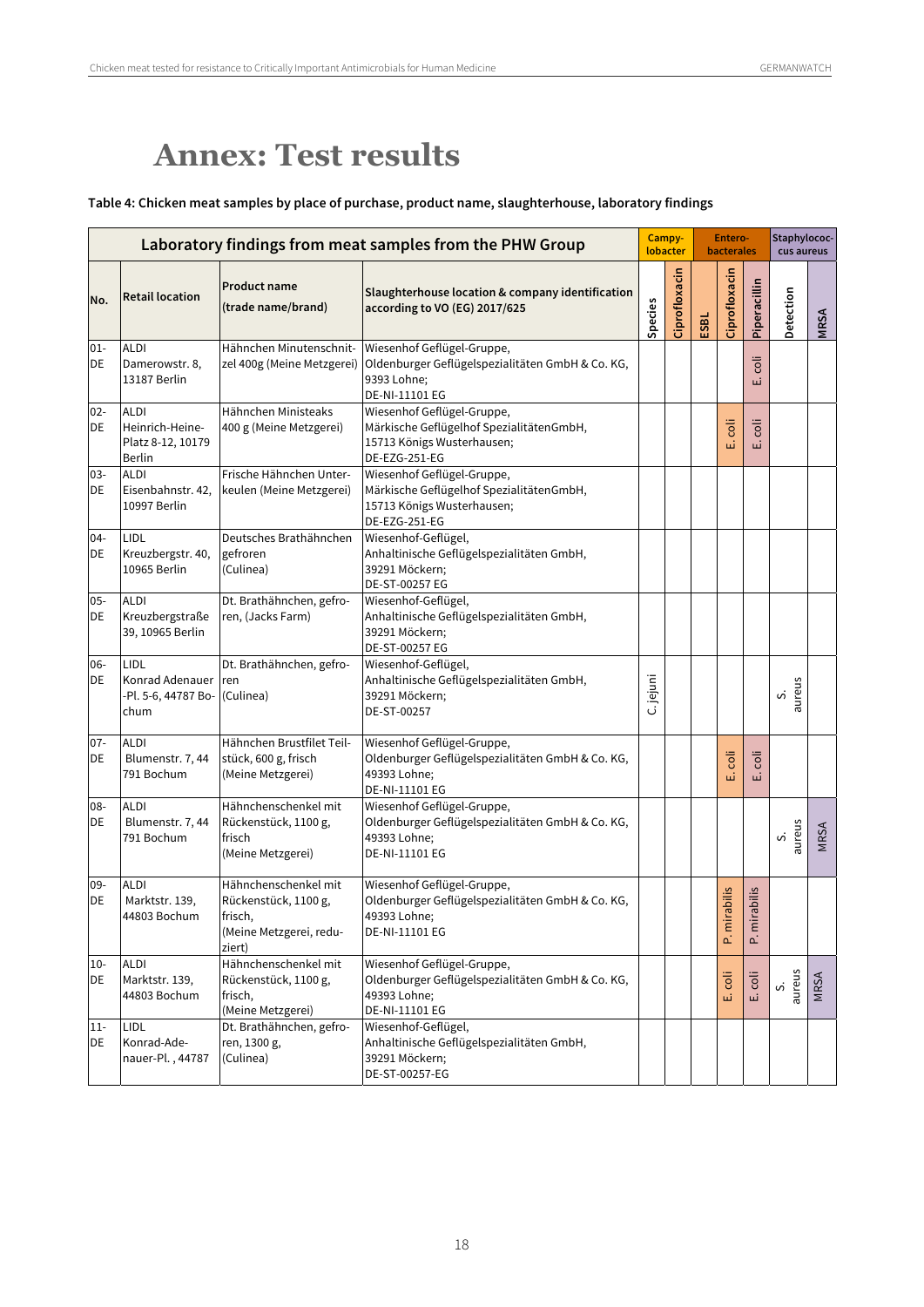|              |                                                                    |                                                                             | Laboratory findings from meat samples from the PHW Group                                                         |         | Campy-<br>lobacter |              | Entero-<br><b>bacterales</b> |              | Staphylococ-<br>cus aureus |             |
|--------------|--------------------------------------------------------------------|-----------------------------------------------------------------------------|------------------------------------------------------------------------------------------------------------------|---------|--------------------|--------------|------------------------------|--------------|----------------------------|-------------|
| No.          | <b>Retail location</b>                                             | <b>Product name</b><br>(trade name/brand)                                   | Slaughterhouse location & company identification<br>according to VO (EG) 2017/625                                | Species | Ciprofloxacin      | ESBL         | Ciprofloxacin                | Piperacillin | Detection                  | MRSA        |
| $12 -$<br>DE | <b>ALDI</b><br>Marktstr. 139,<br>44803 Bochum                      | Dt. Brathähnchen, gefro-<br>ren, 1400 g,<br>(Jacks Farm)                    | Wiesenhof-Geflügel,<br>Anhaltinische Geflügelspezialitäten GmbH,<br>39291 Möckern;<br>DE-ST-00257-EG             |         |                    | ilos<br>шi   | öli<br>ШÏ                    | ö<br>щі      |                            |             |
| $13 -$<br>DE | <b>ALDI</b><br>Bergstr. 113,<br>16225 Eberswalde (Meine Metzgerei) | Hähnchen-Geschnetzel-<br>tes, 400 g                                         | Wiesenhof Geflügel-Gruppe,<br>Oldenburger Geflügelspezialitäten GmbH & Co. KG,<br>49393 Lohne;<br>DE-NI-11101 EG |         |                    | S. fonticola |                              |              |                            |             |
| $14 -$<br>DE | <b>ALDI</b><br>Bergstr. 113,                                       | Dt. Brathähnchen gefro-<br>ren,<br>16225 Eberswalde 1300 g, (Jacks Farm)    | Wiesenhof-Geflügel,<br>Anhaltinische Geflügelspezialitäten GmbH,<br>39291 Möckern;<br>DE-ST-00257 EG             |         |                    |              | coli<br>Ш                    | coli<br>щі   |                            |             |
| $15 -$<br>DE | LIDL<br>Bahnhofstr. 152 a, 1300 g (Culinea)<br>16359 Biesenthal    | Dt. Brathähnchen geforen,                                                   | Wiesenhof-Geflügel,<br>Anhaltinische Geflügelspezialitäten GmbH,<br>39291 Möckern;<br>DE-ST-00257 EG             |         |                    |              |                              |              |                            |             |
| $16-$<br>DE  | <b>ALDI</b><br>Badstr. 4, 13357<br>Berlin                          | Hähnchen-Brustfilet, Teil-<br>stück, 600 g frisch (Meine<br>Metzgerei)      | Wiesenhof Geflügel-Gruppe,<br>Oldenburger Geflügelspezialitäten GmbH & Co. KG,<br>49393 Lohne;<br>DE-NI-11101-EG |         |                    |              |                              |              |                            |             |
| $17 -$<br>DE | <b>ALDI</b><br>Badstr. 4, 13357<br>Berlin                          | Hähnchenschenkel mit<br>Rückenstück, 1100 g,<br>frisch (Meine Metzgerei)    | Wiesenhof Geflügel-Gruppe,<br>Oldenburger Geflügelspezialitäten GmbH & Co. KG,<br>49393 Lohne;<br>DE-NI-11101-EG |         |                    |              |                              |              | aureus<br>vi               | <b>MRSA</b> |
| $18-$<br>DE  | <b>ALDI</b><br>Badstr. 4, 13357<br>Berlin                          | Dt. Brathähnchen, 1400 g,<br>gefroren (Jacks Farm)                          | Wiesenhof-Geflügel,<br>Anhaltinische Geflügelspezialitäten GmbH,<br>39291 Möckern;<br>DE-ST-00257 EG             |         |                    |              |                              | coli<br>ШÏ   |                            |             |
| $19-$<br>DE  | <b>ALDI</b><br>Badstr. 4, 13357<br>Berlin                          | Hähnchenschenkel mit<br>Rückenstück 2000g, XXL,<br>frisch (Meine Metzgerei) | Wiesenhof Geflügel-Gruppe,<br>Oldenburger Geflügelspezialitäten GmbH & Co. KG,<br>49393 Lohne;<br>DE-NI-11101-EG |         |                    |              |                              |              |                            |             |
| $20 -$<br>DE | <b>ALDI</b><br>Markstraße 139,<br>44803 Bochum                     | Dt. Brathähnchen gefroren Wiesenhof-Geflügel,<br>1,4kg (Jacks Farm)         | Anhaltinische Geflügelspezialitäten GmbH,<br>39291 Möckern;<br>DE-ST-00257 EG                                    |         |                    |              |                              |              |                            |             |
| $21 -$<br>DE | <b>ALDI</b><br>Markstraße 139.<br>44803 Bochum                     | Dt. Brathähnchen gefroren Wiesenhof-Geflügel,<br>1,4kg (Jacks Farm)         | Anhaltinische Geflügelspezialitäten GmbH,<br>39291 Möckern;<br>DE-ST-00257 EG                                    |         |                    |              | coli<br>шì                   |              |                            |             |
| $22 -$<br>DE | <b>ALDI</b><br>Rundestraße 6,<br>30161 Hannover                    | Frisches Hähnchenbrustfi-<br>let, Teilstück 600g (Meine<br>Metzgerei)       | Wiesenhof Geflügel-Gruppe,<br>Oldenburger Geflügelspezialitäten GmbH & Co. KG,<br>49393 Lohne;<br>DE-NI-11101 EG |         |                    |              |                              | coli<br>щ    |                            |             |
| $23 -$<br>DE | <b>ALDI</b><br>Rundestraße 6,<br>30161 Hannover                    | Frische Hähnchen Minuten<br>Schnitzel (Meine Metzge-<br>rei)                | Wiesenhof Geflügel-Gruppe,<br>Oldenburger Geflügelspezialitäten GmbH & Co. KG,<br>49393 Lohne;<br>DE-NI-11101 EG |         |                    |              |                              |              |                            |             |
| $24 -$<br>DE | <b>ALDI</b><br>Rundestraße 6,<br>30161 Hannover                    | Frische Hähnchen Minuten<br>Schnitzel (Meine Metzge-<br>rei)                | Wiesenhof Geflügel-Gruppe,<br>Oldenburger Geflügelspezialitäten GmbH & Co. KG,<br>49393 Lohne;<br>DE-NI-11101 EG |         |                    |              |                              |              | S.<br>aureus               | MRSA        |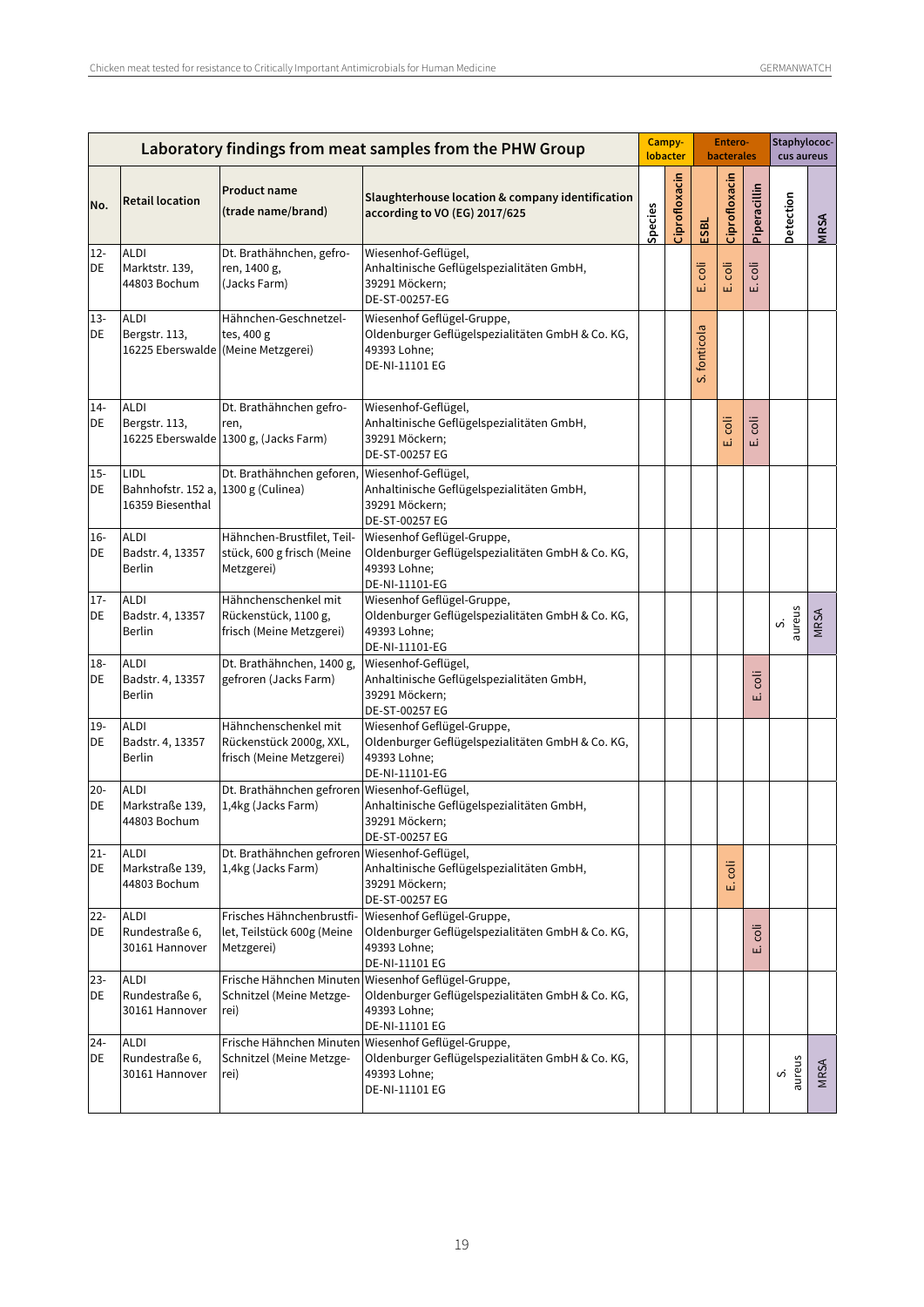|              |                                                               |                                                                         | Laboratory findings from meat samples from the PHW Group                                                                                     |         | Campy-<br>lobacter |             | Entero-<br><b>bacterales</b> |              | Staphylococ-<br>cus aureus |      |
|--------------|---------------------------------------------------------------|-------------------------------------------------------------------------|----------------------------------------------------------------------------------------------------------------------------------------------|---------|--------------------|-------------|------------------------------|--------------|----------------------------|------|
| No.          | <b>Retail location</b>                                        | <b>Product name</b><br>(trade name/brand)                               | Slaughterhouse location & company identification<br>according to VO (EG) 2017/625                                                            | Species | Ciprofloxacin      | <b>ESBL</b> | Ciprofloxacin                | Piperacillin | Detection                  | MRSA |
| $25 -$<br>DE | <b>ALDI</b><br>Rundestraße 6,<br>30161 Hannover               | Frische Hähnchen-Mi-<br>nisteaks 400 g. (Meine<br>Metzgerei)            | Wiesenhof Geflügel-Gruppe,<br>Oldenburger Geflügelspezialitäten GmbH & Co. KG,<br>49393 Lohne;<br>DE-NI-11101 EG                             |         |                    |             |                              | coli<br>Ш    |                            |      |
| $26 -$<br>DE | <b>ALDI</b><br>Rundestraße 6,<br>30161 Hannover               | Frische Hähnchen Unter-<br>keulen 400g. (Meine Metz-<br>gerei)          | Wiesenhof Geflügel-Gruppe,<br>Oldenburger Geflügelspezialitäten GmbH & Co. KG,<br>49393 Lohne;<br>DE-NI-11101 EG                             |         |                    |             |                              |              |                            |      |
| $27 -$<br>DE | <b>ALDI</b><br>Rundestraße 6,<br>30161 Hannover               | Frische Hähnchen-Mi-<br>nisteaks 400 g. (Meine<br>Metzgerei)            | Wiesenhof Geflügel-Gruppe,<br>Oldenburger Geflügelspezialitäten GmbH & Co. KG,<br>49393 Lohne;<br>DE-NI-11101 EG                             |         |                    |             |                              |              |                            |      |
| $28 -$<br>DE | <b>ALDI</b><br>Bessemerstraße<br>85, 44793 Bo-<br>chum-Weimar | Frische Hähnchen Minu-<br>tenschnitzel 400g. (Meine<br>Metzgerei)       | Wiesenhof Geflügel-Gruppe,<br>Oldenburger Geflügelspezialitäten GmbH & Co. KG,<br>49393 Lohne;<br>DE-NI-11101                                |         |                    |             |                              |              |                            |      |
| $29 -$<br>DE | <b>ALDI</b><br>Bessemerstraße<br>85, 44793 Bo-<br>chum-Weimar | Frische Hähnchen Unter-<br>keulen 600g (meine Metz-<br>gerei)           | Wiesenhof Geflügel-Gruppe,<br>Oldenburger Geflügelspezialitäten GmbH & Co. KG,<br>49393 Lohne;<br>De-NI-11101                                |         |                    |             |                              |              | aureus<br>vi               |      |
| $30-$<br>DE  | <b>ALDI</b><br>Bessemerstraße<br>85, 44793 Bo-<br>chum-Weimar | Frische Hähnchen Unter-<br>keule 600 g (Meine Metz-<br>gerei)           | Wiesenhof Geflügel-Gruppe,<br>Oldenburger Geflügelspezialitäten GmbH & Co. KG,<br>49393 Lohne;<br>DE-NI-11101                                |         |                    |             |                              |              | aureus<br>vi               |      |
| $31 -$<br>DE | <b>ALDI</b><br>Bessemerstraße<br>85, 44793 Bo-<br>chum-Weimar | Frische Hähnchen Minu-<br>tenschnitzel (meine Metz-<br>gerei 400g)      | Wiesenhof Geflügel-Gruppe,<br>Oldenburger Geflügelspezialitäten GmbH & Co. KG,<br>49393 Lohne;<br>DE-NI-11101                                |         |                    |             |                              |              |                            |      |
| $32 -$<br>DE | <b>LIDL</b><br>Konrad-Adenauer (Culinea)<br>Platz 5-6         | dt. Brathähnchen 1300 g                                                 | Wiesenhof-Geflügel,<br>Anhaltinische Geflügelspezialitäten GmbH, 39291<br>Möckern;<br>ST00257                                                |         |                    |             |                              |              |                            |      |
| 59-<br>DE    | <b>ALDI</b><br>Markstraße 139,<br>44803 Bochum                | Frische Hähnchen Unter-<br>keulen 600 g. (Meine Metz-<br>gerei)         | Wiesenhof Geflügel-Gruppe,<br>Oldenburger Geflügelspezialitäten GmbH & Co. KG,<br>49393 Lohne;<br>DE NI 11101 EG                             |         |                    |             | coli<br>ШÏ                   | E. coli      | aureus<br>S                | MRSA |
| $60-$<br>DE  | <b>ALDI</b><br>Markstraße 139,<br>44803 Bochum                | Frisches Hähnchen Brust-<br>gerei)                                      | Wiesenhof Geflügel-Gruppe<br>filet Teilstück (Meine Metz- Oldenburger Geflügelspezialitäten GmbH & Co. KG,<br>49393 Lohne;<br>DE NI 11101 EG |         |                    |             |                              |              |                            |      |
| 61-<br>DE    | ALDI<br>Markstraße 139,<br>44803 Bochum                       | Frisches Hähnchenbrustfi-<br>let Teilstück 1000 g.<br>(Meine Metzgerei) | Wiesenhof Geflügel-Gruppe,<br>Oldenburger Geflügelspezialitäten GmbH & Co. KG,<br>49393 Lohne;<br>DE NI 11101 EG                             |         |                    |             |                              |              | S.<br>aureus               | MRSA |
| $62 -$<br>DE | <b>ALDI</b><br>Markstraße 139,<br>44803 Bochum                | Frische Hähnchen Mi-<br>nisteaks 400 g. (Meine<br>Metzgerei)            | Wiesenhof Geflügel-Gruppe,<br>Oldenburger Geflügelspezialitäten GmbH & Co. KG,<br>49393 Lohne;<br>DE NI 11101 EG                             |         |                    |             | ö<br>щі                      |              |                            |      |
| $63 -$<br>DE | <b>ALDI</b><br>Markstraße 139,<br>44803 Bochum                | Frisches Hähnchen-Brust-<br>filet teilstück 600 g. (Meine<br>Metzgerei) | Wiesenhof Geflügel-Gruppe,<br>Oldenburger Geflügelspezialitäten GmbH & Co. KG,<br>49393 Lohne;<br>DE NI 11101 EG                             |         |                    |             | coli<br>نى                   |              | aureus<br>vi               | MRSA |
| 64-<br>DE    | <b>ALDI</b><br>Markstraße 139,<br>44803 Bochum                | Frisches Hähnchen Ge-<br>schnetzeltes 400 g. (Meine<br>Metzgerei)       | Wiesenhof Geflügel-Gruppe,<br>Oldenburger Geflügelspezialitäten GmbH & Co. KG,<br>49393 Lohne;<br>DE NI 11101 EG                             |         |                    |             |                              |              |                            |      |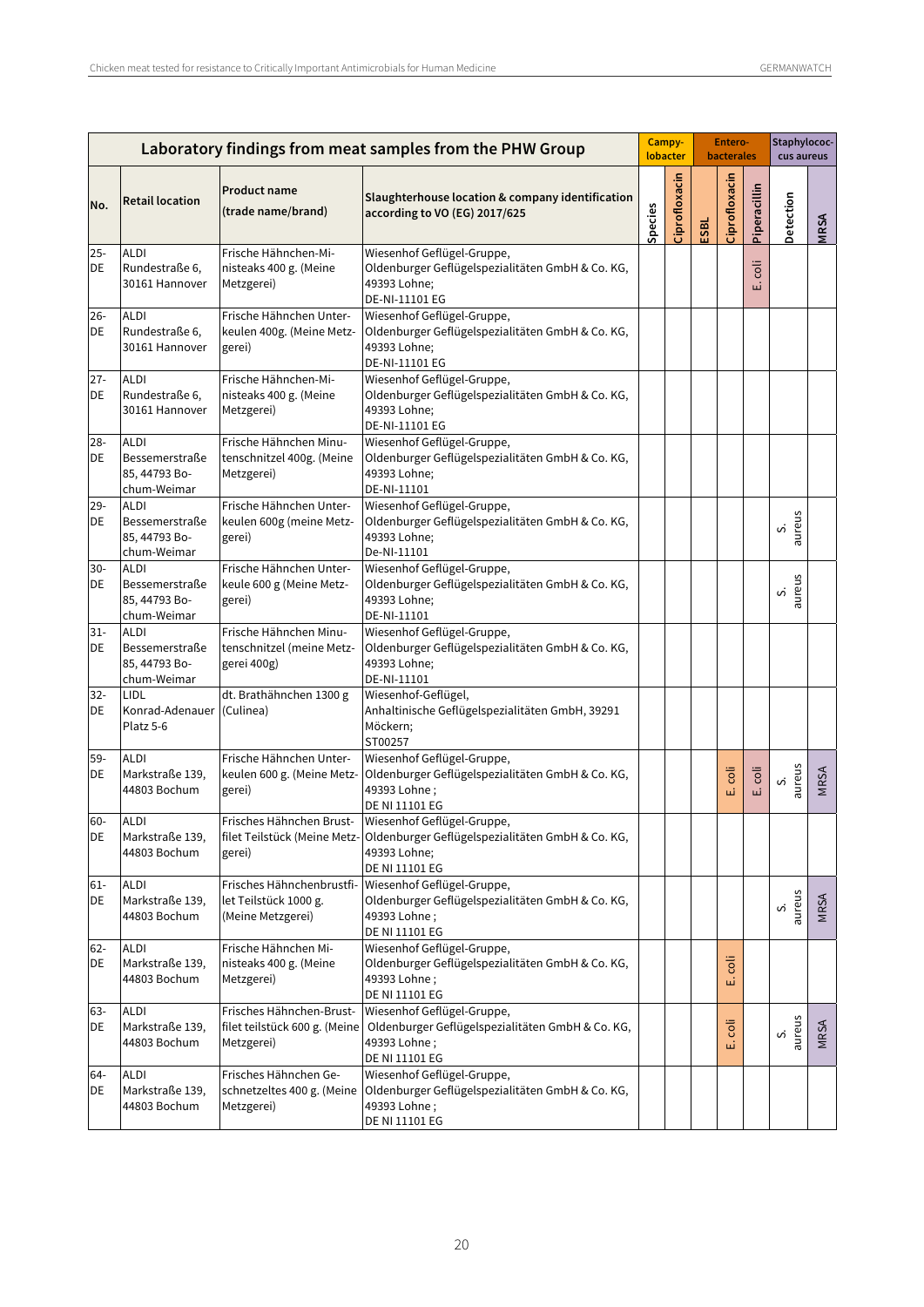|              |                                                         |                                                                            | Laboratory findings from meat samples from the PHW Group                                                         |         | Campy-<br>lobacter |      | Entero-<br>bacterales |              | Staphylococ-<br>cus aureus |      |
|--------------|---------------------------------------------------------|----------------------------------------------------------------------------|------------------------------------------------------------------------------------------------------------------|---------|--------------------|------|-----------------------|--------------|----------------------------|------|
| No.          | <b>Retail location</b>                                  | <b>Product name</b><br>(trade name/brand)                                  | Slaughterhouse location & company identification<br>according to VO (EG) 2017/625                                | Species | Ciprofloxacin      | ESBL | Ciprofloxacin         | Piperacillin | Detection                  | MRSA |
| 65-<br>DE    | <b>ALDI</b><br>Markstraße 139,<br>44803 Bochum          | Frische Hähnchen Unter-<br>keulen 600 g. (Meine Metz-<br>gerei)            | Wiesenhof Geflügel-Gruppe,<br>Oldenburger Geflügelspezialitäten GmbH & Co. KG,<br>49393 Lohne;<br>DE NI 11101 EG |         |                    |      |                       |              | aureus<br>vi               | MRSA |
| 66-<br>DE    | <b>ALDI</b><br>Markstraße 139,<br>44803 Bochum          | Frisches Hähnchen Ge-<br>schnetzeltes 400 g. (Meine<br>Metzgerei)          | Wiesenhof Geflügel-Gruppe,<br>Oldenburger Geflügelspezialitäten GmbH & Co. KG,<br>49393 Lohne;<br>DE NI 11101 EG |         |                    |      |                       |              |                            |      |
| $67 -$<br>DE | <b>ALDI</b><br>Markstraße 139,<br>44803 Bochum          | Frische Hähnchenschen-<br>kel mit Rückenstück 1,1<br>kg. (Meine Metzgerei) | Wiesenhof Geflügel-Gruppe,<br>Oldenburger Geflügelspezialitäten GmbH & Co. KG,<br>49393 Lohne;<br>DE NI 11101 EG |         |                    |      | fergusonii<br>ωì      | E. coli      | aureus<br>vi               | MRSA |
| 68-<br>DE    | <b>ALDI</b><br>Markstraße 139,<br>44803 Bochum          | Frische Hähnchenschen-<br>kel mit Rückenstück 1,1<br>kg. (Meine Metzgerei) | Wiesenhof Geflügel-Gruppe<br>Oldenburger Geflügelspezialitäten GmbH & Co. KG,<br>49393 Lohne;<br>DE NI 11101 EG  |         |                    |      | coli<br>ئىر           | coli<br>ШÌ   |                            |      |
| 69-<br>DE    | <b>ALDI</b><br>Markstraße 139,<br>44803 Bochum          | Frische Hähnchen Mi-<br>nisteaks 400g. (Meine<br>Metzgerei)                | Wiesenhof Geflügel-Gruppe,<br>Oldenburger Geflügelspezialitäten GmbH & Co. KG,<br>49393 Lohne;<br>DE NI 11101 EG |         |                    |      |                       |              | aureus<br>vi               | MRSA |
| 70-<br>DE    | <b>ALDI</b><br>Markstraße 139,<br>44803 Bochum          | Frische Hähnchenbrustfi-<br>letteilstück 1000 g. (Meine<br>Metzgerei)      | Wiesenhof Geflügel-Gruppe,<br>Oldenburger Geflügelspezialitäten GmbH & Co. KG,<br>49393 Lohne;<br>DE NI 11101 EG |         |                    |      |                       |              | aureus<br>vi               | MRSA |
| $71 -$<br>DE | <b>ALDI</b><br>Markstraße 139,<br>44803 Bochum          | Frisches Hähnchen Innen-<br>filet400 g. (Meine Metzge-<br>rei)             | Wiesenhof Geflügel-Gruppe,<br>Oldenburger Geflügelspezialitäten GmbH & Co. KG,<br>49393 Lohne;<br>DE NI 11101 EG |         |                    |      |                       |              |                            |      |
| $72 -$<br>DE | <b>ALDI</b><br>Markstraße 139,<br>44803 Bochum          | Frische Hähnchen Unter-<br>keulen 600 g. (Meine Metz-<br>gerei)            | Wiesenhof Geflügel-Gruppe,<br>Oldenburger Geflügelspezialitäten GmbH & Co. KG,<br>49393 Lohne;<br>DE NI 11101 EG |         |                    |      |                       |              | aureus<br>vi               | MRSA |
| $73-$<br>DE  | <b>ALDI</b><br>Markstraße 139,<br>44803 Bochum          | Frisches Hähnchenbrustfi-<br>let Teilstück 1000 g.<br>(Meine Metzgerei)    | Wiesenhof Geflügel-Gruppe,<br>Oldenburger Geflügelspezialitäten GmbH & Co. KG,<br>49393 Lohne;<br>DE NI 11101 EG |         |                    |      | $\overline{15}$<br>шì | coli<br>щ    | aureus<br>vi               |      |
| $74-$<br>DE  | <b>ALDI</b><br>Markstraße 139,<br>44803 Bochum          | Frisches Hähnchenbrustfi-<br>let Teilstück 1000 g.<br>(Meine Metzgerei)    | Wiesenhof Geflügel-Gruppe,<br>Oldenburger Geflügelspezialitäten GmbH & Co. KG,<br>49393 Lohne;<br>DE NI 11101 EG |         |                    |      |                       |              |                            |      |
| 75-<br>DE    | <b>ALDI</b><br>Markstraße 139,<br>44803 Bochum          | Frische Hähnchen Mi-<br>nisteaks 400 g. (Meine<br>Metzgerei)               | Wiesenhof Geflügel-Gruppe,<br>Oldenburger Geflügelspezialitäten GmbH & Co. KG,<br>49393 Lohne;<br>DE NI 11101 EG |         |                    |      | coli<br>шì            |              |                            |      |
| 76-<br>DE    | <b>ALDI</b><br>Markstraße 139,<br>44803 Bochum          | dt. Brathähnchen 1400 g.<br>(Jacks Farm)                                   | Wiesenhof-Geflügel,<br>Anhaltinische Geflügelspezialitäten GmbH, 39291<br>Möckern;<br>DE ST 00257 EG             |         |                    |      | iloo<br>шì            | coli<br>щ    |                            |      |
| 78-<br>DE    | LIDL<br>Konrad-Ade-<br>nauer-Platz 5-6,<br>44787 Bochum | Familienpackung Hähn-<br>chen Geschnetzeltes 800g.<br>(Landjunker)         | Wiesenhof Geflügel-Gruppe,<br>Oldenburger Geflügelspezialitäten GmbH & Co. KG,<br>49393 Lohne;<br>DE NI 11101 EG |         |                    |      |                       | coli<br>ய்   |                            |      |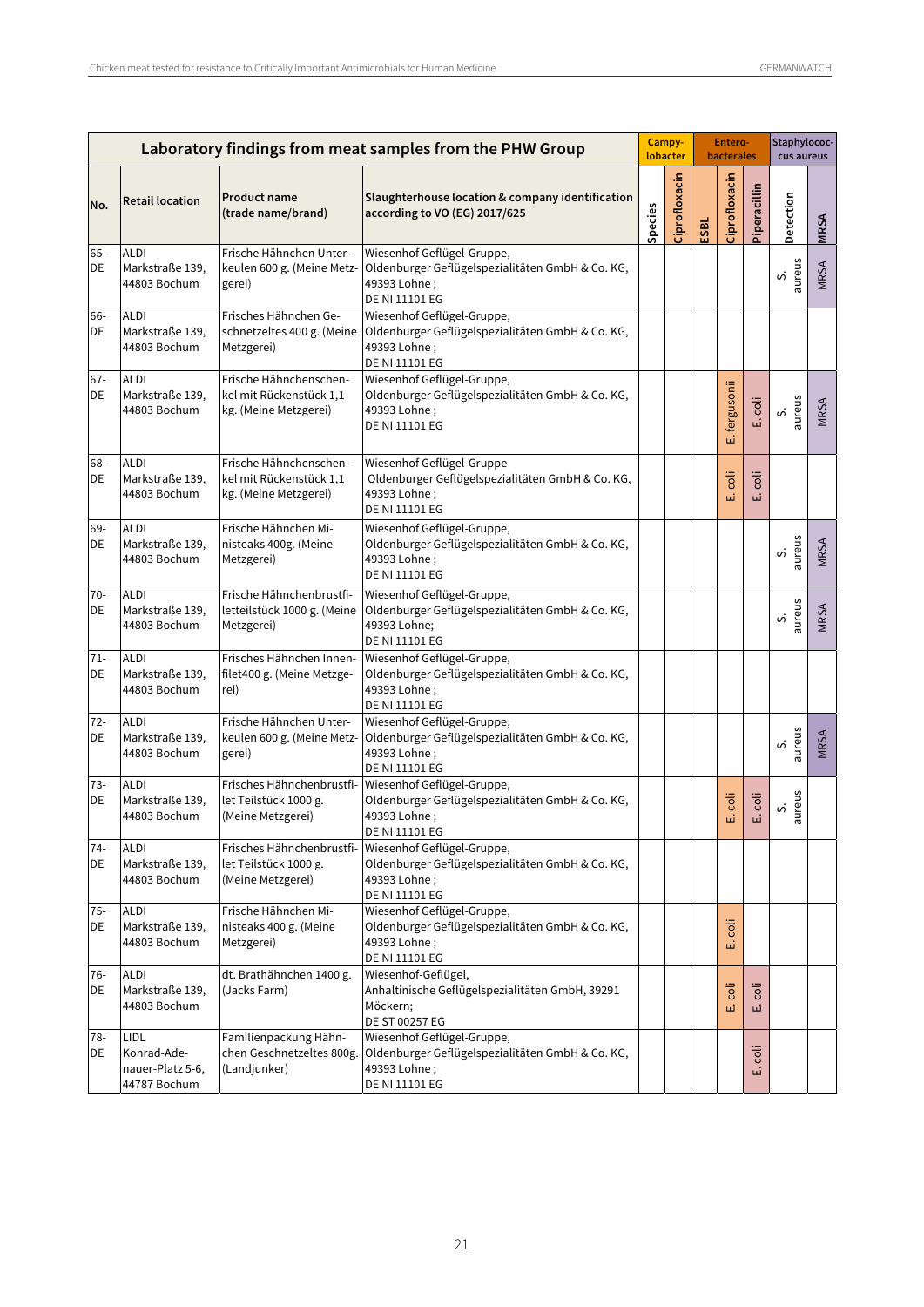|              |                                                                |                                                                              | Laboratory findings from meat samples from the PHW Group                                                   | Campy-<br>lobacter |                     | Entero-<br><b>bacterales</b> |                             |                                           | Staphylococ-<br>cus aureus |             |
|--------------|----------------------------------------------------------------|------------------------------------------------------------------------------|------------------------------------------------------------------------------------------------------------|--------------------|---------------------|------------------------------|-----------------------------|-------------------------------------------|----------------------------|-------------|
| No.          | <b>Retail location</b>                                         | <b>Product name</b><br>(trade name/brand)                                    | Slaughterhouse location & company identification<br>according to VO (EG) 2017/625                          | Species            | -동<br>Ciprofloxa    | ESBL                         | Ciprofloxacin               | Piperacillin                              | Detection                  | <b>MRSA</b> |
| $80 -$<br>DE | LIDL<br>Konrad-Ade-<br>nauer-Platz 5-6,<br>44787 Bochum        | Familienpackung Hähn-<br>lchenschenkel mit Rück-<br>stück 2 kg. (Landjunker) | Wiesenhof Geflügel-Gruppe,<br>Oldenburger Geflügelspezialitäten GmbH & Co. KG,<br>49393 Lohne:<br>NI 11101 |                    |                     |                              |                             |                                           | aureus<br>vi               | <b>MRSA</b> |
| $81 -$<br>DE | <b>LIDL</b><br>Konrad-Ade-<br>nauer-Platz 5-6,<br>44787 Bochum | Hähnchen Suppenteile<br>800 g. (Landjunker)                                  | Wiesenhof Geflügel-Gruppe,<br>Oldenburger Geflügelspezialitäten GmbH & Co. KG,<br>49393 Lohne;<br>NI 11101 |                    |                     |                              | coli<br>шi                  |                                           |                            |             |
| $82 -$<br>DE | LIDL<br>Konrad-Ade-<br>nauer-Platz 5-6,<br>44787 Bochum        | dt. Brathähnchen<br>(Culinea)                                                | ST 00251                                                                                                   | C. jejuni          | sistent<br>$\omega$ |                              | $\ddot{\overline{6}}$<br>ωì | $\overline{\circ}$<br>$\overline{O}$<br>ш |                            |             |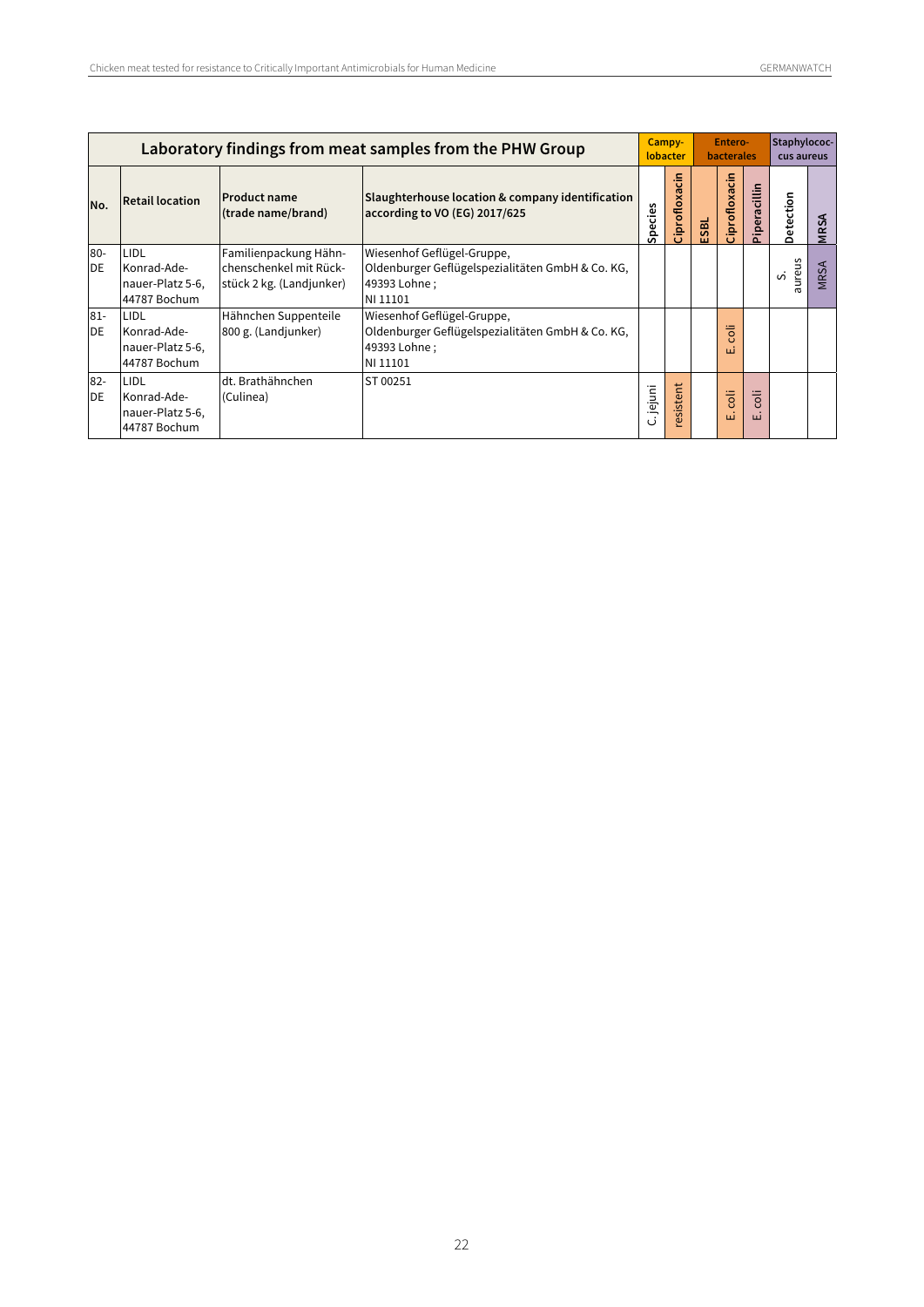|                |                                                      | Laboratory findings from meat samples from the LDC Group                        |                                                                                      |              |               |      | Entero-<br><b>bacterales</b> |              | Staphy-<br>lococcus au-<br>reus |      |
|----------------|------------------------------------------------------|---------------------------------------------------------------------------------|--------------------------------------------------------------------------------------|--------------|---------------|------|------------------------------|--------------|---------------------------------|------|
| No.            | <b>Retail location</b>                               | <b>Product name</b><br>(trade name/brand)                                       | Slaughterhouse location & company<br>identification according to VO (EG)<br>2017/625 | Species      | Ciprofloxacin | ESBL | Ciprofloxacin                | Piperacillin | Detection                       | MRSA |
| 102-<br>PL     | LIDL<br>Spiska 49<br>71-042 Szczecin                 | Kurczak (Huhn)<br>kukusydciary etotopolski<br>(Codzienna Dostawa);<br>Rzeznik   | PL-10160501-WE                                                                       |              |               |      |                              |              |                                 |      |
| 103-<br>PL.    | LIDL<br>Spiska 49<br>71-042 Szczecin                 | Kurczak (Huhn)<br>kukusydciary etotopolski (Codzi-<br>enna Dostawa);<br>Rzeznik | Pl-10160501-WE                                                                       | C. jejuni    | resistent     |      |                              |              |                                 |      |
| $104 -$<br>PL  | <b>ALDI</b><br>Wolnosci 37<br>73-200 Choszczno       | Filety z piersi Kurczaka (Hähn-<br>chenbrustfilets);<br>Miesne Specjaly         | Pl-14260501-WE                                                                       |              |               |      | ö<br>ШÏ                      | ö<br>щі      |                                 |      |
| 105-<br>PL     | <b>ALDI</b><br>Wolnosci 37<br>73-200 Choszczno       | Filety z piersi Kurczaka (Hähn-<br>chenbrustfilets);<br>Miesne Specialy         | Pl-14260501-WE                                                                       |              |               |      | E. coli                      | coli<br>ші   |                                 |      |
| 106-<br>PL     | <b>ALDI</b><br>Wolnosci 37<br>73-200 Choszczno       | Filet z Udzca z Kurczaka (Hähn-<br>chenfilet) (500g);<br>Miesne Specjaly        | Pl-14260501-WE                                                                       | C. jejuni    | resistent     |      | coli<br>ШÏ                   | coli<br>ші   |                                 |      |
| $107 -$<br>PL  | <b>ALDI</b><br>Wolnosci 37<br>73-200 Choszczno       | Uda z Kurczaka (Hähnchen-<br>schenkel); Miesne Specjaly                         | Pl-14260501-WE                                                                       |              |               |      | coli<br>Ш                    | coli<br>ші   |                                 |      |
| 108-<br>PL     | <b>ALDI</b><br>Wolnosci 37<br>73-200 Choszczno       | Kurczak (Huhn);<br>Miesne Specjaly                                              | Pl-14260501-WE                                                                       |              |               |      | E. coli                      | coli<br>Ш    |                                 |      |
| 109-<br>PL     | <b>ALDI</b><br>Wolnosci 37<br>73-200 Choszczno       | Kurczak (Huhn);<br>Zagrodowy z Podlasia                                         | Pl-06013903-WE                                                                       |              |               |      |                              |              |                                 |      |
| $110 -$<br>PL  | LIDL<br>Niepoldleglosci 1 66-470 Rzeznik<br>Kostrzyn | Kurczah kukury dziary zlotoplski; PL-10160501-WE                                |                                                                                      |              |               |      |                              |              |                                 |      |
| $111 -$<br>PL  | LIDL<br>Niepoldleglosci 1 66-470 Rzeznik<br>Kostrzyn | Kurczah kukury dziary zlotoplski; PL-10160501-WE                                |                                                                                      | iuniej.<br>ပ | resistent     |      | coli<br>шì                   |              |                                 |      |
| 112-<br>PL     | <b>ALDI</b><br>Niedzuledzienic 10<br>41-506 Chorzow  | Filety z piersi Kurczaka (Hähn-<br>chenbrustfilets);<br>Miesne Specjaly         | PL-14260501-WE                                                                       |              |               |      | E. coli                      | coli<br>щі   |                                 |      |
| $113-$<br>PL   | <b>ALDI</b><br>Niedzuledzienic 10 41-<br>506 Chorzow | Filety z piersi Kurczaka (Hähn-<br>chenbrustfilets);<br>Miesne Specjaly         | PL-14260501-WE                                                                       |              |               |      | $\ddot{5}$<br>ШÏ             | coli<br>щі   |                                 |      |
| 114-<br>PL     | <b>ALDI</b><br>Niedzuledzienic 10 41-<br>506 Chorzow | Filety z piersi Kurczaka (Hähn-<br>chenbrustfilets);<br>Miesne Specjaly         | PL-14260501-WE                                                                       |              |               |      | ö<br>ШÏ                      | coli<br>щі   |                                 |      |
| $115 -$<br>PL  | <b>ALDI</b><br>Niedzuledzienic 10 41-<br>506 Chorzow | Filety z piersi Kurczaka (Hähn-<br>chenbrustfilets);<br>Miesne Specjaly         | PL-14260501-WE                                                                       |              |               |      | coli<br>Ш                    | coli<br>щі   |                                 |      |
| 116-<br>PL     | <b>ALDI</b><br>Niedzuledzienic 10<br>41-506 Chorzow  | Filety z piersi Kurczaka (Hähn-<br>chenbrustfilets);<br>Miesne Specjaly         | PL-14260501-WE                                                                       |              |               |      | coli<br>Ш                    | coli<br>ئىر  |                                 |      |
| $117 -$<br>PL. | <b>ALDI</b><br>Niedzuledzienic 10 41-<br>506 Chorzow | Filety z piersi Kurczaka (Hähn-<br>chenbrustfilets);<br>Miesne Specjaly         | PL-14260501-WE                                                                       |              |               |      | E. coli                      | coli<br>யி   |                                 |      |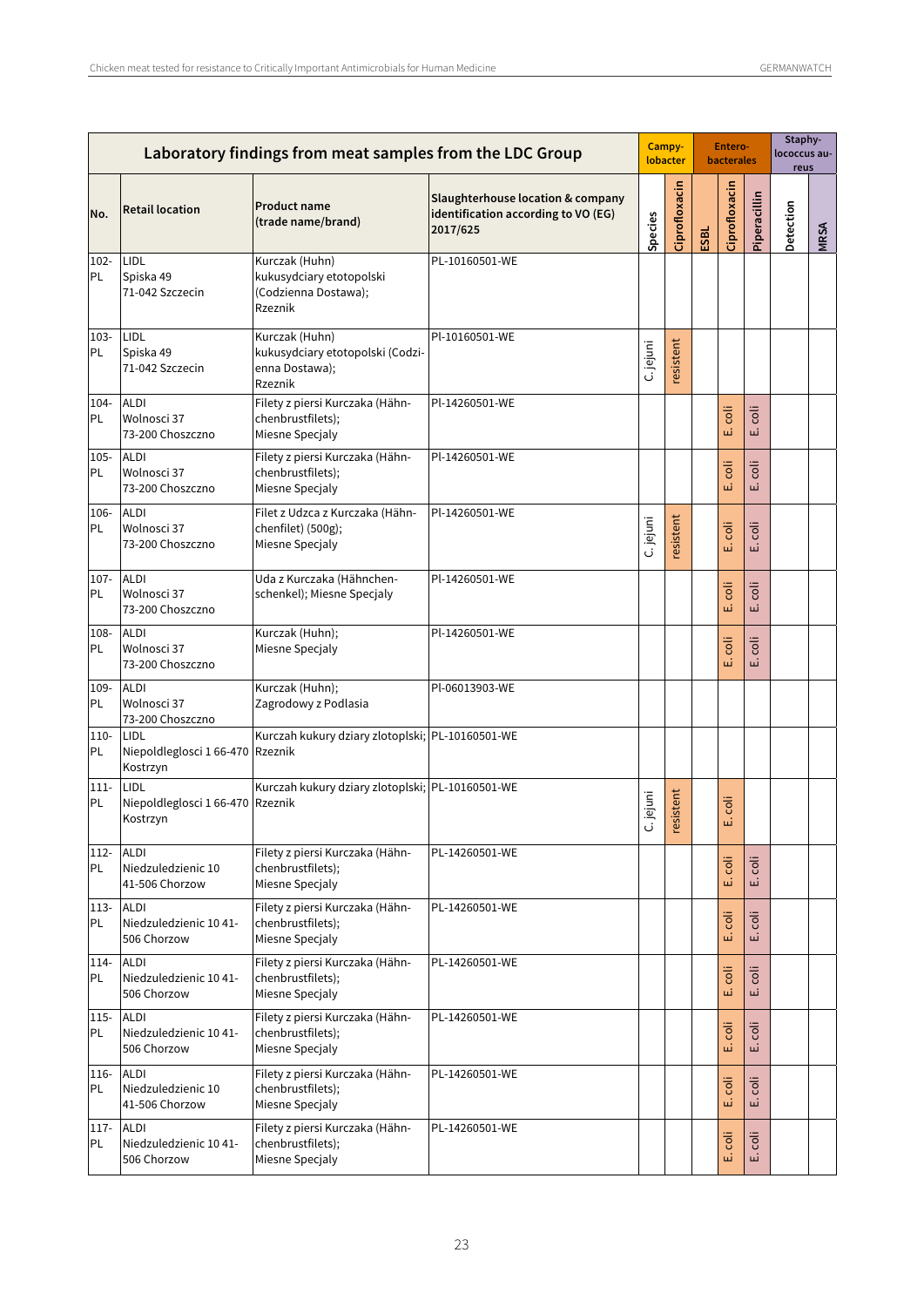|               |                                                                              | Laboratory findings from meat samples from the LDC Group<br><b>Product name</b><br>identification according to VO (EG)<br>(trade name/brand)<br>2017/625<br>Poledwiczka Z Kurczaka;<br>PL-14260501-WE<br>Miesne Specjaly<br>Poledwiczka Z Kurczaka;<br>PL-14260501-WE<br>Miesne Specjaly<br>Poledwiczka Z Kurczaka;<br>PL-14260501-WE<br>Miesne Specjaly<br>Porcja Rosolowa Z Kurczaka;<br>PL-14260501-WE<br>Miesne Specjaly<br>Poledwiczka Z Kurczaka;<br>PL-14260501-WE<br>Miesne Specjaly<br>Poledwiczka Z Kurczaka;<br>PL-14260501-WE<br>Miesne Specjaly<br>Cwiartka Tylna Z Kurczaka Kl.A;<br>PL-14260501-WE<br>Miesne Specjaly<br>UDA z Kurczaka Kl. A (Hähnchen-PL-14260501-WE<br>schenkel);<br>Miesne Specjaly<br>Poulet PAC blanc, 1,3 kg<br>FR-53.130.001<br>L'étal du Volailler<br>Cuisses de poulet;<br>FR-53.048.002<br>Halal |                                   |           | Campy-<br>lobacter |          | Entero-<br><b>bacterales</b> |              | Staphy-<br>lococcus au-<br>reus |             |
|---------------|------------------------------------------------------------------------------|--------------------------------------------------------------------------------------------------------------------------------------------------------------------------------------------------------------------------------------------------------------------------------------------------------------------------------------------------------------------------------------------------------------------------------------------------------------------------------------------------------------------------------------------------------------------------------------------------------------------------------------------------------------------------------------------------------------------------------------------------------------------------------------------------------------------------------------------|-----------------------------------|-----------|--------------------|----------|------------------------------|--------------|---------------------------------|-------------|
| No.           | <b>Retail location</b>                                                       |                                                                                                                                                                                                                                                                                                                                                                                                                                                                                                                                                                                                                                                                                                                                                                                                                                            | Slaughterhouse location & company | Species   | Ciprofloxacin      | ESBL     | Ciprofloxacin                | Piperacillin | Detection                       | <b>MRSA</b> |
| 118-<br>PL    | <b>ALDI</b><br>Niedzuledzienic 10<br>41-506 Chorzow                          |                                                                                                                                                                                                                                                                                                                                                                                                                                                                                                                                                                                                                                                                                                                                                                                                                                            |                                   |           |                    |          |                              |              |                                 |             |
| 119-<br>PL    | <b>ALDI</b><br>Niedzuledzienic 10<br>41-506 Chorzow                          |                                                                                                                                                                                                                                                                                                                                                                                                                                                                                                                                                                                                                                                                                                                                                                                                                                            |                                   |           |                    |          |                              |              |                                 |             |
| 120-<br>PL    | <b>ALDI</b><br>Niedzuledzienic 10 41-<br>506 Chorzow                         |                                                                                                                                                                                                                                                                                                                                                                                                                                                                                                                                                                                                                                                                                                                                                                                                                                            |                                   |           |                    |          |                              |              |                                 |             |
| $121 -$<br>PL | <b>ALDI</b><br>Niedzuledzienic 10<br>41-506 Chorzow                          |                                                                                                                                                                                                                                                                                                                                                                                                                                                                                                                                                                                                                                                                                                                                                                                                                                            |                                   |           |                    |          | P. mirabi-                   | P.mirabilis  |                                 |             |
| 122-<br>PL    | <b>ALDI</b><br>Niedzuledzienic 10 41-<br>506 Chorzow                         |                                                                                                                                                                                                                                                                                                                                                                                                                                                                                                                                                                                                                                                                                                                                                                                                                                            |                                   |           |                    |          | coli<br>ШÏ                   | coli<br>Ш    |                                 |             |
| 123-<br>PL    | <b>ALDI</b><br>Niedzuledzienic 10 41-<br>506 Chorzow                         |                                                                                                                                                                                                                                                                                                                                                                                                                                                                                                                                                                                                                                                                                                                                                                                                                                            |                                   |           |                    |          |                              |              |                                 |             |
| $124 -$<br>PL | <b>ALDI</b><br>Niedzuledzienic 10 41-<br>506 Chorzow                         |                                                                                                                                                                                                                                                                                                                                                                                                                                                                                                                                                                                                                                                                                                                                                                                                                                            |                                   | C. jejuni | resistent          |          | coli<br>ШÌ                   | coli<br>ші   |                                 |             |
| $125 -$<br>PL | <b>ALDI</b><br>Niedzuledzienic 10 41-<br>506 Chorzow                         |                                                                                                                                                                                                                                                                                                                                                                                                                                                                                                                                                                                                                                                                                                                                                                                                                                            |                                   |           |                    |          | coli<br>ШÌ                   | coli<br>ші   |                                 |             |
| $202 -$<br>FR | LIDL<br>33 Rue Charles Péguy,<br>FR-67200 Strasbourg<br>Hautepierre          |                                                                                                                                                                                                                                                                                                                                                                                                                                                                                                                                                                                                                                                                                                                                                                                                                                            |                                   |           |                    | öl<br>шi |                              |              |                                 |             |
| 204-<br>FR    | LIDL<br>33 Rue Charles Péguy<br>FR-67200 Strasbourg<br>Hautepierre           |                                                                                                                                                                                                                                                                                                                                                                                                                                                                                                                                                                                                                                                                                                                                                                                                                                            |                                   |           |                    |          |                              | coli<br>ШÌ   | aureus<br>vi                    |             |
| $205 -$<br>FR | LIDL<br>33 Rue Charles Péguy<br>FR-67200 Strasbourg<br>Hautepierre           | Poulet PAC blanc, 1,3kg<br>Halal                                                                                                                                                                                                                                                                                                                                                                                                                                                                                                                                                                                                                                                                                                                                                                                                           | FR-53.048.002                     |           |                    |          |                              |              |                                 |             |
| 206-<br>FR    | <b>ALDI</b><br>Avenue Pierre Corneille<br>FR-67200 Strasbourg<br>Hautepierre | Poulet congelé, 1,446kg;<br>Crousti Vol                                                                                                                                                                                                                                                                                                                                                                                                                                                                                                                                                                                                                                                                                                                                                                                                    | FR-56.081.001                     |           |                    |          |                              |              |                                 |             |
| $207 -$<br>FR | <b>ALDI</b><br>Avenue Pierre Corneille<br>FR-67200 Strasbourg<br>Hautepierre | Pilons de Poulet, 750g;<br>Carril                                                                                                                                                                                                                                                                                                                                                                                                                                                                                                                                                                                                                                                                                                                                                                                                          | FR-53.130.001                     |           |                    |          |                              | coli<br>ய    |                                 |             |
| 208-<br>FR    | <b>ALDI</b><br>Avenue Pierre Corneille<br>FR-67200 Strasbourg<br>Hautepierre | Cuisses de Poulet, 1kg;<br>Carril                                                                                                                                                                                                                                                                                                                                                                                                                                                                                                                                                                                                                                                                                                                                                                                                          | FR-53.130.001                     |           |                    |          | P.mirabilis                  |              |                                 |             |
| $209 -$<br>FR | <b>ALDI</b><br>Avenue Pierre Corneille<br>FR-67200 Strasbourg<br>Hautepierre | Poulet entier, Prét à cuire;<br>Carril                                                                                                                                                                                                                                                                                                                                                                                                                                                                                                                                                                                                                                                                                                                                                                                                     | FR-56.081.001                     |           |                    |          |                              |              |                                 |             |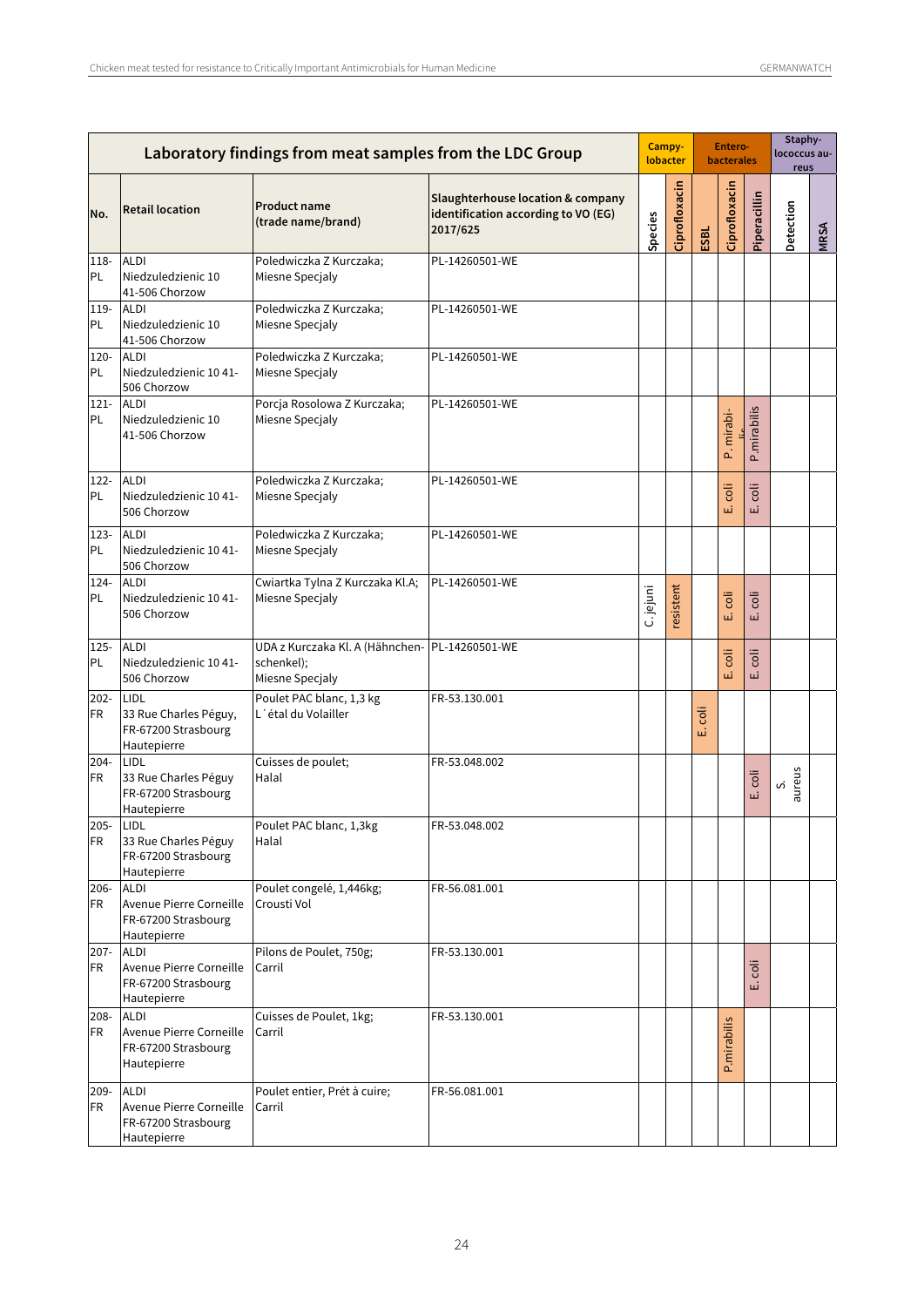|                      |                                                                               |                                           | Laboratory findings from meat samples from the LDC Group                             |           | Campy-<br>lobacter |              | Entero-<br><b>bacterales</b> |              | Staphy-<br>lococcus au-<br>reus |             |
|----------------------|-------------------------------------------------------------------------------|-------------------------------------------|--------------------------------------------------------------------------------------|-----------|--------------------|--------------|------------------------------|--------------|---------------------------------|-------------|
| No.                  | <b>Retail location</b>                                                        | <b>Product name</b><br>(trade name/brand) | Slaughterhouse location & company<br>identification according to VO (EG)<br>2017/625 | Species   | Ciprofloxacin      | ESBL         | Ciprofloxacin                | Piperacillin | Detection                       | <b>MRSA</b> |
| $210 -$<br><b>FR</b> | <b>ALDI</b><br>Avenue Pierre Corneille<br>FR-67200 Strasbourg<br>Hautepierre  | Poulet congelé (1,551kg);<br>Crousti Vol  | FR-56.081.001                                                                        |           |                    |              | coli<br>ШÌ                   | coli<br>نى   |                                 |             |
| $211 -$<br><b>FR</b> | <b>ALDI</b><br>Avenue Pierre Corneille<br>FR-67200 Strasbourg<br>Hautepierre  | Poulet entier, Prét à cuire;<br>Carril    | FR-56.081.001                                                                        |           |                    |              |                              |              |                                 |             |
| $212 -$<br><b>FR</b> | <b>ALDI</b><br>Avenue Pierre Corneille<br>FR-67200 Strasbourg<br>Hautepierre  | Poulet congelé (1,284kg);<br>Crousti Vol  | FR-56.081.001                                                                        |           |                    |              | ö<br>шi                      |              |                                 |             |
| $213-$<br><b>FR</b>  | <b>ALDI</b><br>Avenue Pierre Corneille<br>FR-67200 Strasbourg<br>Hautepierre  | Poulet entier, Prét à cuire;<br>Carril    | FR-56.081.001                                                                        |           |                    |              |                              |              |                                 |             |
| $214-$<br>FR         | <b>ALDI</b><br>Avenue Pierre Corneille<br>FR-67200 Strasbourg<br>Hautepierre  | Poulet congelé (1,475kg);<br>Crousti Vol  | FR-56.081.001                                                                        |           |                    |              |                              | coli<br>ய்   |                                 |             |
| $215 -$<br>FR        | LIDL<br>33 Rue Charles Péguy<br>FR-67200 Strasbourg<br>Hautepierre            | Cuisses de poulet;<br>Halal               | FR-53.048.002                                                                        |           |                    | S. fonticola |                              | coli<br>نى   |                                 |             |
| $216 -$<br><b>FR</b> | LIDL<br>33 Rue Charles Péguy<br>FR-67200 Strasbourg                           | Cuisses de poulet;<br>Halal               | FR-53.048.002                                                                        |           |                    |              |                              |              |                                 |             |
| $217 -$<br><b>FR</b> | LIDL<br>33 Rue Charles Péguy<br>FR-67200 Strasbourg<br>Hautepierre            | Cuisses de poulet;<br>Halal               | FR-53.048.002                                                                        |           |                    |              |                              |              |                                 |             |
| 218-<br><b>FR</b>    | <b>ALDI</b><br>Avenue Pierre Corneille,<br>FR-67200 Strasbourg<br>Hautepierre | Poulet entier, Prét à cuire;<br>Carril    | FR-56.081.001                                                                        |           |                    |              | ö<br>ш                       | coli<br>ш    |                                 |             |
| 219-<br><b>FR</b>    | <b>ALDI</b><br>Avenue Pierre Corneille,<br>FR-67200 Strasbourg<br>Hautepierre | Aiquelettes de Poulet;<br>Carril          | FR-53.130.001                                                                        |           |                    |              |                              |              |                                 |             |
| $220 -$<br><b>FR</b> | <b>ALDI</b><br>Avenue Pierre Corneille,<br>67200 Strasbourg<br>Hautepierre    | Pillons de Poulet;<br>Carril              | FR-53.130.001                                                                        |           |                    |              |                              | coli<br>ய்   |                                 |             |
| $221 -$<br><b>FR</b> | <b>ALDI</b><br>Avenue Pierre Corneille<br>FR-67200 Strasbourg<br>Hautepierre  | Filets de Poulet;<br>Carril               | FR-56.081.001                                                                        |           |                    |              |                              | coli<br>ш    |                                 |             |
| $222 -$<br>FR        | <b>ALDI</b><br>Avenue Pierre Corneille,<br>FR-67200 Strasbourg<br>Hautepierre | Cuisses de Poulet;<br>Carril              | FR-53.130.001                                                                        | C. jejuni | resistent          |              |                              |              |                                 |             |
| $223 -$<br><b>FR</b> | <b>ALDI</b><br>Avenue Pierre Corneille<br>FR-67200 Strasbourg<br>Hautepierre  | Pillons de Poulet;<br>Carril              | FR-53.130.001                                                                        |           |                    |              |                              |              |                                 |             |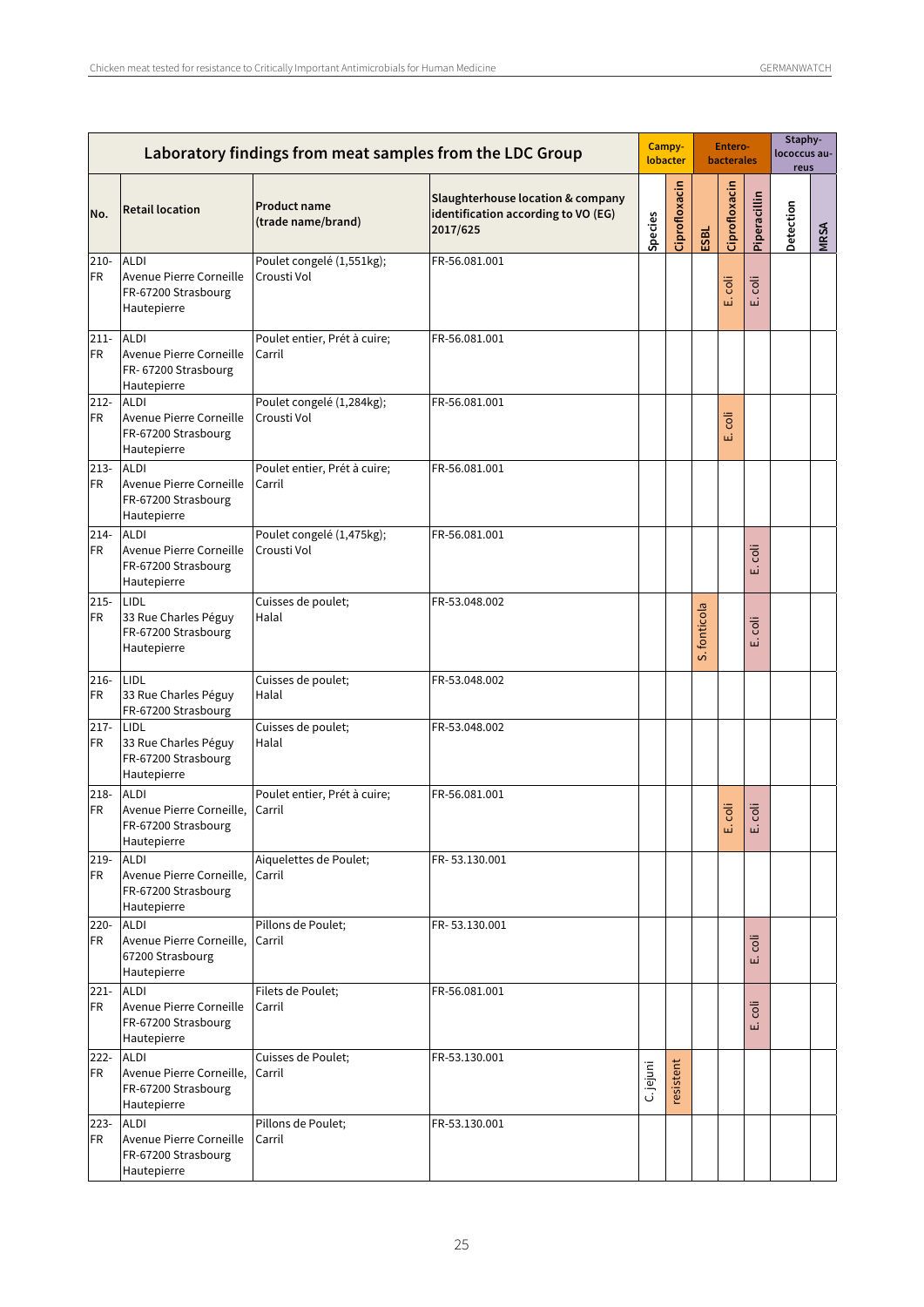|                      | Laboratory findings from meat samples from the LDC Group           |                                                                 |                                                                                      |           |               |      | Entero-<br><b>bacterales</b> |              | Staphy-<br>lococcus au-<br>reus |             |
|----------------------|--------------------------------------------------------------------|-----------------------------------------------------------------|--------------------------------------------------------------------------------------|-----------|---------------|------|------------------------------|--------------|---------------------------------|-------------|
| No.                  | <b>Retail location</b>                                             | <b>Product name</b><br>(trade name/brand)                       | Slaughterhouse location & company<br>identification according to VO (EG)<br>2017/625 | Species   | Ciprofloxacin | ESBL | Ciprofloxacin                | Piperacillin | Detection                       | <b>MRSA</b> |
| $224 -$<br><b>FR</b> | LIDL<br>33 Rue Charles Péguy<br>FR-67200 Strasbourg<br>Hautepierre | Filets de Poulet:<br>Halal                                      | FR-53.130.001                                                                        | Ξ<br>ن    |               |      |                              |              |                                 |             |
| $225 -$<br><b>FR</b> | LIDL<br>33 Rue Charles Péguy<br>FR-67200 Strasbourg<br>Hautepierre | Poulet blanc (PAC);<br>Halal                                    | FR-53.130.001                                                                        | C. jejuni |               |      |                              |              |                                 |             |
| $226 -$<br><b>FR</b> | ALDI<br>Rue de Guise,<br>FR-57600 Forbach                          | Filets de Poulet (1kg);<br>Carril                               | FR-85.084.001                                                                        |           |               |      |                              |              |                                 |             |
| $227 -$<br><b>FR</b> | <b>ALDI</b><br>Rue de Guise<br>FR-57600 Forbach                    | Filets de Poulet (600g);<br>Carril                              | FR-56.081.001                                                                        |           |               |      |                              |              |                                 |             |
| $228 -$<br><b>FR</b> | LIDL<br>Rue de Schoeneck<br>FR-57600 Forbach                       | Médaillons de Filet de poulet<br>(400g);<br>L'étal du Volailler | FR-56.081.001                                                                        |           |               |      |                              |              |                                 |             |
| $230 -$<br><b>FR</b> | LIDL<br>Rue de Schoeneck<br>FR-57600 Forbach                       | Filets de Poulet; Halal                                         | FR-53.130.001                                                                        | iic<br>ن  |               |      |                              |              |                                 |             |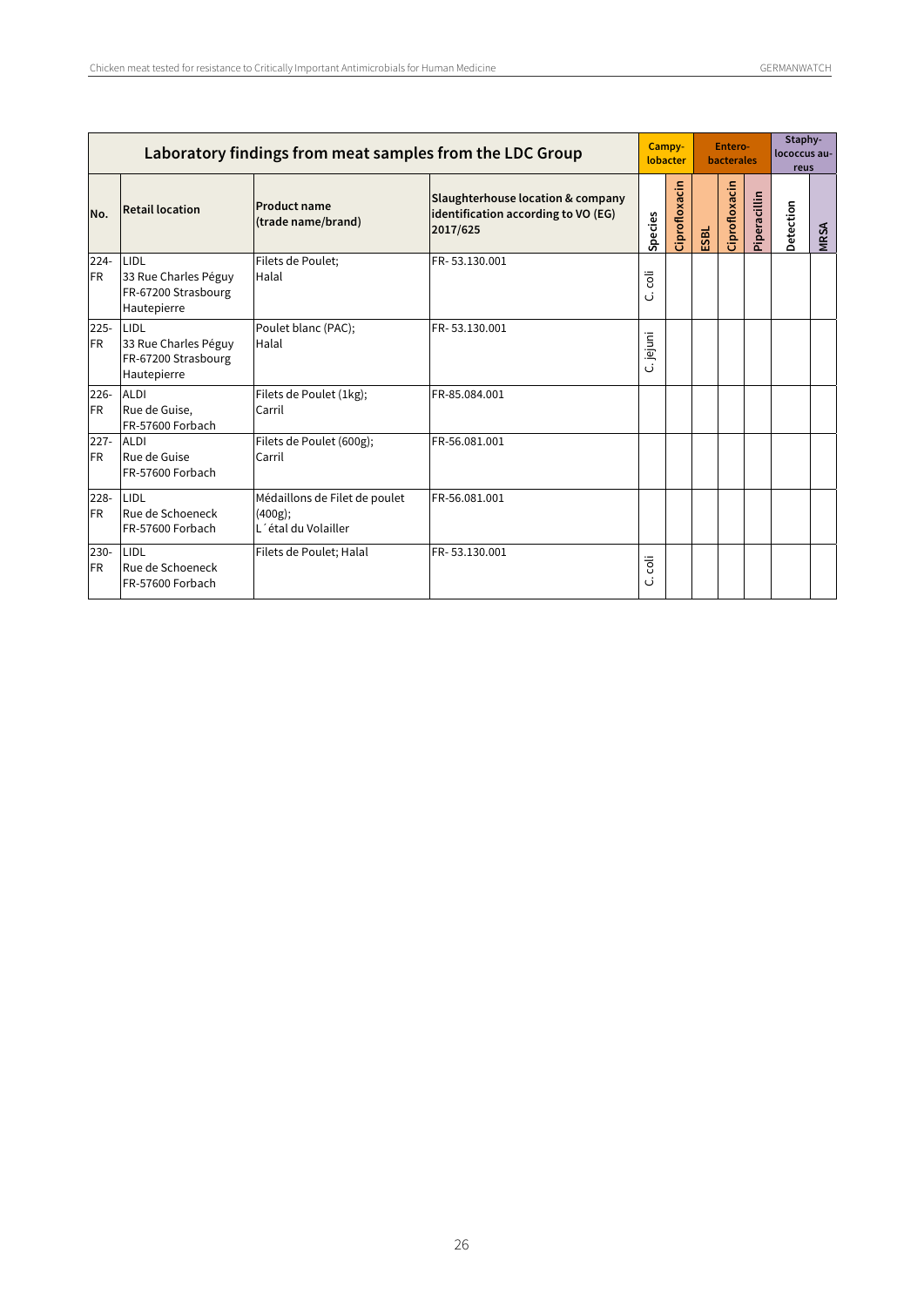|              | Laboratory findings from meat samples from Plukon Food Group                     |                                                     |                                                                                                   |         | Campy-<br>lobacter |                 | Entero-<br><b>bacterales</b> |              | Staphylococ-<br>cus aureus |             |
|--------------|----------------------------------------------------------------------------------|-----------------------------------------------------|---------------------------------------------------------------------------------------------------|---------|--------------------|-----------------|------------------------------|--------------|----------------------------|-------------|
| No.          | <b>Retail location</b>                                                           | <b>Product name</b><br>(trade name/brand)           | <b>Slaughterhouse location &amp;</b><br>company identification ac-<br>cording to VO (EG) 2017/625 | Species | Ciprofloxacin      | ESBL            | Ciprofloxacin                | Piperacillin | Detection                  | <b>MRSA</b> |
| $33 -$<br>DE | Werksverkauf Plukon Visbeck GmbH<br>Alhorrner Str. 98 A<br>49429 Visbeck         | Hä-Schenkel, TK                                     | DE MV 12002 EG                                                                                    |         |                    | coli<br>نى      | coli<br>Ш                    | coli<br>ші   |                            |             |
| 34-<br>DE    | Werksverkauf Plukon Visbeck GmbH<br>Alhorrner Str. 98 A<br>49429 Visbeck         | Hä-Brustfilet unpaniert 3 Kg                        | <b>DE NI 1000 EG</b>                                                                              |         |                    |                 |                              |              |                            |             |
| 35-<br>DE    | Werksverkauf Plukon Visbeck GmbH<br>Alhorrner Str. 98 A<br>49429 Visbeck         | Land-Hähnchen 1300 g;<br>Stolle                     |                                                                                                   |         |                    |                 | C. freundii                  |              | S. aureus                  |             |
| 36-<br>DE    | Werksverkauf Plukon Visbeck GmbH<br>Alhorrner Str. 98 A<br>49429 Visbeck         | Land-Hähnchen 1300 g;<br>Stolle                     |                                                                                                   |         |                    |                 |                              |              |                            |             |
| $37 -$<br>DE | Werksverkauf Plukon Visbeck GmbH<br>Alhorrner Str. 98 A<br>49429 Visbeck         | Hähnchen Minutenschnitzel                           |                                                                                                   |         |                    | aquatilis<br>غە |                              |              |                            |             |
| 38-<br>DE    | Werksverkauf Plukon Visbeck GmbH<br>Alhorrner Str. 98 A<br>49429 Visbeck         | Hähnchen Brustfilet Teilstück                       |                                                                                                   |         |                    |                 |                              |              |                            |             |
| 39-<br>DE    | Werksverkauf Plukon Döbeln GmbH<br>Hermann-Otto-Schmidt-Straße 7<br>04720 Döbeln | Hähnchen Schenkel 0.542 kg;<br>Friki                | <b>DE EZG 255 EG</b>                                                                              |         |                    |                 |                              | coli<br>щі   |                            |             |
| 40-<br>DE    | Werksverkauf Plukon Döbeln GmbH<br>Hermann-Otto-Schmidt-Straße 7<br>04720 Döbeln | Hähnchen Innenbrustfilet<br>0.406 kg;<br>Friki      | <b>DE EZG 255 EG</b>                                                                              |         |                    |                 |                              |              |                            |             |
| $41 -$<br>DE | Werksverkauf Plukon Döbeln GmbH<br>Hermann-Otto-Schmidt-Straße 7<br>04720 Döbeln | Hähnchen Unterschenkel<br>0.600 kg;<br>Friki        | <b>DE EZG 255 EG</b>                                                                              |         |                    |                 |                              |              |                            |             |
| 42-<br>DE    | Werksverkauf Plukon Döbeln GmbH<br>Hermann-Otto-Schmidt-Straße 7<br>04720 Döbeln | Hähnchen Unterschenkel<br>0.604 kg;<br>Friki        | <b>DE EZG 255 EG</b>                                                                              |         |                    |                 | coli<br>шi                   | coli<br>щі   |                            |             |
| 43-<br>DE    | Werksverkauf Plukon Döbeln GmbH<br>Hermann-Otto-Schmidt-Straße 7<br>04720 Döbeln | Hähnchen Innenbrustfilet,<br>0.456 kg;<br>Friki     | <b>DE EZG 255 EG</b>                                                                              |         |                    |                 |                              |              |                            |             |
| 45-<br>DE    | Werksverkauf Plukon Döbeln GmbH<br>Hermann-Otto-Schmidt-Straße 7<br>04720 Döbeln | Hähnchen Brustfilet Teilstück<br>0.594 kg;<br>Friki | DE EZG 255 EG                                                                                     |         |                    |                 | E. coli                      | coli<br>ய்   |                            |             |
| 46-<br>DE    | Werksverkauf Plukon Döbeln GmbH<br>Hermann-Otto-Schmidt-Straße 7<br>04720 Döbeln | Hähnchen Schenkel 0.550 kg;<br>Friki                | <b>DE EZG 255 EG</b>                                                                              |         |                    |                 |                              |              |                            |             |
| $47 -$<br>DE | Werksverkauf Plukon Döbeln GmbH<br>Hermann-Otto-Schmidt-Straße 7<br>04720 Döbeln | Hähnchen Minutenschnitzel<br>0.418 kg; Friki        | <b>DE EZG 255 EG</b>                                                                              |         |                    |                 |                              |              |                            |             |
| 48-<br>DE    | Werksverkauf Plukon Döbeln GmbH<br>Hermann-Otto-Schmidt-Straße 7<br>04720 Döbeln | Hähnchen Flügel 0.586 kg.;<br>Friki                 | <b>DE EZG 255 EG</b>                                                                              |         |                    |                 | coli<br>шì                   | coli<br>ய்   |                            |             |
| 49-<br>DE    | Werksverkauf Plukon Döbeln GmbH<br>Hermann-Otto-Schmidt-Straße 7<br>04720 Döbeln | Hähnchen Schenkel 0.614 kg.;<br>Friki               | DE EZG 255 EG                                                                                     |         |                    |                 |                              |              |                            |             |
| $50 -$<br>DE | Werksverkauf Plukon Döbeln GmbH<br>Hermann-Otto-Schmidt-Straße 7<br>04720 Döbeln | Hähnchen Schenkel 0.570 kg;<br>Friki                | <b>DE EZG 255 EG</b>                                                                              |         |                    |                 |                              | coli<br>щi   |                            |             |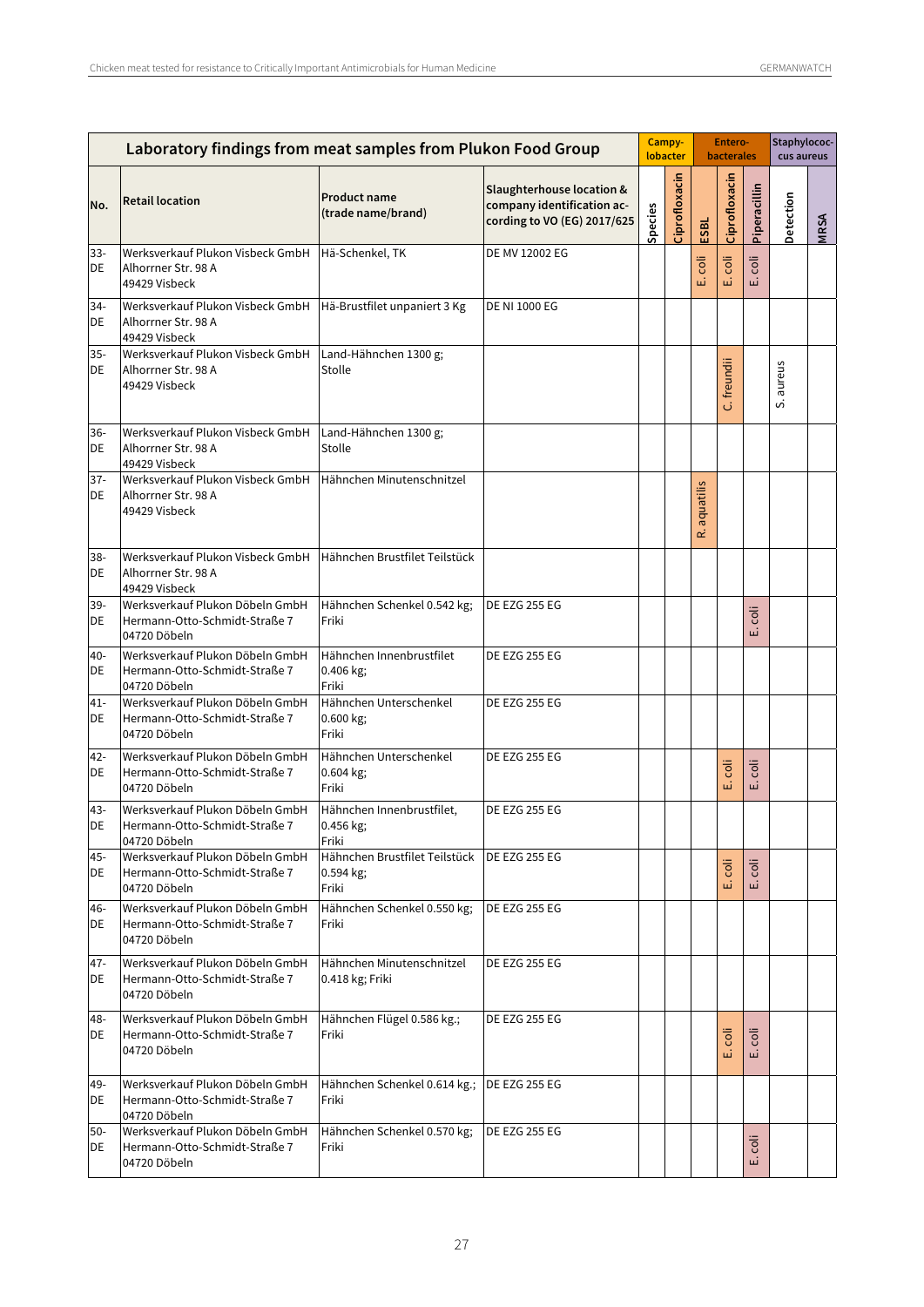| Laboratory findings from meat samples from Plukon Food Group |                                                                                  |                                                         |                                                                                                   |         | Campy-<br>lobacter |              | Entero-<br><b>bacterales</b> |              | Staphylococ-<br>cus aureus |             |
|--------------------------------------------------------------|----------------------------------------------------------------------------------|---------------------------------------------------------|---------------------------------------------------------------------------------------------------|---------|--------------------|--------------|------------------------------|--------------|----------------------------|-------------|
| No.                                                          | <b>Retail location</b>                                                           | <b>Product name</b><br>(trade name/brand)               | <b>Slaughterhouse location &amp;</b><br>company identification ac-<br>cording to VO (EG) 2017/625 | Species | Ciprofloxacin      | ESBL         | Ciprofloxacin                | Piperacillin | Detection                  | <b>NRSA</b> |
| $51 -$<br>DE                                                 | Werksverkauf Plukon Döbeln GmbH<br>Hermann-Otto-Schmidt-Straße 7<br>04720 Döbeln | Hähnchen Innenbrustfiltet<br>0.404 kg.;<br>Friki        | <b>DE EZG 255 EG</b>                                                                              |         |                    |              |                              |              |                            |             |
| $52-$<br>DE                                                  | Werksverkauf Plukon Döbeln GmbH<br>Hermann-Otto-Schmidt-Straße 7<br>04720 Döbeln | Hähnchen Schenkel 0.488 kg.;<br>Friki                   | <b>DE EZG 255 EG</b>                                                                              |         |                    |              | coli<br>ШÏ                   |              |                            |             |
| $53 -$<br>DE                                                 | Werksverkauf Plukon Döbeln GmbH<br>Hermann-Otto-Schmidt-Straße 7<br>04720 Döbeln | Hähnchen Brustfilet-Teilstück<br>0.610 kg;<br>Friki     | <b>DE EZG 255 EG</b>                                                                              |         |                    |              |                              |              |                            |             |
| $54-$<br>DE                                                  | Werksverkauf Plukon Döbeln GmbH<br>Hermann-Otto-Schmidt-Straße 7<br>04720 Döbeln | Hähnchen Minutenschnitzel<br>0.398 kg.;<br>Friki        | <b>DE EZG 255 EG</b>                                                                              |         |                    |              | coli<br>ШÌ                   | coli<br>نى   |                            |             |
| $55-$<br>DE                                                  | Werksverkauf Plukon Döbeln GmbH<br>Hermann-Otto-Schmidt-Straße 7<br>04720 Döbeln | Hähnchen Minutenschnitzel<br>0.360 kg.;<br>Friki        | <b>DE EZG 255 EG</b>                                                                              |         |                    |              |                              |              |                            |             |
| $57-$<br>DE                                                  | Werksverkauf Plukon Döbeln GmbH<br>Hermann-Otto-Schmidt-Straße 7<br>04720 Döbeln | Hähnchen Griller 1.642 kg;<br>Friki                     | <b>DE EZG 255 EG</b>                                                                              |         |                    |              |                              |              | aureus<br>vi               |             |
| 58-<br>DE                                                    | Werksverkauf Plukon Döbeln GmbH<br>Hermann-Otto-Schmidt-Straße 7<br>04720 Döbeln | Hähnchen Griller 1.680 kg.;<br>Friki                    | <b>DE EZG 255 EG</b>                                                                              |         |                    | S. fonticola |                              |              |                            |             |
| NL-<br>400                                                   | De Kipwinkel<br>Langewijk 392d<br>7701 AS Dedemsvaart                            | Kipborrelhap TK                                         | <b>NL 5031 EG</b>                                                                                 |         |                    |              |                              | coli<br>ші   |                            |             |
| NL-<br>401                                                   | De Kipwinkel<br>Langewijk 392d<br>7701 AS Dedemsvaart                            | Kipdrumsticks 3 kg,<br>Hähnchenunterschenkel;<br>Royale | <b>NL 5031 EG</b>                                                                                 |         |                    |              |                              |              |                            |             |
| NL-<br>402                                                   | De Kipwinkel<br>Langewijk 392d<br>7701 AS Dedemsvaart                            | Kippenbout, naturel                                     | <b>NL 5031 EG</b>                                                                                 |         |                    |              |                              | coli<br>ШÌ   |                            |             |
| 403                                                          | NL- De Kipwinkel<br>Langewijk 392d<br>7701 AS Dedemsvaart                        | Kippenbout, naturel                                     | <b>NL 5031 EG</b>                                                                                 |         |                    |              |                              |              |                            |             |
| NL-<br>404                                                   | De Kipwinkel<br>Langewijk 392d<br>7701 AS Dedemsvaart                            | Kippenborrelhap, naturel                                | <b>NL 5031 EG</b>                                                                                 |         |                    |              |                              | coli<br>Ш    |                            |             |
| NL-<br>405                                                   | De Kipwinkel<br>Langewijk 392d<br>7701 AS Dedemsvaart                            | Kiphaas jes., naturel                                   | <b>NL 5031 EG</b>                                                                                 |         |                    |              |                              |              |                            |             |
| NL-<br>406                                                   | De Kipwinkel<br>Langewijk 392d<br>7701 AS Dedemsvaart                            | Kipdi.juvlees, naturel;                                 | <b>NL 5031 EG</b>                                                                                 |         |                    |              |                              |              | aureus<br>vi               |             |
| NL-<br>407                                                   | De Kipwinkel<br>Langewijk 392d<br>7701 AS Dedemsvaart                            | Kipsnacks naturel                                       | <b>NL 5031 EG</b>                                                                                 |         |                    |              |                              |              |                            |             |
| NL-<br>408                                                   | De Kipwinkel<br>Langewijk 392d<br>7701 AS Dedemsvaart                            | Kipsnacks naturel                                       | <b>NL 5031 EG</b>                                                                                 |         |                    |              |                              |              |                            |             |
| NL-<br>409                                                   | De Kipwinkel<br>Langewijk 392d<br>7701 AS Dedemsvaart                            | Kipbrrelhap, naturel                                    | NL 5031 EG                                                                                        |         |                    |              |                              |              |                            |             |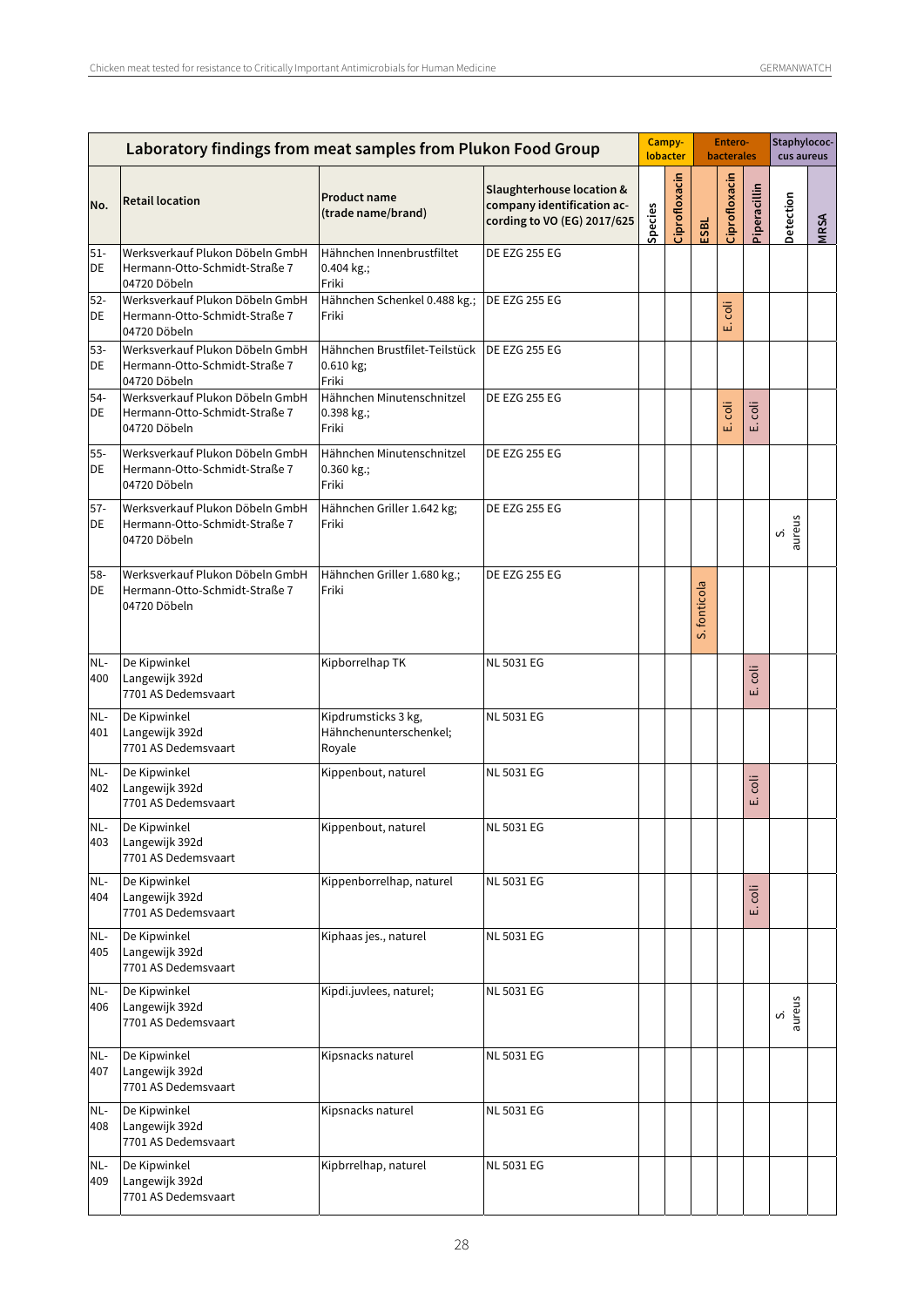|              |                                                       |                                           | Laboratory findings from meat samples from Plukon Food Group                                      |         | Campy-<br>lobacter |      | Entero-<br><b>bacterales</b> |              | Staphylococ-<br>cus aureus |      |
|--------------|-------------------------------------------------------|-------------------------------------------|---------------------------------------------------------------------------------------------------|---------|--------------------|------|------------------------------|--------------|----------------------------|------|
| No.          | <b>Retail location</b>                                | <b>Product name</b><br>(trade name/brand) | <b>Slaughterhouse location &amp;</b><br>company identification ac-<br>cording to VO (EG) 2017/625 | Species | Ciprofloxacin      | ESBL | Ciprofloxacin                | Piperacillin | Detection                  | MRSA |
| NL-<br>410   | De Kipwinkel<br>Langewijk 392d<br>7701 AS Dedemsvaart | Kippenpoot, naturel                       | <b>NL 5031 EG</b>                                                                                 |         |                    |      |                              |              |                            |      |
| NL-<br>411   | De Kipwinkel<br>Langewijk 392d<br>7701 AS Dedemsvaart | Kipbraadsticks, naturel                   | <b>NL 5031 EG</b>                                                                                 |         |                    |      |                              |              |                            |      |
| NL-<br>412   | De Kipwinkel<br>Langewijk 392d<br>7701 AS Dedemsvaart | Kipfilet, naturel                         | <b>NL 5031 EG</b>                                                                                 |         |                    |      |                              |              |                            |      |
| NL-<br>413   | De Kipwinkel<br>Langewijk 392d<br>7701 AS Dedemsvaart | Kipfilet, naturel                         | <b>NL 5031 EG</b>                                                                                 |         |                    |      | aquatilis<br>œ               |              |                            |      |
| NL-<br>414   | De Kipwinkel<br>Langewijk 392d<br>7701 AS Dedemsvaart | Kippenpoot, naturel                       | <b>NL 5031 EG</b>                                                                                 |         |                    |      |                              | coli<br>ШÌ   | aureus<br>vi               |      |
| NL-<br>415   | De Kipwinkel<br>Langewijk 392d<br>7701 AS Dedemsvaart | Kippendi.jen., naturel                    | <b>NL 5031 EG</b>                                                                                 |         |                    |      |                              |              |                            |      |
| NL-<br>416   | De Kipwinkel<br>Langewijk 392d<br>7701 AS Dedemsvaart | Hele Kip, naturel                         | <b>NL 5031 EG</b>                                                                                 |         |                    |      |                              |              |                            |      |
| NL-<br>417   | De Kipwinkel<br>Langewijk 392d<br>7701 AS Dedemsvaart | Kippenbout, naturel                       | <b>NL 5031 EG</b>                                                                                 |         |                    |      |                              |              |                            |      |
| NL-<br>418   | De Kipwinkel<br>Langewijk 392d<br>7701 AS Dedemsvaart | Kipfielt, naturel                         | <b>NL 5031 EG</b>                                                                                 |         |                    |      |                              |              |                            |      |
| NL-<br>419   | De Kipwinkel<br>Langewijk 392d<br>7701 AS Dedemsvaart | Kipkarbonde, naturel                      | <b>NL 5031 EG</b>                                                                                 |         |                    |      |                              |              |                            |      |
| $NL-$<br>420 | De Kipwinkel<br>Langewijk 392d<br>7701 AS Dedemsvaart | Kipborrelhap                              | NL 5031 EG                                                                                        | $\geq$  |                    |      |                              |              |                            |      |
| NL-<br>421   | De Kipwinkel<br>Langewijk 392d<br>7701 AS Dedemsvaart | Kipborrelhap                              | <b>NL 5031 EG</b>                                                                                 |         |                    |      | coli<br>щĹ                   |              |                            |      |
| NL-<br>422   | De Kipwinkel<br>Langewijk 392d<br>7701 AS Dedemsvaart | Kipborrelhap                              | NL 5031 EG                                                                                        | $\geq$  |                    |      |                              |              |                            |      |
| NL-<br>422   | De Kipwinkel<br>Langewijk 392d<br>7701 AS Dedemsvaart | Kipborrel, tiefgekühlt                    | NL 5031 EG                                                                                        | $\geq$  |                    |      |                              |              |                            |      |
| NL-<br>424   | De Kipwinkel<br>Langewijk 392d<br>7701 AS Dedemsvaart | Kippoot, naturel;                         | <b>NL 5031 EG</b>                                                                                 |         |                    |      | E. coli                      | coli<br>ШÏ   |                            |      |
| NL-<br>425   | De Kipwinkel<br>Langewijk 392d<br>7701 AS Dedemsvaart | Kippoot, naturel                          | NL 5031 EG                                                                                        |         |                    |      |                              |              |                            |      |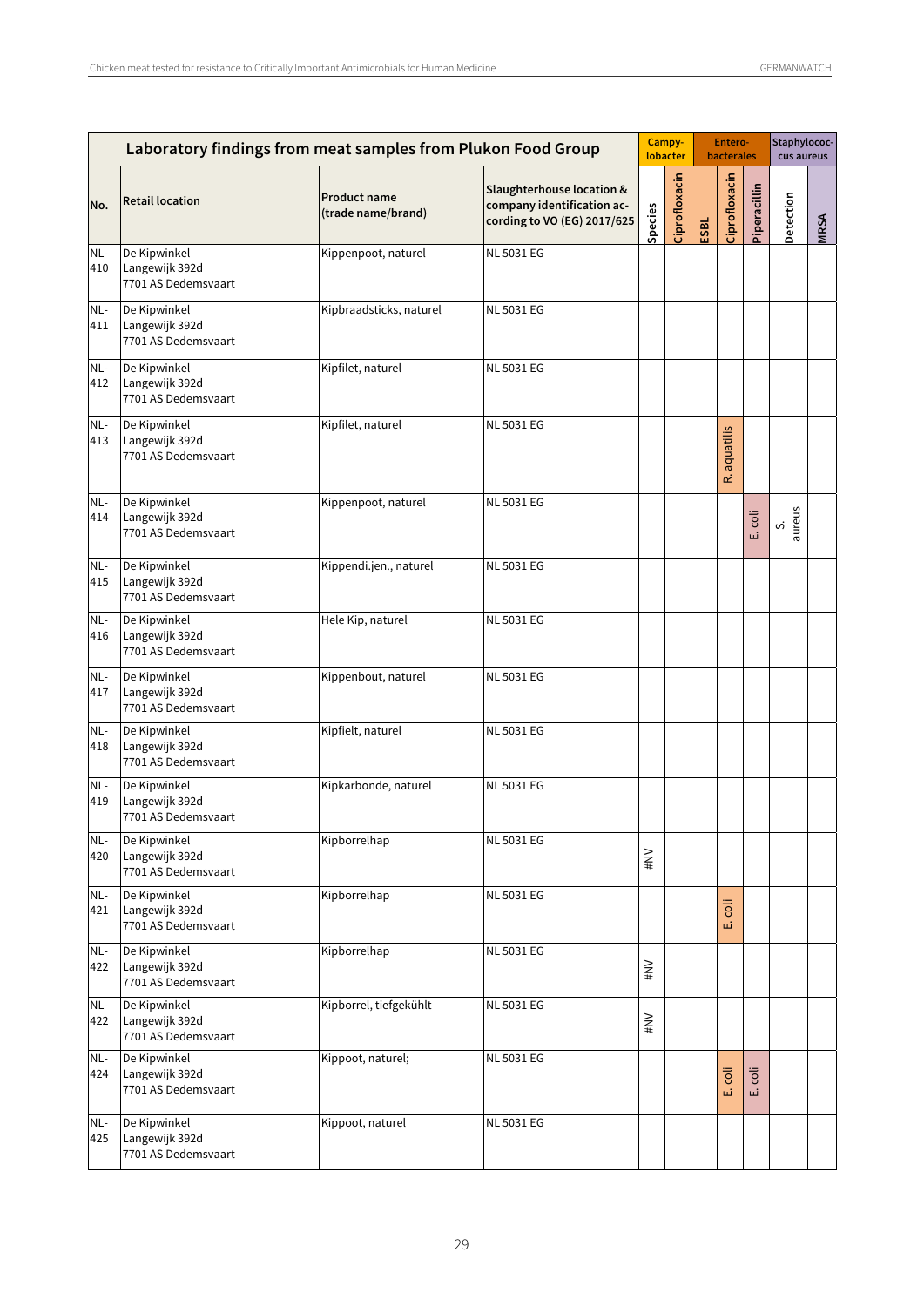|            | Campy-<br>Laboratory findings from meat samples from Plukon Food Group<br>lobacter |                                           |                                                                                        |         |               | Entero-<br><b>bacterales</b> |               |              | Staphylococ-<br>cus aureus |             |
|------------|------------------------------------------------------------------------------------|-------------------------------------------|----------------------------------------------------------------------------------------|---------|---------------|------------------------------|---------------|--------------|----------------------------|-------------|
| No.        | <b>Retail location</b>                                                             | <b>Product name</b><br>(trade name/brand) | Slaughterhouse location &<br>company identification ac-<br>cording to VO (EG) 2017/625 | Species | Ciprofloxacin | ESBL                         | Ciprofloxacin | Piperacillin | Detection                  | <b>MRSA</b> |
| NL-<br>426 | De Kipwinkel<br>Langewijk 392d<br>7701 AS Dedemsvaart                              | Kippoot, naturel                          | <b>NL 5031 EG</b>                                                                      |         |               | fonticola<br>$\mathfrak o$   |               |              |                            |             |
| NL-<br>427 | De Kipwinkel<br>Langewijk 392d<br>7701 AS Dedemsvaart                              | Kippoot, naturel                          | <b>NL 5031 EG</b>                                                                      |         |               |                              |               |              |                            |             |
| NL-<br>428 | De Kipwinkel<br>Langewijk 392d<br>7701 AS Dedemsvaart                              | Kippoot, naturel                          | <b>NL 5031 EG</b>                                                                      |         |               |                              |               |              |                            |             |
| NL-<br>429 | De Kipwinkel<br>Langewijk 392d<br>7701 AS Dedemsvaart                              | Kipborrel, tiefgekühlt                    | <b>NL 5031 EG</b>                                                                      |         |               |                              |               |              |                            |             |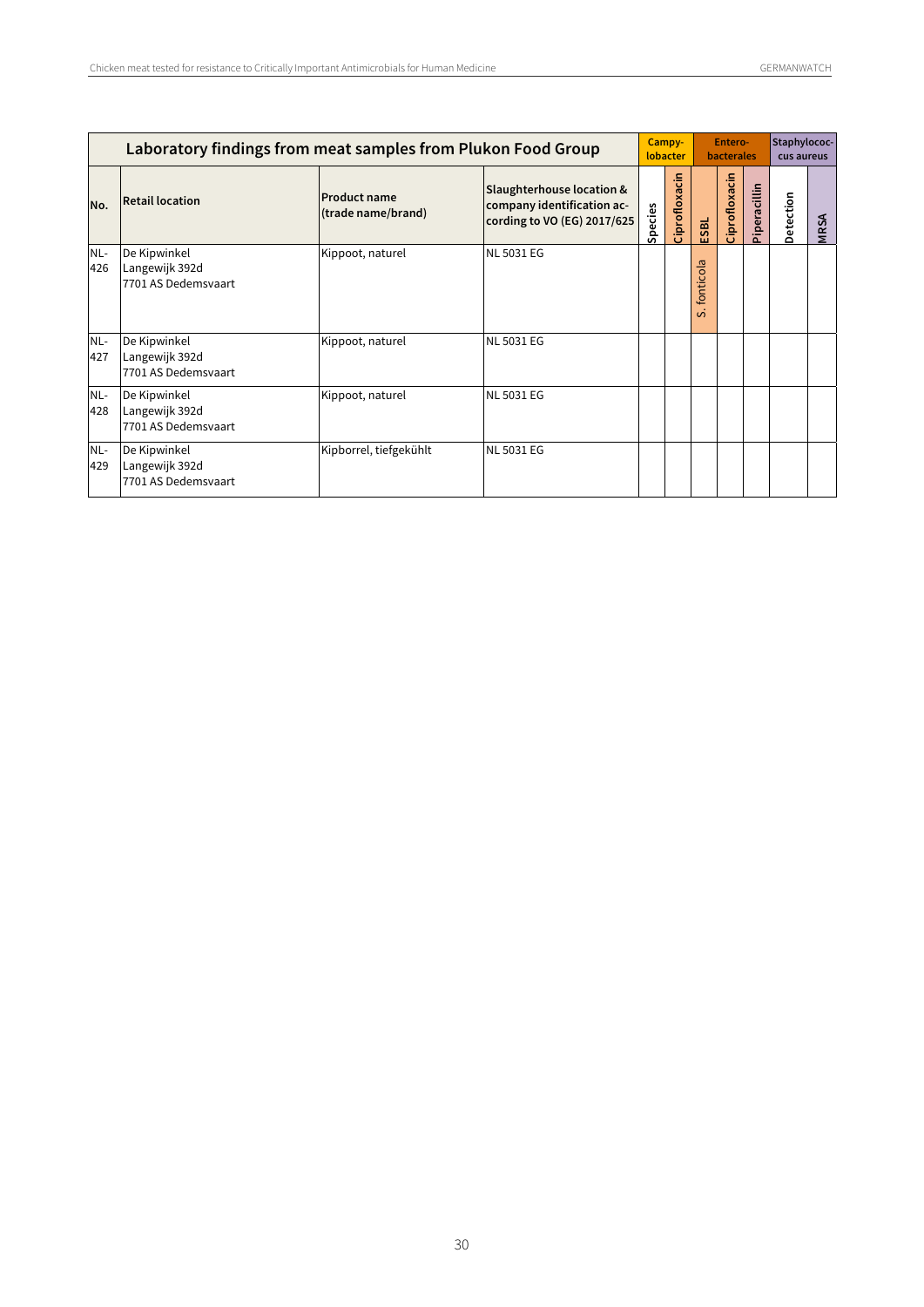### **... did you find this publication interesting and helpful?**

You can support the work of Germanwatch with a donation to:

Bank fuer Sozialwirtschaft AG

BIC/Swift: BFSWDE33BER

IBAN: DE33 1002 0500 0003 212300

Thank you for your support!